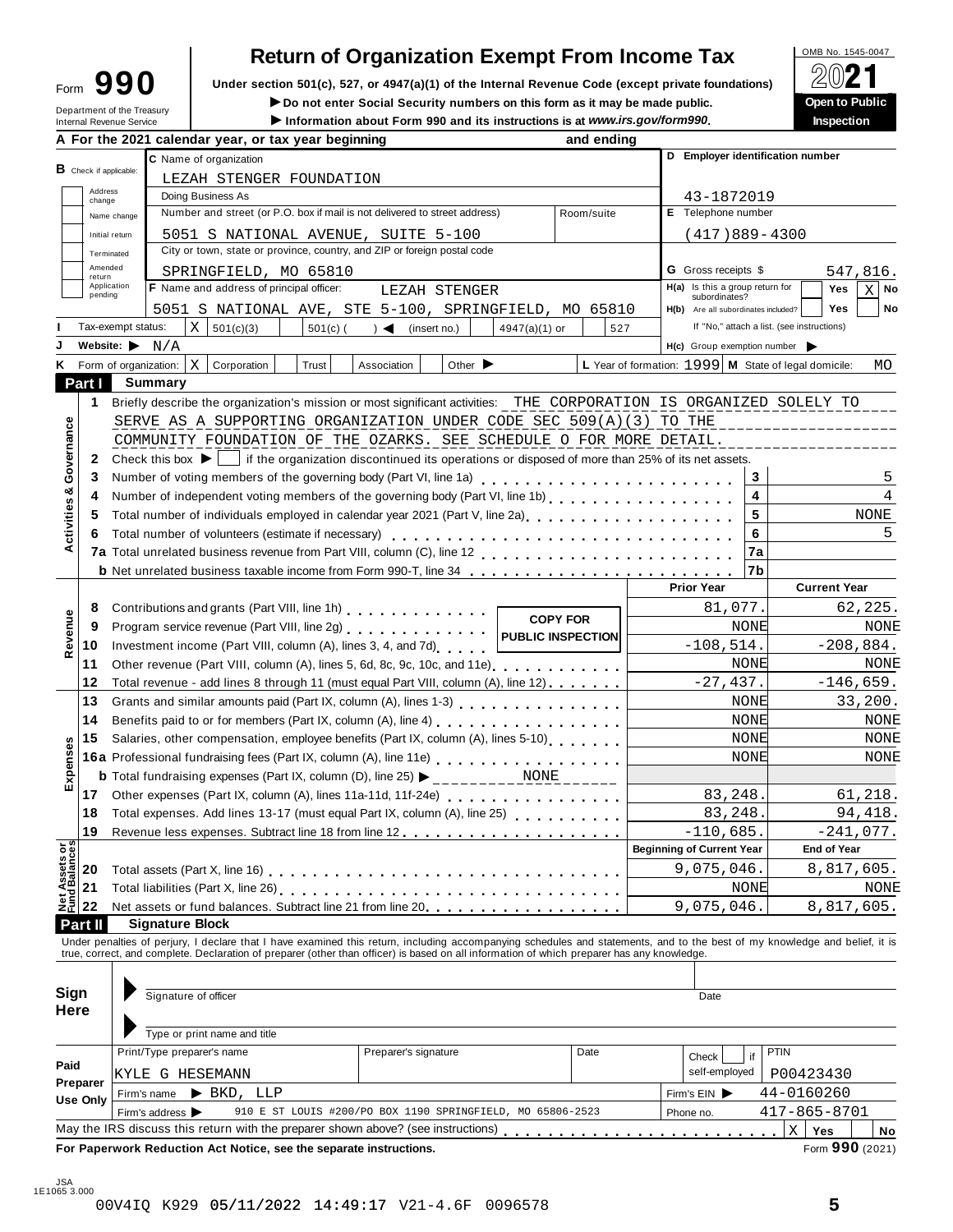| LEZAH STENGER FOUNDATION | 43-1872019 |
|--------------------------|------------|
|                          |            |

|            | Form 990 (2021)                                                                                                                                                                                                                                                                                                                                 | Page 2              |
|------------|-------------------------------------------------------------------------------------------------------------------------------------------------------------------------------------------------------------------------------------------------------------------------------------------------------------------------------------------------|---------------------|
|            | Part III<br><b>Statement of Program Service Accomplishments</b>                                                                                                                                                                                                                                                                                 |                     |
|            | 1 Briefly describe the organization's mission:                                                                                                                                                                                                                                                                                                  |                     |
|            | TO PROMOTE EDUCATION, AMATEUR ATHLETICS, AND VARIOUS OTHER CHARITABLE                                                                                                                                                                                                                                                                           |                     |
|            | CAUSES DESIGNED TO MEET THE NEEDS OF THE COMMUNITY.                                                                                                                                                                                                                                                                                             |                     |
|            |                                                                                                                                                                                                                                                                                                                                                 |                     |
|            | Did the organization undertake any significant program services during the year which were not listed on the<br>prior Form 990 or 990-EZ?<br>.<br>If "Yes," describe these new services on Schedule O.                                                                                                                                          | $\vert$ X No<br>Yes |
|            | Did the organization cease conducting, or make significant changes in how it conducts, any program                                                                                                                                                                                                                                              | $\vert$ X No<br>Yes |
|            | If "Yes," describe these changes on Schedule O.                                                                                                                                                                                                                                                                                                 |                     |
|            | Describe the organization's program service accomplishments for each of its three largest program services, as measured by<br>expenses. Section $501(c)(3)$ and $501(c)(4)$ organizations are required to report the amount of grants and allocations to others,<br>the total expenses, and revenue, if any, for each program service reported. |                     |
|            | 4a (Code: ) (Expenses \$92,214. including grants of \$) (Revenue \$                                                                                                                                                                                                                                                                             |                     |
|            | FEES PAID TO ENABLE FOUNDATION TO OPERATE TO SERVE AS A SUPPORTING                                                                                                                                                                                                                                                                              |                     |
|            | ORGANIZATION UNDER CODE SEC 509(A)(3) TO THE COMMUNITY FOUNDATION                                                                                                                                                                                                                                                                               |                     |
|            | OF THE OZARKS, A NOT-FOR-PROFIT COMMUNITY TRUST.                                                                                                                                                                                                                                                                                                |                     |
|            |                                                                                                                                                                                                                                                                                                                                                 |                     |
|            |                                                                                                                                                                                                                                                                                                                                                 |                     |
|            |                                                                                                                                                                                                                                                                                                                                                 |                     |
|            |                                                                                                                                                                                                                                                                                                                                                 |                     |
|            |                                                                                                                                                                                                                                                                                                                                                 |                     |
|            |                                                                                                                                                                                                                                                                                                                                                 |                     |
|            |                                                                                                                                                                                                                                                                                                                                                 |                     |
|            | 4b (Code: ) (Expenses \$ including grants of \$ ) (Revenue \$                                                                                                                                                                                                                                                                                   |                     |
|            |                                                                                                                                                                                                                                                                                                                                                 |                     |
|            |                                                                                                                                                                                                                                                                                                                                                 |                     |
|            |                                                                                                                                                                                                                                                                                                                                                 |                     |
|            |                                                                                                                                                                                                                                                                                                                                                 |                     |
|            |                                                                                                                                                                                                                                                                                                                                                 |                     |
|            |                                                                                                                                                                                                                                                                                                                                                 |                     |
|            |                                                                                                                                                                                                                                                                                                                                                 |                     |
|            |                                                                                                                                                                                                                                                                                                                                                 |                     |
|            |                                                                                                                                                                                                                                                                                                                                                 |                     |
|            |                                                                                                                                                                                                                                                                                                                                                 |                     |
|            | 4c (Code: ) (Expenses \$ including grants of \$ ) (Revenue \$                                                                                                                                                                                                                                                                                   |                     |
|            |                                                                                                                                                                                                                                                                                                                                                 |                     |
|            |                                                                                                                                                                                                                                                                                                                                                 |                     |
|            |                                                                                                                                                                                                                                                                                                                                                 |                     |
|            |                                                                                                                                                                                                                                                                                                                                                 |                     |
|            |                                                                                                                                                                                                                                                                                                                                                 |                     |
|            |                                                                                                                                                                                                                                                                                                                                                 |                     |
|            |                                                                                                                                                                                                                                                                                                                                                 |                     |
|            |                                                                                                                                                                                                                                                                                                                                                 |                     |
|            |                                                                                                                                                                                                                                                                                                                                                 |                     |
|            |                                                                                                                                                                                                                                                                                                                                                 |                     |
|            | 4d Other program services (Describe on Schedule O.)                                                                                                                                                                                                                                                                                             |                     |
|            | (Expenses \$<br>including grants of \$<br>) (Revenue \$                                                                                                                                                                                                                                                                                         |                     |
|            | 4e Total program service expenses ><br>92,214.                                                                                                                                                                                                                                                                                                  |                     |
| <b>JSA</b> | 1E1020 1.000                                                                                                                                                                                                                                                                                                                                    | Form 990 (2021)     |
|            | 00V4IQ K929 05/11/2022 14:49:17 V21-4.6F 0096578                                                                                                                                                                                                                                                                                                | 6                   |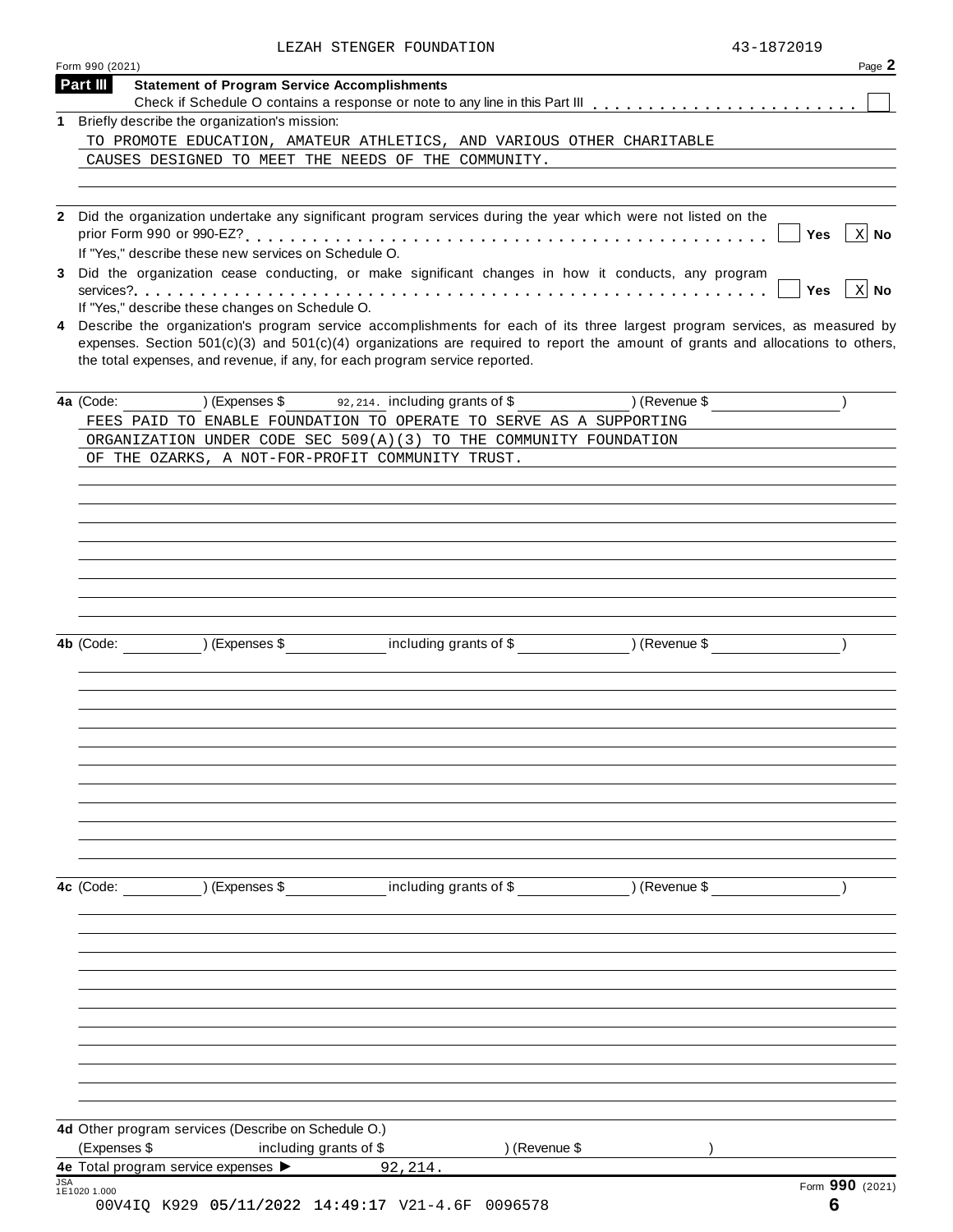| <b>Part IV</b> | <b>Checklist of Required Schedules</b>                                                                                    |                         |             |                 |
|----------------|---------------------------------------------------------------------------------------------------------------------------|-------------------------|-------------|-----------------|
|                |                                                                                                                           |                         | Yes         | No              |
| 1              | Is the organization described in section $501(c)(3)$ or $4947(a)(1)$ (other than a private foundation)? If "Yes,"         |                         |             |                 |
|                |                                                                                                                           | 1                       | Χ           |                 |
| 2              | Is the organization required to complete Schedule B, Schedule of Contributors? See instructions                           | $\mathbf 2$             | $\mathbf X$ |                 |
| 3              | Did the organization engage in direct or indirect political campaign activities on behalf of or in opposition to          |                         |             |                 |
|                | candidates for public office? If "Yes," complete Schedule C, Part I.                                                      | 3                       |             | X               |
| 4              | Section 501(c)(3) organizations. Did the organization engage in lobbying activities, or have a section 501(h)             |                         |             |                 |
|                |                                                                                                                           | 4                       |             | Χ               |
| 5              | Is the organization a section 501(c)(4), 501(c)(5), or 501(c)(6) organization that receives membership dues,              |                         |             |                 |
|                | assessments, or similar amounts as defined in Rev. Proc. 98-19? If "Yes," complete Schedule C, Part III                   | 5                       |             | X               |
| 6              | Did the organization maintain any donor advised funds or any similar funds or accounts for which donors                   |                         |             |                 |
|                | have the right to provide advice on the distribution or investment of amounts in such funds or accounts? If               |                         |             |                 |
|                | Did the organization receive or hold a conservation easement, including easements to preserve open space,                 | 6                       |             | Χ               |
| 7              | the environment, historic land areas, or historic structures? If "Yes," complete Schedule D, Part II.                     | $\overline{\mathbf{r}}$ |             | X               |
| 8              | Did the organization maintain collections of works of art, historical treasures, or other similar assets? If "Yes,"       |                         |             |                 |
|                |                                                                                                                           | 8                       |             | X               |
| 9              | Did the organization report an amount in Part X, line 21, for escrow or custodial account liability, serve as a           |                         |             |                 |
|                | custodian for amounts not listed in Part X; or provide credit counseling, debt management, credit repair, or              |                         |             |                 |
|                |                                                                                                                           | 9                       |             | Χ               |
| 10             | Did the organization, directly or through a related organization, hold assets in donor-restricted endowments              |                         |             |                 |
|                |                                                                                                                           | 10                      |             | X               |
| 11             | If the organization's answer to any of the following questions is "Yes," then complete Schedule D, Parts VI,              |                         |             |                 |
|                | VII, VIII, IX, or X, as applicable.                                                                                       |                         |             |                 |
|                | a Did the organization report an amount for land, buildings, and equipment in Part X, line 10? If "Yes,"                  |                         |             |                 |
|                |                                                                                                                           | 11a                     | Χ           |                 |
|                | <b>b</b> Did the organization report an amount for investments-other securities in Part X, line 12, that is 5% or more    |                         |             |                 |
|                | of its total assets reported in Part X, line 16? If "Yes," complete Schedule D, Part VII                                  | 11 <sub>b</sub>         |             | X               |
|                | c Did the organization report an amount for investments-program related in Part X, line 13, that is 5% or more            |                         |             |                 |
|                | of its total assets reported in Part X, line 16? If "Yes," complete Schedule D, Part VIII                                 | 11c                     |             | X               |
|                | d Did the organization report an amount for other assets in Part X, line 15, that is 5% or more of its total assets       |                         |             |                 |
|                | reported in Part X, line 16? If "Yes," complete Schedule D, Part IX.                                                      | 11d                     |             | X               |
|                | e Did the organization report an amount for other liabilities in Part X, line 25? If "Yes," complete Schedule D, Part X   | 11e                     |             | X               |
|                | f Did the organization's separate or consolidated financial statements for the tax year include a footnote that addresses |                         |             |                 |
|                | the organization's liability for uncertain tax positions under FIN 48 (ASC 740)? If "Yes," complete Schedule D, Part X    | 11f                     |             | X               |
|                | 12a Did the organization obtain separate, independent audited financial statements for the tax year? If "Yes," complete   |                         |             |                 |
|                | <b>b</b> Was the organization included in consolidated, independent audited financial statements for the tax year? If     | 12a                     |             | Χ               |
|                | "Yes," and if the organization answered "No" to line 12a, then completing Schedule D, Parts XI and XII is optional        | 12 <sub>b</sub>         |             | X               |
| 13             | Is the organization a school described in section $170(b)(1)(A)(ii)$ ? If "Yes," complete Schedule E                      | 13                      |             | Χ               |
|                | 14a Did the organization maintain an office, employees, or agents outside of the United States?.                          | 14a                     |             | Χ               |
|                | <b>b</b> Did the organization have aggregate revenues or expenses of more than \$10,000 from grantmaking,                 |                         |             |                 |
|                | fundraising, business, investment, and program service activities outside the United States, or aggregate                 |                         |             |                 |
|                | foreign investments valued at \$100,000 or more? If "Yes," complete Schedule F, Parts I and IV                            | 14 <sub>b</sub>         |             | Χ               |
| 15             | Did the organization report on Part IX, column (A), line 3, more than \$5,000 of grants or other assistance to or         |                         |             |                 |
|                |                                                                                                                           | 15                      |             | X               |
| 16             | Did the organization report on Part IX, column (A), line 3, more than \$5,000 of aggregate grants or other                |                         |             |                 |
|                | assistance to or for foreign individuals? If "Yes," complete Schedule F, Parts III and IV                                 | 16                      |             | $\mathbf X$     |
| 17             | Did the organization report a total of more than \$15,000 of expenses for professional fundraising services on            |                         |             |                 |
|                | Part IX, column (A), lines 6 and 11e? If "Yes," complete Schedule G, Part I. See instructions                             | 17                      |             | X               |
| 18             | Did the organization report more than \$15,000 total of fundraising event gross income and contributions on               |                         |             |                 |
|                |                                                                                                                           | 18                      |             | X               |
| 19             | Did the organization report more than \$15,000 of gross income from gaming activities on Part VIII, line 9a?              |                         |             |                 |
|                |                                                                                                                           | 19                      |             | X               |
|                | 20a Did the organization operate one or more hospital facilities? If "Yes," complete Schedule H                           | 20a                     |             | Χ               |
|                | <b>b</b> If "Yes" to line 20a, did the organization attach a copy of its audited financial statements to this return?     | 20 <sub>b</sub>         |             |                 |
| 21             | Did the organization report more than \$5,000 of grants or other assistance to any domestic organization or               |                         |             |                 |
| <b>JSA</b>     | domestic government on Part IX, column (A), line 1? If "Yes," complete Schedule I, Parts I and II                         | 21                      | Χ           |                 |
| 1E1021 1.000   | 00V4IQ K929 05/11/2022 14:49:17 V21-4.6F<br>0096578                                                                       |                         | 7           | Form 990 (2021) |
|                |                                                                                                                           |                         |             |                 |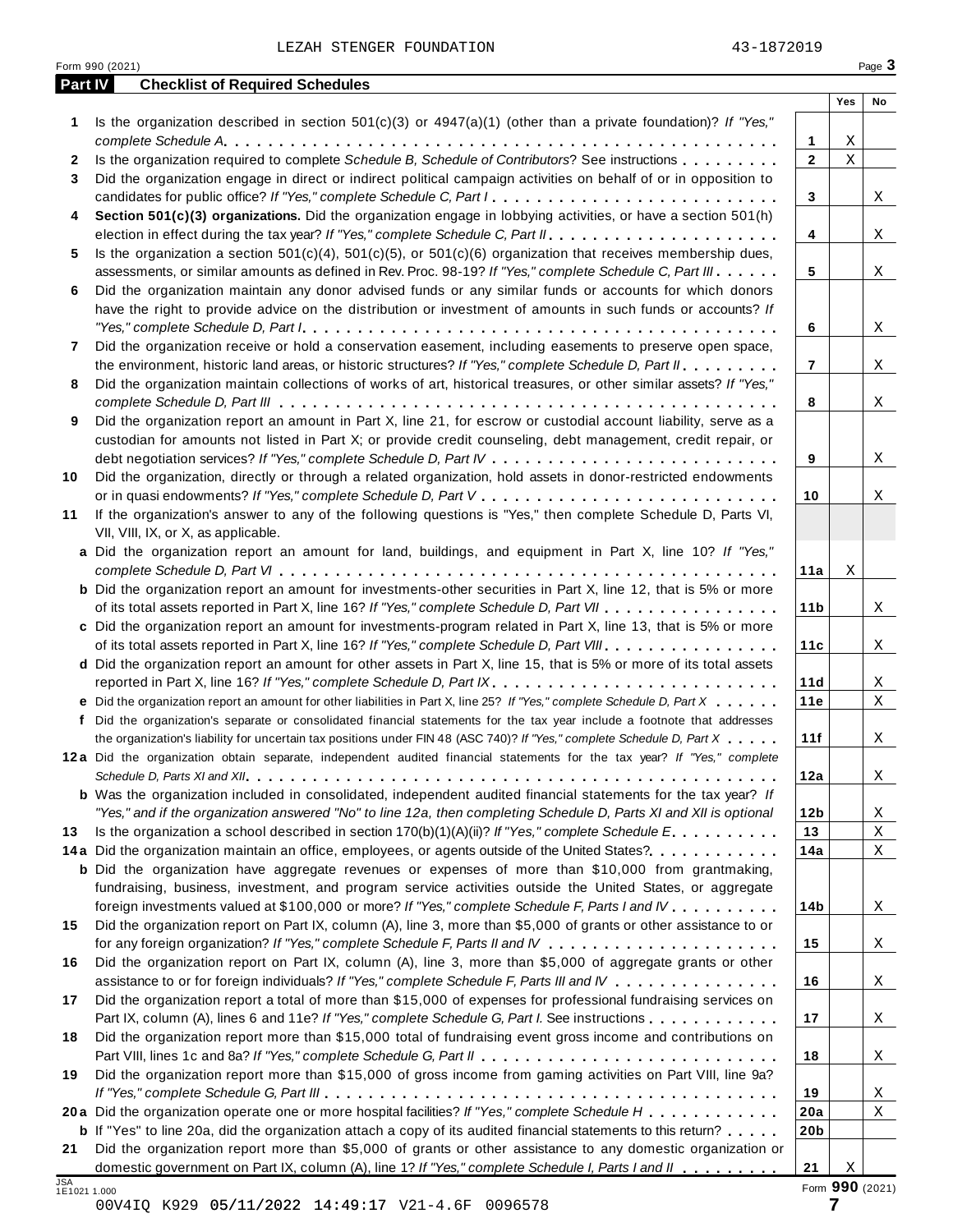| Part IV<br>Yes<br>No<br>Did the organization report more than \$5,000 of grants or other assistance to or for domestic individuals on<br>22<br>Part IX, column (A), line 2? If "Yes," complete Schedule I, Parts I and III<br>22<br>X<br>Did the organization answer "Yes" to Part VII, Section A, line 3, 4, or 5, about compensation of the<br>23<br>organization's current and former officers, directors, trustees, key employees, and highest compensated<br>23<br>Χ<br>24a Did the organization have a tax-exempt bond issue with an outstanding principal amount of more than<br>\$100,000 as of the last day of the year, that was issued after December 31, 2002? If "Yes," answer lines 24b<br>through 24d and complete Schedule K. If "No," go to line 25a<br>24a<br>X<br><b>b</b> Did the organization invest any proceeds of tax-exempt bonds beyond a temporary period exception?<br>24b<br>c Did the organization maintain an escrow account other than a refunding escrow at any time during the year<br>24c<br>d Did the organization act as an "on behalf of" issuer for bonds outstanding at any time during the year?<br>24d<br>25a Section 501(c)(3), 501(c)(4), and 501(c)(29) organizations. Did the organization engage in an excess benefit<br>transaction with a disqualified person during the year? If "Yes," complete Schedule L, Part I<br>25a<br>X<br><b>b</b> Is the organization aware that it engaged in an excess benefit transaction with a disqualified person in a prior<br>year, and that the transaction has not been reported on any of the organization's prior Forms 990 or 990-EZ?<br>25 <sub>b</sub><br>Χ<br>Did the organization report any amount on Part X, line 5 or 22, for receivables from or payables to any current<br>26<br>or former officer, director, trustee, key employee, creator or founder, substantial contributor, or 35%<br>controlled entity or family member of any of these persons? If "Yes," complete Schedule L, Part II.<br>26<br>X<br>Did the organization provide a grant or other assistance to any current or former officer, director, trustee, key<br>27<br>employee, creator or founder, substantial contributor or employee thereof, a grant selection committee<br>member, or to a 35% controlled entity (including an employee thereof) or family member of any of these<br>27<br>Χ<br>Was the organization a party to a business transaction with one of the following parties (see the Schedule L,<br>28<br>Part IV instructions, for applicable filing thresholds, conditions, and exceptions):<br>a A current or former officer, director, trustee, key employee, creator or founder, or substantial contributor? If<br>28a<br>Χ<br><b>b</b> A family member of any individual described in line 28a? If "Yes," complete Schedule L, Part IV.<br>28b<br>Χ<br>c A 35% controlled entity of one or more individuals and/or organizations described in line 28a or 28b? If<br>28c<br>Χ<br>Did the organization receive more than \$25,000 in non-cash contributions? If "Yes," complete Schedule M<br>29<br>Χ<br>29<br>Did the organization receive contributions of art, historical treasures, or other similar assets, or qualified<br>30<br>30<br>Χ<br>Did the organization liquidate, terminate, or dissolve and cease operations? If "Yes," complete Schedule N, Part I<br>31<br>$\mathbf X$<br>31<br>Did the organization sell, exchange, dispose of, or transfer more than 25% of its net assets? If "Yes,"<br>32<br>32<br>X<br>Did the organization own 100% of an entity disregarded as separate from the organization under Regulations<br>33<br>33<br>X<br>Was the organization related to any tax-exempt or taxable entity? If "Yes," complete Schedule R, Part II, III,<br>34<br>34<br>Χ<br>35a Did the organization have a controlled entity within the meaning of section 512(b)(13)?<br>35a<br>X<br><b>b</b> If "Yes" to line 35a, did the organization receive any payment from or engage in any transaction with a<br>controlled entity within the meaning of section 512(b)(13)? If "Yes," complete Schedule R, Part V, line 2<br>35 <sub>b</sub><br>Section 501(c)(3) organizations. Did the organization make any transfers to an exempt non-charitable<br>36<br>related organization? If "Yes," complete Schedule R, Part V, line 2.<br>36<br>X<br>Did the organization conduct more than 5% of its activities through an entity that is not a related organization<br>37<br>and that is treated as a partnership for federal income tax purposes? If "Yes," complete Schedule R, Part VI<br>37<br>X<br>Did the organization complete Schedule O and provide explanations on Schedule O for Part VI, lines 11b and<br>38<br>19? Note: All Form 990 filers are required to complete Schedule O.<br>38<br>Χ<br><b>Statements Regarding Other IRS Filings and Tax Compliance</b><br><b>Part V</b><br>Yes<br>No<br>1a Enter the number reported in box 3 of Form 1096. Enter -0- if not applicable<br>1<br>1a<br><b>b</b> Enter the number of Forms W-2G included on line 1a. Enter -0- if not applicable<br>1b<br>NONE<br>c Did the organization comply with backup withholding rules for reportable payments to vendors and<br>1c<br>X<br><b>JSA</b><br>Form 990 (2021)<br>1E1030 1.000 | Form 990 (2021)                                    |  | Page 4 |
|-------------------------------------------------------------------------------------------------------------------------------------------------------------------------------------------------------------------------------------------------------------------------------------------------------------------------------------------------------------------------------------------------------------------------------------------------------------------------------------------------------------------------------------------------------------------------------------------------------------------------------------------------------------------------------------------------------------------------------------------------------------------------------------------------------------------------------------------------------------------------------------------------------------------------------------------------------------------------------------------------------------------------------------------------------------------------------------------------------------------------------------------------------------------------------------------------------------------------------------------------------------------------------------------------------------------------------------------------------------------------------------------------------------------------------------------------------------------------------------------------------------------------------------------------------------------------------------------------------------------------------------------------------------------------------------------------------------------------------------------------------------------------------------------------------------------------------------------------------------------------------------------------------------------------------------------------------------------------------------------------------------------------------------------------------------------------------------------------------------------------------------------------------------------------------------------------------------------------------------------------------------------------------------------------------------------------------------------------------------------------------------------------------------------------------------------------------------------------------------------------------------------------------------------------------------------------------------------------------------------------------------------------------------------------------------------------------------------------------------------------------------------------------------------------------------------------------------------------------------------------------------------------------------------------------------------------------------------------------------------------------------------------------------------------------------------------------------------------------------------------------------------------------------------------------------------------------------------------------------------------------------------------------------------------------------------------------------------------------------------------------------------------------------------------------------------------------------------------------------------------------------------------------------------------------------------------------------------------------------------------------------------------------------------------------------------------------------------------------------------------------------------------------------------------------------------------------------------------------------------------------------------------------------------------------------------------------------------------------------------------------------------------------------------------------------------------------------------------------------------------------------------------------------------------------------------------------------------------------------------------------------------------------------------------------------------------------------------------------------------------------------------------------------------------------------------------------------------------------------------------------------------------------------------------------------------------------------------------------------------------------------------------------------------------------------------------------------------------------------------------------------------------------------------------------------------------------------------------------------------------------------------------------------------------------------------------------------------------------------------------------------------------------------------------------------------------------------------------------------------------------------------------------------------------------------------------------------------------------------------------------------------------------------------------|----------------------------------------------------|--|--------|
|                                                                                                                                                                                                                                                                                                                                                                                                                                                                                                                                                                                                                                                                                                                                                                                                                                                                                                                                                                                                                                                                                                                                                                                                                                                                                                                                                                                                                                                                                                                                                                                                                                                                                                                                                                                                                                                                                                                                                                                                                                                                                                                                                                                                                                                                                                                                                                                                                                                                                                                                                                                                                                                                                                                                                                                                                                                                                                                                                                                                                                                                                                                                                                                                                                                                                                                                                                                                                                                                                                                                                                                                                                                                                                                                                                                                                                                                                                                                                                                                                                                                                                                                                                                                                                                                                                                                                                                                                                                                                                                                                                                                                                                                                                                                                                                                                                                                                                                                                                                                                                                                                                                                                                                                                                                                                                 | <b>Checklist of Required Schedules (continued)</b> |  |        |
|                                                                                                                                                                                                                                                                                                                                                                                                                                                                                                                                                                                                                                                                                                                                                                                                                                                                                                                                                                                                                                                                                                                                                                                                                                                                                                                                                                                                                                                                                                                                                                                                                                                                                                                                                                                                                                                                                                                                                                                                                                                                                                                                                                                                                                                                                                                                                                                                                                                                                                                                                                                                                                                                                                                                                                                                                                                                                                                                                                                                                                                                                                                                                                                                                                                                                                                                                                                                                                                                                                                                                                                                                                                                                                                                                                                                                                                                                                                                                                                                                                                                                                                                                                                                                                                                                                                                                                                                                                                                                                                                                                                                                                                                                                                                                                                                                                                                                                                                                                                                                                                                                                                                                                                                                                                                                                 |                                                    |  |        |
|                                                                                                                                                                                                                                                                                                                                                                                                                                                                                                                                                                                                                                                                                                                                                                                                                                                                                                                                                                                                                                                                                                                                                                                                                                                                                                                                                                                                                                                                                                                                                                                                                                                                                                                                                                                                                                                                                                                                                                                                                                                                                                                                                                                                                                                                                                                                                                                                                                                                                                                                                                                                                                                                                                                                                                                                                                                                                                                                                                                                                                                                                                                                                                                                                                                                                                                                                                                                                                                                                                                                                                                                                                                                                                                                                                                                                                                                                                                                                                                                                                                                                                                                                                                                                                                                                                                                                                                                                                                                                                                                                                                                                                                                                                                                                                                                                                                                                                                                                                                                                                                                                                                                                                                                                                                                                                 |                                                    |  |        |
|                                                                                                                                                                                                                                                                                                                                                                                                                                                                                                                                                                                                                                                                                                                                                                                                                                                                                                                                                                                                                                                                                                                                                                                                                                                                                                                                                                                                                                                                                                                                                                                                                                                                                                                                                                                                                                                                                                                                                                                                                                                                                                                                                                                                                                                                                                                                                                                                                                                                                                                                                                                                                                                                                                                                                                                                                                                                                                                                                                                                                                                                                                                                                                                                                                                                                                                                                                                                                                                                                                                                                                                                                                                                                                                                                                                                                                                                                                                                                                                                                                                                                                                                                                                                                                                                                                                                                                                                                                                                                                                                                                                                                                                                                                                                                                                                                                                                                                                                                                                                                                                                                                                                                                                                                                                                                                 |                                                    |  |        |
|                                                                                                                                                                                                                                                                                                                                                                                                                                                                                                                                                                                                                                                                                                                                                                                                                                                                                                                                                                                                                                                                                                                                                                                                                                                                                                                                                                                                                                                                                                                                                                                                                                                                                                                                                                                                                                                                                                                                                                                                                                                                                                                                                                                                                                                                                                                                                                                                                                                                                                                                                                                                                                                                                                                                                                                                                                                                                                                                                                                                                                                                                                                                                                                                                                                                                                                                                                                                                                                                                                                                                                                                                                                                                                                                                                                                                                                                                                                                                                                                                                                                                                                                                                                                                                                                                                                                                                                                                                                                                                                                                                                                                                                                                                                                                                                                                                                                                                                                                                                                                                                                                                                                                                                                                                                                                                 |                                                    |  |        |
|                                                                                                                                                                                                                                                                                                                                                                                                                                                                                                                                                                                                                                                                                                                                                                                                                                                                                                                                                                                                                                                                                                                                                                                                                                                                                                                                                                                                                                                                                                                                                                                                                                                                                                                                                                                                                                                                                                                                                                                                                                                                                                                                                                                                                                                                                                                                                                                                                                                                                                                                                                                                                                                                                                                                                                                                                                                                                                                                                                                                                                                                                                                                                                                                                                                                                                                                                                                                                                                                                                                                                                                                                                                                                                                                                                                                                                                                                                                                                                                                                                                                                                                                                                                                                                                                                                                                                                                                                                                                                                                                                                                                                                                                                                                                                                                                                                                                                                                                                                                                                                                                                                                                                                                                                                                                                                 |                                                    |  |        |
|                                                                                                                                                                                                                                                                                                                                                                                                                                                                                                                                                                                                                                                                                                                                                                                                                                                                                                                                                                                                                                                                                                                                                                                                                                                                                                                                                                                                                                                                                                                                                                                                                                                                                                                                                                                                                                                                                                                                                                                                                                                                                                                                                                                                                                                                                                                                                                                                                                                                                                                                                                                                                                                                                                                                                                                                                                                                                                                                                                                                                                                                                                                                                                                                                                                                                                                                                                                                                                                                                                                                                                                                                                                                                                                                                                                                                                                                                                                                                                                                                                                                                                                                                                                                                                                                                                                                                                                                                                                                                                                                                                                                                                                                                                                                                                                                                                                                                                                                                                                                                                                                                                                                                                                                                                                                                                 |                                                    |  |        |
|                                                                                                                                                                                                                                                                                                                                                                                                                                                                                                                                                                                                                                                                                                                                                                                                                                                                                                                                                                                                                                                                                                                                                                                                                                                                                                                                                                                                                                                                                                                                                                                                                                                                                                                                                                                                                                                                                                                                                                                                                                                                                                                                                                                                                                                                                                                                                                                                                                                                                                                                                                                                                                                                                                                                                                                                                                                                                                                                                                                                                                                                                                                                                                                                                                                                                                                                                                                                                                                                                                                                                                                                                                                                                                                                                                                                                                                                                                                                                                                                                                                                                                                                                                                                                                                                                                                                                                                                                                                                                                                                                                                                                                                                                                                                                                                                                                                                                                                                                                                                                                                                                                                                                                                                                                                                                                 |                                                    |  |        |
|                                                                                                                                                                                                                                                                                                                                                                                                                                                                                                                                                                                                                                                                                                                                                                                                                                                                                                                                                                                                                                                                                                                                                                                                                                                                                                                                                                                                                                                                                                                                                                                                                                                                                                                                                                                                                                                                                                                                                                                                                                                                                                                                                                                                                                                                                                                                                                                                                                                                                                                                                                                                                                                                                                                                                                                                                                                                                                                                                                                                                                                                                                                                                                                                                                                                                                                                                                                                                                                                                                                                                                                                                                                                                                                                                                                                                                                                                                                                                                                                                                                                                                                                                                                                                                                                                                                                                                                                                                                                                                                                                                                                                                                                                                                                                                                                                                                                                                                                                                                                                                                                                                                                                                                                                                                                                                 |                                                    |  |        |
|                                                                                                                                                                                                                                                                                                                                                                                                                                                                                                                                                                                                                                                                                                                                                                                                                                                                                                                                                                                                                                                                                                                                                                                                                                                                                                                                                                                                                                                                                                                                                                                                                                                                                                                                                                                                                                                                                                                                                                                                                                                                                                                                                                                                                                                                                                                                                                                                                                                                                                                                                                                                                                                                                                                                                                                                                                                                                                                                                                                                                                                                                                                                                                                                                                                                                                                                                                                                                                                                                                                                                                                                                                                                                                                                                                                                                                                                                                                                                                                                                                                                                                                                                                                                                                                                                                                                                                                                                                                                                                                                                                                                                                                                                                                                                                                                                                                                                                                                                                                                                                                                                                                                                                                                                                                                                                 |                                                    |  |        |
|                                                                                                                                                                                                                                                                                                                                                                                                                                                                                                                                                                                                                                                                                                                                                                                                                                                                                                                                                                                                                                                                                                                                                                                                                                                                                                                                                                                                                                                                                                                                                                                                                                                                                                                                                                                                                                                                                                                                                                                                                                                                                                                                                                                                                                                                                                                                                                                                                                                                                                                                                                                                                                                                                                                                                                                                                                                                                                                                                                                                                                                                                                                                                                                                                                                                                                                                                                                                                                                                                                                                                                                                                                                                                                                                                                                                                                                                                                                                                                                                                                                                                                                                                                                                                                                                                                                                                                                                                                                                                                                                                                                                                                                                                                                                                                                                                                                                                                                                                                                                                                                                                                                                                                                                                                                                                                 |                                                    |  |        |
|                                                                                                                                                                                                                                                                                                                                                                                                                                                                                                                                                                                                                                                                                                                                                                                                                                                                                                                                                                                                                                                                                                                                                                                                                                                                                                                                                                                                                                                                                                                                                                                                                                                                                                                                                                                                                                                                                                                                                                                                                                                                                                                                                                                                                                                                                                                                                                                                                                                                                                                                                                                                                                                                                                                                                                                                                                                                                                                                                                                                                                                                                                                                                                                                                                                                                                                                                                                                                                                                                                                                                                                                                                                                                                                                                                                                                                                                                                                                                                                                                                                                                                                                                                                                                                                                                                                                                                                                                                                                                                                                                                                                                                                                                                                                                                                                                                                                                                                                                                                                                                                                                                                                                                                                                                                                                                 |                                                    |  |        |
|                                                                                                                                                                                                                                                                                                                                                                                                                                                                                                                                                                                                                                                                                                                                                                                                                                                                                                                                                                                                                                                                                                                                                                                                                                                                                                                                                                                                                                                                                                                                                                                                                                                                                                                                                                                                                                                                                                                                                                                                                                                                                                                                                                                                                                                                                                                                                                                                                                                                                                                                                                                                                                                                                                                                                                                                                                                                                                                                                                                                                                                                                                                                                                                                                                                                                                                                                                                                                                                                                                                                                                                                                                                                                                                                                                                                                                                                                                                                                                                                                                                                                                                                                                                                                                                                                                                                                                                                                                                                                                                                                                                                                                                                                                                                                                                                                                                                                                                                                                                                                                                                                                                                                                                                                                                                                                 |                                                    |  |        |
|                                                                                                                                                                                                                                                                                                                                                                                                                                                                                                                                                                                                                                                                                                                                                                                                                                                                                                                                                                                                                                                                                                                                                                                                                                                                                                                                                                                                                                                                                                                                                                                                                                                                                                                                                                                                                                                                                                                                                                                                                                                                                                                                                                                                                                                                                                                                                                                                                                                                                                                                                                                                                                                                                                                                                                                                                                                                                                                                                                                                                                                                                                                                                                                                                                                                                                                                                                                                                                                                                                                                                                                                                                                                                                                                                                                                                                                                                                                                                                                                                                                                                                                                                                                                                                                                                                                                                                                                                                                                                                                                                                                                                                                                                                                                                                                                                                                                                                                                                                                                                                                                                                                                                                                                                                                                                                 |                                                    |  |        |
|                                                                                                                                                                                                                                                                                                                                                                                                                                                                                                                                                                                                                                                                                                                                                                                                                                                                                                                                                                                                                                                                                                                                                                                                                                                                                                                                                                                                                                                                                                                                                                                                                                                                                                                                                                                                                                                                                                                                                                                                                                                                                                                                                                                                                                                                                                                                                                                                                                                                                                                                                                                                                                                                                                                                                                                                                                                                                                                                                                                                                                                                                                                                                                                                                                                                                                                                                                                                                                                                                                                                                                                                                                                                                                                                                                                                                                                                                                                                                                                                                                                                                                                                                                                                                                                                                                                                                                                                                                                                                                                                                                                                                                                                                                                                                                                                                                                                                                                                                                                                                                                                                                                                                                                                                                                                                                 |                                                    |  |        |
|                                                                                                                                                                                                                                                                                                                                                                                                                                                                                                                                                                                                                                                                                                                                                                                                                                                                                                                                                                                                                                                                                                                                                                                                                                                                                                                                                                                                                                                                                                                                                                                                                                                                                                                                                                                                                                                                                                                                                                                                                                                                                                                                                                                                                                                                                                                                                                                                                                                                                                                                                                                                                                                                                                                                                                                                                                                                                                                                                                                                                                                                                                                                                                                                                                                                                                                                                                                                                                                                                                                                                                                                                                                                                                                                                                                                                                                                                                                                                                                                                                                                                                                                                                                                                                                                                                                                                                                                                                                                                                                                                                                                                                                                                                                                                                                                                                                                                                                                                                                                                                                                                                                                                                                                                                                                                                 |                                                    |  |        |
|                                                                                                                                                                                                                                                                                                                                                                                                                                                                                                                                                                                                                                                                                                                                                                                                                                                                                                                                                                                                                                                                                                                                                                                                                                                                                                                                                                                                                                                                                                                                                                                                                                                                                                                                                                                                                                                                                                                                                                                                                                                                                                                                                                                                                                                                                                                                                                                                                                                                                                                                                                                                                                                                                                                                                                                                                                                                                                                                                                                                                                                                                                                                                                                                                                                                                                                                                                                                                                                                                                                                                                                                                                                                                                                                                                                                                                                                                                                                                                                                                                                                                                                                                                                                                                                                                                                                                                                                                                                                                                                                                                                                                                                                                                                                                                                                                                                                                                                                                                                                                                                                                                                                                                                                                                                                                                 |                                                    |  |        |
|                                                                                                                                                                                                                                                                                                                                                                                                                                                                                                                                                                                                                                                                                                                                                                                                                                                                                                                                                                                                                                                                                                                                                                                                                                                                                                                                                                                                                                                                                                                                                                                                                                                                                                                                                                                                                                                                                                                                                                                                                                                                                                                                                                                                                                                                                                                                                                                                                                                                                                                                                                                                                                                                                                                                                                                                                                                                                                                                                                                                                                                                                                                                                                                                                                                                                                                                                                                                                                                                                                                                                                                                                                                                                                                                                                                                                                                                                                                                                                                                                                                                                                                                                                                                                                                                                                                                                                                                                                                                                                                                                                                                                                                                                                                                                                                                                                                                                                                                                                                                                                                                                                                                                                                                                                                                                                 |                                                    |  |        |
|                                                                                                                                                                                                                                                                                                                                                                                                                                                                                                                                                                                                                                                                                                                                                                                                                                                                                                                                                                                                                                                                                                                                                                                                                                                                                                                                                                                                                                                                                                                                                                                                                                                                                                                                                                                                                                                                                                                                                                                                                                                                                                                                                                                                                                                                                                                                                                                                                                                                                                                                                                                                                                                                                                                                                                                                                                                                                                                                                                                                                                                                                                                                                                                                                                                                                                                                                                                                                                                                                                                                                                                                                                                                                                                                                                                                                                                                                                                                                                                                                                                                                                                                                                                                                                                                                                                                                                                                                                                                                                                                                                                                                                                                                                                                                                                                                                                                                                                                                                                                                                                                                                                                                                                                                                                                                                 |                                                    |  |        |
|                                                                                                                                                                                                                                                                                                                                                                                                                                                                                                                                                                                                                                                                                                                                                                                                                                                                                                                                                                                                                                                                                                                                                                                                                                                                                                                                                                                                                                                                                                                                                                                                                                                                                                                                                                                                                                                                                                                                                                                                                                                                                                                                                                                                                                                                                                                                                                                                                                                                                                                                                                                                                                                                                                                                                                                                                                                                                                                                                                                                                                                                                                                                                                                                                                                                                                                                                                                                                                                                                                                                                                                                                                                                                                                                                                                                                                                                                                                                                                                                                                                                                                                                                                                                                                                                                                                                                                                                                                                                                                                                                                                                                                                                                                                                                                                                                                                                                                                                                                                                                                                                                                                                                                                                                                                                                                 |                                                    |  |        |
|                                                                                                                                                                                                                                                                                                                                                                                                                                                                                                                                                                                                                                                                                                                                                                                                                                                                                                                                                                                                                                                                                                                                                                                                                                                                                                                                                                                                                                                                                                                                                                                                                                                                                                                                                                                                                                                                                                                                                                                                                                                                                                                                                                                                                                                                                                                                                                                                                                                                                                                                                                                                                                                                                                                                                                                                                                                                                                                                                                                                                                                                                                                                                                                                                                                                                                                                                                                                                                                                                                                                                                                                                                                                                                                                                                                                                                                                                                                                                                                                                                                                                                                                                                                                                                                                                                                                                                                                                                                                                                                                                                                                                                                                                                                                                                                                                                                                                                                                                                                                                                                                                                                                                                                                                                                                                                 |                                                    |  |        |
|                                                                                                                                                                                                                                                                                                                                                                                                                                                                                                                                                                                                                                                                                                                                                                                                                                                                                                                                                                                                                                                                                                                                                                                                                                                                                                                                                                                                                                                                                                                                                                                                                                                                                                                                                                                                                                                                                                                                                                                                                                                                                                                                                                                                                                                                                                                                                                                                                                                                                                                                                                                                                                                                                                                                                                                                                                                                                                                                                                                                                                                                                                                                                                                                                                                                                                                                                                                                                                                                                                                                                                                                                                                                                                                                                                                                                                                                                                                                                                                                                                                                                                                                                                                                                                                                                                                                                                                                                                                                                                                                                                                                                                                                                                                                                                                                                                                                                                                                                                                                                                                                                                                                                                                                                                                                                                 |                                                    |  |        |
|                                                                                                                                                                                                                                                                                                                                                                                                                                                                                                                                                                                                                                                                                                                                                                                                                                                                                                                                                                                                                                                                                                                                                                                                                                                                                                                                                                                                                                                                                                                                                                                                                                                                                                                                                                                                                                                                                                                                                                                                                                                                                                                                                                                                                                                                                                                                                                                                                                                                                                                                                                                                                                                                                                                                                                                                                                                                                                                                                                                                                                                                                                                                                                                                                                                                                                                                                                                                                                                                                                                                                                                                                                                                                                                                                                                                                                                                                                                                                                                                                                                                                                                                                                                                                                                                                                                                                                                                                                                                                                                                                                                                                                                                                                                                                                                                                                                                                                                                                                                                                                                                                                                                                                                                                                                                                                 |                                                    |  |        |
|                                                                                                                                                                                                                                                                                                                                                                                                                                                                                                                                                                                                                                                                                                                                                                                                                                                                                                                                                                                                                                                                                                                                                                                                                                                                                                                                                                                                                                                                                                                                                                                                                                                                                                                                                                                                                                                                                                                                                                                                                                                                                                                                                                                                                                                                                                                                                                                                                                                                                                                                                                                                                                                                                                                                                                                                                                                                                                                                                                                                                                                                                                                                                                                                                                                                                                                                                                                                                                                                                                                                                                                                                                                                                                                                                                                                                                                                                                                                                                                                                                                                                                                                                                                                                                                                                                                                                                                                                                                                                                                                                                                                                                                                                                                                                                                                                                                                                                                                                                                                                                                                                                                                                                                                                                                                                                 |                                                    |  |        |
|                                                                                                                                                                                                                                                                                                                                                                                                                                                                                                                                                                                                                                                                                                                                                                                                                                                                                                                                                                                                                                                                                                                                                                                                                                                                                                                                                                                                                                                                                                                                                                                                                                                                                                                                                                                                                                                                                                                                                                                                                                                                                                                                                                                                                                                                                                                                                                                                                                                                                                                                                                                                                                                                                                                                                                                                                                                                                                                                                                                                                                                                                                                                                                                                                                                                                                                                                                                                                                                                                                                                                                                                                                                                                                                                                                                                                                                                                                                                                                                                                                                                                                                                                                                                                                                                                                                                                                                                                                                                                                                                                                                                                                                                                                                                                                                                                                                                                                                                                                                                                                                                                                                                                                                                                                                                                                 |                                                    |  |        |
|                                                                                                                                                                                                                                                                                                                                                                                                                                                                                                                                                                                                                                                                                                                                                                                                                                                                                                                                                                                                                                                                                                                                                                                                                                                                                                                                                                                                                                                                                                                                                                                                                                                                                                                                                                                                                                                                                                                                                                                                                                                                                                                                                                                                                                                                                                                                                                                                                                                                                                                                                                                                                                                                                                                                                                                                                                                                                                                                                                                                                                                                                                                                                                                                                                                                                                                                                                                                                                                                                                                                                                                                                                                                                                                                                                                                                                                                                                                                                                                                                                                                                                                                                                                                                                                                                                                                                                                                                                                                                                                                                                                                                                                                                                                                                                                                                                                                                                                                                                                                                                                                                                                                                                                                                                                                                                 |                                                    |  |        |
|                                                                                                                                                                                                                                                                                                                                                                                                                                                                                                                                                                                                                                                                                                                                                                                                                                                                                                                                                                                                                                                                                                                                                                                                                                                                                                                                                                                                                                                                                                                                                                                                                                                                                                                                                                                                                                                                                                                                                                                                                                                                                                                                                                                                                                                                                                                                                                                                                                                                                                                                                                                                                                                                                                                                                                                                                                                                                                                                                                                                                                                                                                                                                                                                                                                                                                                                                                                                                                                                                                                                                                                                                                                                                                                                                                                                                                                                                                                                                                                                                                                                                                                                                                                                                                                                                                                                                                                                                                                                                                                                                                                                                                                                                                                                                                                                                                                                                                                                                                                                                                                                                                                                                                                                                                                                                                 |                                                    |  |        |
|                                                                                                                                                                                                                                                                                                                                                                                                                                                                                                                                                                                                                                                                                                                                                                                                                                                                                                                                                                                                                                                                                                                                                                                                                                                                                                                                                                                                                                                                                                                                                                                                                                                                                                                                                                                                                                                                                                                                                                                                                                                                                                                                                                                                                                                                                                                                                                                                                                                                                                                                                                                                                                                                                                                                                                                                                                                                                                                                                                                                                                                                                                                                                                                                                                                                                                                                                                                                                                                                                                                                                                                                                                                                                                                                                                                                                                                                                                                                                                                                                                                                                                                                                                                                                                                                                                                                                                                                                                                                                                                                                                                                                                                                                                                                                                                                                                                                                                                                                                                                                                                                                                                                                                                                                                                                                                 |                                                    |  |        |
|                                                                                                                                                                                                                                                                                                                                                                                                                                                                                                                                                                                                                                                                                                                                                                                                                                                                                                                                                                                                                                                                                                                                                                                                                                                                                                                                                                                                                                                                                                                                                                                                                                                                                                                                                                                                                                                                                                                                                                                                                                                                                                                                                                                                                                                                                                                                                                                                                                                                                                                                                                                                                                                                                                                                                                                                                                                                                                                                                                                                                                                                                                                                                                                                                                                                                                                                                                                                                                                                                                                                                                                                                                                                                                                                                                                                                                                                                                                                                                                                                                                                                                                                                                                                                                                                                                                                                                                                                                                                                                                                                                                                                                                                                                                                                                                                                                                                                                                                                                                                                                                                                                                                                                                                                                                                                                 |                                                    |  |        |
|                                                                                                                                                                                                                                                                                                                                                                                                                                                                                                                                                                                                                                                                                                                                                                                                                                                                                                                                                                                                                                                                                                                                                                                                                                                                                                                                                                                                                                                                                                                                                                                                                                                                                                                                                                                                                                                                                                                                                                                                                                                                                                                                                                                                                                                                                                                                                                                                                                                                                                                                                                                                                                                                                                                                                                                                                                                                                                                                                                                                                                                                                                                                                                                                                                                                                                                                                                                                                                                                                                                                                                                                                                                                                                                                                                                                                                                                                                                                                                                                                                                                                                                                                                                                                                                                                                                                                                                                                                                                                                                                                                                                                                                                                                                                                                                                                                                                                                                                                                                                                                                                                                                                                                                                                                                                                                 |                                                    |  |        |
|                                                                                                                                                                                                                                                                                                                                                                                                                                                                                                                                                                                                                                                                                                                                                                                                                                                                                                                                                                                                                                                                                                                                                                                                                                                                                                                                                                                                                                                                                                                                                                                                                                                                                                                                                                                                                                                                                                                                                                                                                                                                                                                                                                                                                                                                                                                                                                                                                                                                                                                                                                                                                                                                                                                                                                                                                                                                                                                                                                                                                                                                                                                                                                                                                                                                                                                                                                                                                                                                                                                                                                                                                                                                                                                                                                                                                                                                                                                                                                                                                                                                                                                                                                                                                                                                                                                                                                                                                                                                                                                                                                                                                                                                                                                                                                                                                                                                                                                                                                                                                                                                                                                                                                                                                                                                                                 |                                                    |  |        |
|                                                                                                                                                                                                                                                                                                                                                                                                                                                                                                                                                                                                                                                                                                                                                                                                                                                                                                                                                                                                                                                                                                                                                                                                                                                                                                                                                                                                                                                                                                                                                                                                                                                                                                                                                                                                                                                                                                                                                                                                                                                                                                                                                                                                                                                                                                                                                                                                                                                                                                                                                                                                                                                                                                                                                                                                                                                                                                                                                                                                                                                                                                                                                                                                                                                                                                                                                                                                                                                                                                                                                                                                                                                                                                                                                                                                                                                                                                                                                                                                                                                                                                                                                                                                                                                                                                                                                                                                                                                                                                                                                                                                                                                                                                                                                                                                                                                                                                                                                                                                                                                                                                                                                                                                                                                                                                 |                                                    |  |        |
|                                                                                                                                                                                                                                                                                                                                                                                                                                                                                                                                                                                                                                                                                                                                                                                                                                                                                                                                                                                                                                                                                                                                                                                                                                                                                                                                                                                                                                                                                                                                                                                                                                                                                                                                                                                                                                                                                                                                                                                                                                                                                                                                                                                                                                                                                                                                                                                                                                                                                                                                                                                                                                                                                                                                                                                                                                                                                                                                                                                                                                                                                                                                                                                                                                                                                                                                                                                                                                                                                                                                                                                                                                                                                                                                                                                                                                                                                                                                                                                                                                                                                                                                                                                                                                                                                                                                                                                                                                                                                                                                                                                                                                                                                                                                                                                                                                                                                                                                                                                                                                                                                                                                                                                                                                                                                                 |                                                    |  |        |
|                                                                                                                                                                                                                                                                                                                                                                                                                                                                                                                                                                                                                                                                                                                                                                                                                                                                                                                                                                                                                                                                                                                                                                                                                                                                                                                                                                                                                                                                                                                                                                                                                                                                                                                                                                                                                                                                                                                                                                                                                                                                                                                                                                                                                                                                                                                                                                                                                                                                                                                                                                                                                                                                                                                                                                                                                                                                                                                                                                                                                                                                                                                                                                                                                                                                                                                                                                                                                                                                                                                                                                                                                                                                                                                                                                                                                                                                                                                                                                                                                                                                                                                                                                                                                                                                                                                                                                                                                                                                                                                                                                                                                                                                                                                                                                                                                                                                                                                                                                                                                                                                                                                                                                                                                                                                                                 |                                                    |  |        |
|                                                                                                                                                                                                                                                                                                                                                                                                                                                                                                                                                                                                                                                                                                                                                                                                                                                                                                                                                                                                                                                                                                                                                                                                                                                                                                                                                                                                                                                                                                                                                                                                                                                                                                                                                                                                                                                                                                                                                                                                                                                                                                                                                                                                                                                                                                                                                                                                                                                                                                                                                                                                                                                                                                                                                                                                                                                                                                                                                                                                                                                                                                                                                                                                                                                                                                                                                                                                                                                                                                                                                                                                                                                                                                                                                                                                                                                                                                                                                                                                                                                                                                                                                                                                                                                                                                                                                                                                                                                                                                                                                                                                                                                                                                                                                                                                                                                                                                                                                                                                                                                                                                                                                                                                                                                                                                 |                                                    |  |        |
|                                                                                                                                                                                                                                                                                                                                                                                                                                                                                                                                                                                                                                                                                                                                                                                                                                                                                                                                                                                                                                                                                                                                                                                                                                                                                                                                                                                                                                                                                                                                                                                                                                                                                                                                                                                                                                                                                                                                                                                                                                                                                                                                                                                                                                                                                                                                                                                                                                                                                                                                                                                                                                                                                                                                                                                                                                                                                                                                                                                                                                                                                                                                                                                                                                                                                                                                                                                                                                                                                                                                                                                                                                                                                                                                                                                                                                                                                                                                                                                                                                                                                                                                                                                                                                                                                                                                                                                                                                                                                                                                                                                                                                                                                                                                                                                                                                                                                                                                                                                                                                                                                                                                                                                                                                                                                                 |                                                    |  |        |
|                                                                                                                                                                                                                                                                                                                                                                                                                                                                                                                                                                                                                                                                                                                                                                                                                                                                                                                                                                                                                                                                                                                                                                                                                                                                                                                                                                                                                                                                                                                                                                                                                                                                                                                                                                                                                                                                                                                                                                                                                                                                                                                                                                                                                                                                                                                                                                                                                                                                                                                                                                                                                                                                                                                                                                                                                                                                                                                                                                                                                                                                                                                                                                                                                                                                                                                                                                                                                                                                                                                                                                                                                                                                                                                                                                                                                                                                                                                                                                                                                                                                                                                                                                                                                                                                                                                                                                                                                                                                                                                                                                                                                                                                                                                                                                                                                                                                                                                                                                                                                                                                                                                                                                                                                                                                                                 |                                                    |  |        |
|                                                                                                                                                                                                                                                                                                                                                                                                                                                                                                                                                                                                                                                                                                                                                                                                                                                                                                                                                                                                                                                                                                                                                                                                                                                                                                                                                                                                                                                                                                                                                                                                                                                                                                                                                                                                                                                                                                                                                                                                                                                                                                                                                                                                                                                                                                                                                                                                                                                                                                                                                                                                                                                                                                                                                                                                                                                                                                                                                                                                                                                                                                                                                                                                                                                                                                                                                                                                                                                                                                                                                                                                                                                                                                                                                                                                                                                                                                                                                                                                                                                                                                                                                                                                                                                                                                                                                                                                                                                                                                                                                                                                                                                                                                                                                                                                                                                                                                                                                                                                                                                                                                                                                                                                                                                                                                 |                                                    |  |        |
|                                                                                                                                                                                                                                                                                                                                                                                                                                                                                                                                                                                                                                                                                                                                                                                                                                                                                                                                                                                                                                                                                                                                                                                                                                                                                                                                                                                                                                                                                                                                                                                                                                                                                                                                                                                                                                                                                                                                                                                                                                                                                                                                                                                                                                                                                                                                                                                                                                                                                                                                                                                                                                                                                                                                                                                                                                                                                                                                                                                                                                                                                                                                                                                                                                                                                                                                                                                                                                                                                                                                                                                                                                                                                                                                                                                                                                                                                                                                                                                                                                                                                                                                                                                                                                                                                                                                                                                                                                                                                                                                                                                                                                                                                                                                                                                                                                                                                                                                                                                                                                                                                                                                                                                                                                                                                                 |                                                    |  |        |
|                                                                                                                                                                                                                                                                                                                                                                                                                                                                                                                                                                                                                                                                                                                                                                                                                                                                                                                                                                                                                                                                                                                                                                                                                                                                                                                                                                                                                                                                                                                                                                                                                                                                                                                                                                                                                                                                                                                                                                                                                                                                                                                                                                                                                                                                                                                                                                                                                                                                                                                                                                                                                                                                                                                                                                                                                                                                                                                                                                                                                                                                                                                                                                                                                                                                                                                                                                                                                                                                                                                                                                                                                                                                                                                                                                                                                                                                                                                                                                                                                                                                                                                                                                                                                                                                                                                                                                                                                                                                                                                                                                                                                                                                                                                                                                                                                                                                                                                                                                                                                                                                                                                                                                                                                                                                                                 |                                                    |  |        |
|                                                                                                                                                                                                                                                                                                                                                                                                                                                                                                                                                                                                                                                                                                                                                                                                                                                                                                                                                                                                                                                                                                                                                                                                                                                                                                                                                                                                                                                                                                                                                                                                                                                                                                                                                                                                                                                                                                                                                                                                                                                                                                                                                                                                                                                                                                                                                                                                                                                                                                                                                                                                                                                                                                                                                                                                                                                                                                                                                                                                                                                                                                                                                                                                                                                                                                                                                                                                                                                                                                                                                                                                                                                                                                                                                                                                                                                                                                                                                                                                                                                                                                                                                                                                                                                                                                                                                                                                                                                                                                                                                                                                                                                                                                                                                                                                                                                                                                                                                                                                                                                                                                                                                                                                                                                                                                 |                                                    |  |        |
|                                                                                                                                                                                                                                                                                                                                                                                                                                                                                                                                                                                                                                                                                                                                                                                                                                                                                                                                                                                                                                                                                                                                                                                                                                                                                                                                                                                                                                                                                                                                                                                                                                                                                                                                                                                                                                                                                                                                                                                                                                                                                                                                                                                                                                                                                                                                                                                                                                                                                                                                                                                                                                                                                                                                                                                                                                                                                                                                                                                                                                                                                                                                                                                                                                                                                                                                                                                                                                                                                                                                                                                                                                                                                                                                                                                                                                                                                                                                                                                                                                                                                                                                                                                                                                                                                                                                                                                                                                                                                                                                                                                                                                                                                                                                                                                                                                                                                                                                                                                                                                                                                                                                                                                                                                                                                                 |                                                    |  |        |
|                                                                                                                                                                                                                                                                                                                                                                                                                                                                                                                                                                                                                                                                                                                                                                                                                                                                                                                                                                                                                                                                                                                                                                                                                                                                                                                                                                                                                                                                                                                                                                                                                                                                                                                                                                                                                                                                                                                                                                                                                                                                                                                                                                                                                                                                                                                                                                                                                                                                                                                                                                                                                                                                                                                                                                                                                                                                                                                                                                                                                                                                                                                                                                                                                                                                                                                                                                                                                                                                                                                                                                                                                                                                                                                                                                                                                                                                                                                                                                                                                                                                                                                                                                                                                                                                                                                                                                                                                                                                                                                                                                                                                                                                                                                                                                                                                                                                                                                                                                                                                                                                                                                                                                                                                                                                                                 |                                                    |  |        |
|                                                                                                                                                                                                                                                                                                                                                                                                                                                                                                                                                                                                                                                                                                                                                                                                                                                                                                                                                                                                                                                                                                                                                                                                                                                                                                                                                                                                                                                                                                                                                                                                                                                                                                                                                                                                                                                                                                                                                                                                                                                                                                                                                                                                                                                                                                                                                                                                                                                                                                                                                                                                                                                                                                                                                                                                                                                                                                                                                                                                                                                                                                                                                                                                                                                                                                                                                                                                                                                                                                                                                                                                                                                                                                                                                                                                                                                                                                                                                                                                                                                                                                                                                                                                                                                                                                                                                                                                                                                                                                                                                                                                                                                                                                                                                                                                                                                                                                                                                                                                                                                                                                                                                                                                                                                                                                 |                                                    |  |        |
|                                                                                                                                                                                                                                                                                                                                                                                                                                                                                                                                                                                                                                                                                                                                                                                                                                                                                                                                                                                                                                                                                                                                                                                                                                                                                                                                                                                                                                                                                                                                                                                                                                                                                                                                                                                                                                                                                                                                                                                                                                                                                                                                                                                                                                                                                                                                                                                                                                                                                                                                                                                                                                                                                                                                                                                                                                                                                                                                                                                                                                                                                                                                                                                                                                                                                                                                                                                                                                                                                                                                                                                                                                                                                                                                                                                                                                                                                                                                                                                                                                                                                                                                                                                                                                                                                                                                                                                                                                                                                                                                                                                                                                                                                                                                                                                                                                                                                                                                                                                                                                                                                                                                                                                                                                                                                                 |                                                    |  |        |
|                                                                                                                                                                                                                                                                                                                                                                                                                                                                                                                                                                                                                                                                                                                                                                                                                                                                                                                                                                                                                                                                                                                                                                                                                                                                                                                                                                                                                                                                                                                                                                                                                                                                                                                                                                                                                                                                                                                                                                                                                                                                                                                                                                                                                                                                                                                                                                                                                                                                                                                                                                                                                                                                                                                                                                                                                                                                                                                                                                                                                                                                                                                                                                                                                                                                                                                                                                                                                                                                                                                                                                                                                                                                                                                                                                                                                                                                                                                                                                                                                                                                                                                                                                                                                                                                                                                                                                                                                                                                                                                                                                                                                                                                                                                                                                                                                                                                                                                                                                                                                                                                                                                                                                                                                                                                                                 |                                                    |  |        |
|                                                                                                                                                                                                                                                                                                                                                                                                                                                                                                                                                                                                                                                                                                                                                                                                                                                                                                                                                                                                                                                                                                                                                                                                                                                                                                                                                                                                                                                                                                                                                                                                                                                                                                                                                                                                                                                                                                                                                                                                                                                                                                                                                                                                                                                                                                                                                                                                                                                                                                                                                                                                                                                                                                                                                                                                                                                                                                                                                                                                                                                                                                                                                                                                                                                                                                                                                                                                                                                                                                                                                                                                                                                                                                                                                                                                                                                                                                                                                                                                                                                                                                                                                                                                                                                                                                                                                                                                                                                                                                                                                                                                                                                                                                                                                                                                                                                                                                                                                                                                                                                                                                                                                                                                                                                                                                 |                                                    |  |        |
|                                                                                                                                                                                                                                                                                                                                                                                                                                                                                                                                                                                                                                                                                                                                                                                                                                                                                                                                                                                                                                                                                                                                                                                                                                                                                                                                                                                                                                                                                                                                                                                                                                                                                                                                                                                                                                                                                                                                                                                                                                                                                                                                                                                                                                                                                                                                                                                                                                                                                                                                                                                                                                                                                                                                                                                                                                                                                                                                                                                                                                                                                                                                                                                                                                                                                                                                                                                                                                                                                                                                                                                                                                                                                                                                                                                                                                                                                                                                                                                                                                                                                                                                                                                                                                                                                                                                                                                                                                                                                                                                                                                                                                                                                                                                                                                                                                                                                                                                                                                                                                                                                                                                                                                                                                                                                                 |                                                    |  |        |
|                                                                                                                                                                                                                                                                                                                                                                                                                                                                                                                                                                                                                                                                                                                                                                                                                                                                                                                                                                                                                                                                                                                                                                                                                                                                                                                                                                                                                                                                                                                                                                                                                                                                                                                                                                                                                                                                                                                                                                                                                                                                                                                                                                                                                                                                                                                                                                                                                                                                                                                                                                                                                                                                                                                                                                                                                                                                                                                                                                                                                                                                                                                                                                                                                                                                                                                                                                                                                                                                                                                                                                                                                                                                                                                                                                                                                                                                                                                                                                                                                                                                                                                                                                                                                                                                                                                                                                                                                                                                                                                                                                                                                                                                                                                                                                                                                                                                                                                                                                                                                                                                                                                                                                                                                                                                                                 |                                                    |  |        |
|                                                                                                                                                                                                                                                                                                                                                                                                                                                                                                                                                                                                                                                                                                                                                                                                                                                                                                                                                                                                                                                                                                                                                                                                                                                                                                                                                                                                                                                                                                                                                                                                                                                                                                                                                                                                                                                                                                                                                                                                                                                                                                                                                                                                                                                                                                                                                                                                                                                                                                                                                                                                                                                                                                                                                                                                                                                                                                                                                                                                                                                                                                                                                                                                                                                                                                                                                                                                                                                                                                                                                                                                                                                                                                                                                                                                                                                                                                                                                                                                                                                                                                                                                                                                                                                                                                                                                                                                                                                                                                                                                                                                                                                                                                                                                                                                                                                                                                                                                                                                                                                                                                                                                                                                                                                                                                 |                                                    |  |        |
|                                                                                                                                                                                                                                                                                                                                                                                                                                                                                                                                                                                                                                                                                                                                                                                                                                                                                                                                                                                                                                                                                                                                                                                                                                                                                                                                                                                                                                                                                                                                                                                                                                                                                                                                                                                                                                                                                                                                                                                                                                                                                                                                                                                                                                                                                                                                                                                                                                                                                                                                                                                                                                                                                                                                                                                                                                                                                                                                                                                                                                                                                                                                                                                                                                                                                                                                                                                                                                                                                                                                                                                                                                                                                                                                                                                                                                                                                                                                                                                                                                                                                                                                                                                                                                                                                                                                                                                                                                                                                                                                                                                                                                                                                                                                                                                                                                                                                                                                                                                                                                                                                                                                                                                                                                                                                                 |                                                    |  |        |
|                                                                                                                                                                                                                                                                                                                                                                                                                                                                                                                                                                                                                                                                                                                                                                                                                                                                                                                                                                                                                                                                                                                                                                                                                                                                                                                                                                                                                                                                                                                                                                                                                                                                                                                                                                                                                                                                                                                                                                                                                                                                                                                                                                                                                                                                                                                                                                                                                                                                                                                                                                                                                                                                                                                                                                                                                                                                                                                                                                                                                                                                                                                                                                                                                                                                                                                                                                                                                                                                                                                                                                                                                                                                                                                                                                                                                                                                                                                                                                                                                                                                                                                                                                                                                                                                                                                                                                                                                                                                                                                                                                                                                                                                                                                                                                                                                                                                                                                                                                                                                                                                                                                                                                                                                                                                                                 |                                                    |  |        |
|                                                                                                                                                                                                                                                                                                                                                                                                                                                                                                                                                                                                                                                                                                                                                                                                                                                                                                                                                                                                                                                                                                                                                                                                                                                                                                                                                                                                                                                                                                                                                                                                                                                                                                                                                                                                                                                                                                                                                                                                                                                                                                                                                                                                                                                                                                                                                                                                                                                                                                                                                                                                                                                                                                                                                                                                                                                                                                                                                                                                                                                                                                                                                                                                                                                                                                                                                                                                                                                                                                                                                                                                                                                                                                                                                                                                                                                                                                                                                                                                                                                                                                                                                                                                                                                                                                                                                                                                                                                                                                                                                                                                                                                                                                                                                                                                                                                                                                                                                                                                                                                                                                                                                                                                                                                                                                 |                                                    |  |        |
|                                                                                                                                                                                                                                                                                                                                                                                                                                                                                                                                                                                                                                                                                                                                                                                                                                                                                                                                                                                                                                                                                                                                                                                                                                                                                                                                                                                                                                                                                                                                                                                                                                                                                                                                                                                                                                                                                                                                                                                                                                                                                                                                                                                                                                                                                                                                                                                                                                                                                                                                                                                                                                                                                                                                                                                                                                                                                                                                                                                                                                                                                                                                                                                                                                                                                                                                                                                                                                                                                                                                                                                                                                                                                                                                                                                                                                                                                                                                                                                                                                                                                                                                                                                                                                                                                                                                                                                                                                                                                                                                                                                                                                                                                                                                                                                                                                                                                                                                                                                                                                                                                                                                                                                                                                                                                                 |                                                    |  |        |
|                                                                                                                                                                                                                                                                                                                                                                                                                                                                                                                                                                                                                                                                                                                                                                                                                                                                                                                                                                                                                                                                                                                                                                                                                                                                                                                                                                                                                                                                                                                                                                                                                                                                                                                                                                                                                                                                                                                                                                                                                                                                                                                                                                                                                                                                                                                                                                                                                                                                                                                                                                                                                                                                                                                                                                                                                                                                                                                                                                                                                                                                                                                                                                                                                                                                                                                                                                                                                                                                                                                                                                                                                                                                                                                                                                                                                                                                                                                                                                                                                                                                                                                                                                                                                                                                                                                                                                                                                                                                                                                                                                                                                                                                                                                                                                                                                                                                                                                                                                                                                                                                                                                                                                                                                                                                                                 |                                                    |  |        |
|                                                                                                                                                                                                                                                                                                                                                                                                                                                                                                                                                                                                                                                                                                                                                                                                                                                                                                                                                                                                                                                                                                                                                                                                                                                                                                                                                                                                                                                                                                                                                                                                                                                                                                                                                                                                                                                                                                                                                                                                                                                                                                                                                                                                                                                                                                                                                                                                                                                                                                                                                                                                                                                                                                                                                                                                                                                                                                                                                                                                                                                                                                                                                                                                                                                                                                                                                                                                                                                                                                                                                                                                                                                                                                                                                                                                                                                                                                                                                                                                                                                                                                                                                                                                                                                                                                                                                                                                                                                                                                                                                                                                                                                                                                                                                                                                                                                                                                                                                                                                                                                                                                                                                                                                                                                                                                 |                                                    |  |        |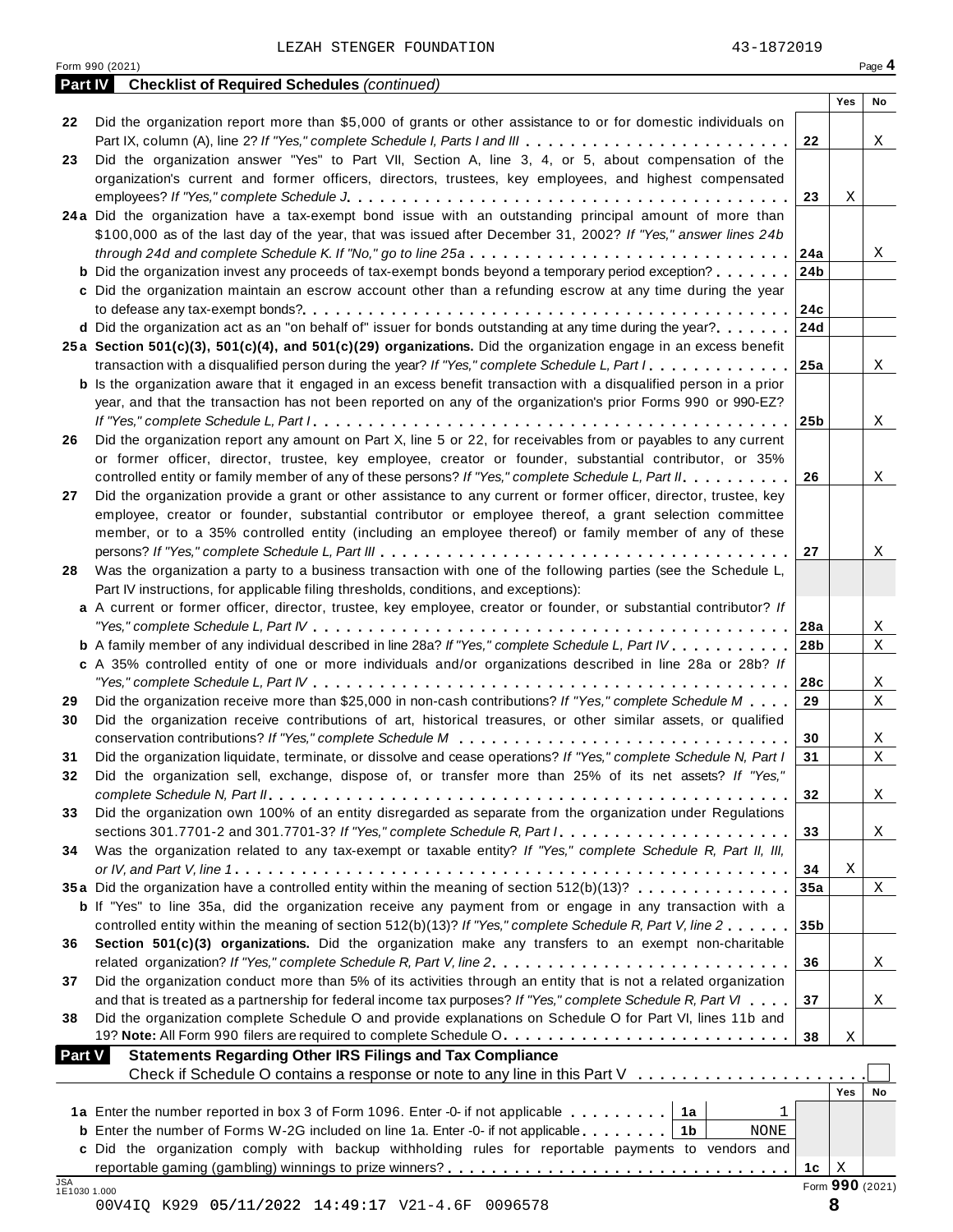LEZAH STENGER FOUNDATION 43-1872019

Form <sup>990</sup> (2021) Page **5**

| Part $V$                   | Statements Regarding Other IRS Filings and Tax Compliance (continued)                                                                                                                                      |                | Yes | No              |
|----------------------------|------------------------------------------------------------------------------------------------------------------------------------------------------------------------------------------------------------|----------------|-----|-----------------|
|                            | 2a Enter the number of employees reported on Form W-3, Transmittal of Wage and Tax                                                                                                                         |                |     |                 |
|                            | NONE<br>2a<br>Statements, filed for the calendar year ending with or within the year covered by this return.                                                                                               |                |     |                 |
|                            | <b>b</b> If at least one is reported on line 2a, did the organization file all required federal employment tax returns?                                                                                    | 2b             |     |                 |
|                            | Note: If the sum of lines 1a and 2a is greater than 250, you may be required to e-file. See instructions.                                                                                                  |                |     |                 |
|                            | 3a Did the organization have unrelated business gross income of \$1,000 or more during the year?                                                                                                           | 3a             |     | Χ               |
|                            | <b>b</b> If "Yes," has it filed a Form 990-T for this year? If "No" to line 3b, provide an explanation on Schedule O                                                                                       | 3 <sub>b</sub> |     |                 |
|                            | 4a At any time during the calendar year, did the organization have an interest in, or a signature or other authority over,                                                                                 |                |     |                 |
|                            | a financial account in a foreign country (such as a bank account, securities account, or other financial account)?                                                                                         | 4a             |     | Χ               |
|                            | <b>b</b> If "Yes," enter the name of the foreign country $\blacktriangleright$ $\equiv$                                                                                                                    |                |     |                 |
|                            | See instructions for filing requirements for FinCEN Form 114, Report of Foreign Bank and Financial Accounts (FBAR).                                                                                        |                |     |                 |
|                            | 5a Was the organization a party to a prohibited tax shelter transaction at any time during the tax year?                                                                                                   | 5a             |     | Χ               |
|                            | <b>b</b> Did any taxable party notify the organization that it was or is a party to a prohibited tax shelter transaction?                                                                                  | 5b             |     | X               |
|                            | c If "Yes" to line 5a or 5b, did the organization file Form 8886-T?                                                                                                                                        | 5c             |     |                 |
|                            | 6a Does the organization have annual gross receipts that are normally greater than \$100,000, and did the                                                                                                  |                |     |                 |
|                            | organization solicit any contributions that were not tax deductible as charitable contributions?                                                                                                           | 6a             |     | X               |
|                            | <b>b</b> If "Yes," did the organization include with every solicitation an express statement that such contributions or                                                                                    |                |     |                 |
|                            | .                                                                                                                                                                                                          | 6b             |     |                 |
| 7                          | Organizations that may receive deductible contributions under section 170(c).                                                                                                                              |                |     |                 |
|                            | a Did the organization receive a payment in excess of \$75 made partly as a contribution and partly for goods                                                                                              |                |     |                 |
|                            |                                                                                                                                                                                                            | 7a             |     | Χ               |
|                            | <b>b</b> If "Yes," did the organization notify the donor of the value of the goods or services provided?                                                                                                   | 7b             |     |                 |
|                            | c Did the organization sell, exchange, or otherwise dispose of tangible personal property for which it was                                                                                                 |                |     |                 |
|                            |                                                                                                                                                                                                            | 7c             |     | Χ               |
|                            |                                                                                                                                                                                                            |                |     |                 |
|                            | e Did the organization receive any funds, directly or indirectly, to pay premiums on a personal benefit contract?                                                                                          | 7e             |     | Χ               |
|                            | f Did the organization, during the year, pay premiums, directly or indirectly, on a personal benefit contract?                                                                                             | 7f             |     | Χ               |
|                            | g If the organization received a contribution of qualified intellectual property, did the organization file Form 8899 as required?                                                                         | 7g             |     |                 |
|                            | h If the organization received a contribution of cars, boats, airplanes, or other vehicles, did the organization file a Form 1098-C?                                                                       | 7h             |     |                 |
| 8                          | Sponsoring organizations maintaining donor advised funds. Did a donor advised fund maintained by the                                                                                                       |                |     |                 |
|                            | sponsoring organization have excess business holdings at any time during the year?                                                                                                                         | 8              |     |                 |
| 9                          | Sponsoring organizations maintaining donor advised funds.                                                                                                                                                  |                |     |                 |
|                            | a Did the sponsoring organization make any taxable distributions under section 4966?                                                                                                                       | 9a             |     |                 |
|                            | <b>b</b> Did the sponsoring organization make a distribution to a donor, donor advisor, or related person?                                                                                                 | 9b             |     |                 |
|                            | 10 Section 501(c)(7) organizations. Enter:                                                                                                                                                                 |                |     |                 |
|                            | 10a<br>a Initiation fees and capital contributions included on Part VIII, line 12                                                                                                                          |                |     |                 |
|                            | 10b<br><b>b</b> Gross receipts, included on Form 990, Part VIII, line 12, for public use of club facilities                                                                                                |                |     |                 |
| 11                         | Section 501(c)(12) organizations. Enter:                                                                                                                                                                   |                |     |                 |
|                            | 11a                                                                                                                                                                                                        |                |     |                 |
|                            | <b>b</b> Gross income from other sources. (Do not net amounts due or paid to other sources                                                                                                                 |                |     |                 |
|                            | 11b                                                                                                                                                                                                        |                |     |                 |
|                            | 12a Section 4947(a)(1) non-exempt charitable trusts. Is the organization filing Form 990 in lieu of Form 1041?                                                                                             | 12a            |     |                 |
|                            | 12b<br><b>b</b> If "Yes," enter the amount of tax-exempt interest received or accrued during the year                                                                                                      |                |     |                 |
| 13                         | Section 501(c)(29) qualified nonprofit health insurance issuers.                                                                                                                                           | 13a            |     |                 |
|                            | a Is the organization licensed to issue qualified health plans in more than one state?                                                                                                                     |                |     |                 |
|                            | Note: See the instructions for additional information the organization must report on Schedule O.<br><b>b</b> Enter the amount of reserves the organization is required to maintain by the states in which |                |     |                 |
|                            | 13 <sub>b</sub>                                                                                                                                                                                            |                |     |                 |
|                            | 13c                                                                                                                                                                                                        |                |     |                 |
|                            | 14a Did the organization receive any payments for indoor tanning services during the tax year?                                                                                                             | 14a            |     | Χ               |
|                            | <b>b</b> If "Yes," has it filed a Form 720 to report these payments? If "No," provide an explanation on Schedule $0 \cdot \cdot \cdot \cdot$                                                               | 14b            |     |                 |
| 15                         | Is the organization subject to the section 4960 tax on payment(s) of more than \$1,000,000 in remuneration or                                                                                              |                |     |                 |
|                            |                                                                                                                                                                                                            | 15             |     | Χ               |
|                            | If "Yes," see the instructions and file Form 4720, Schedule N.                                                                                                                                             |                |     |                 |
| 16                         | Is the organization an educational institution subject to the section 4968 excise tax on net investment income?                                                                                            | 16             |     | Χ               |
|                            | If "Yes," complete Form 4720, Schedule O.                                                                                                                                                                  |                |     |                 |
| 17                         | Section 501(c)(21) organizations. Did the trust, any disqualified person, or mine operator engage in any                                                                                                   |                |     |                 |
|                            | activities that would result in the imposition of an excise tax under section 4951, 4952 or 4953?                                                                                                          | 17             |     |                 |
|                            | If "Yes," complete Form 6069.                                                                                                                                                                              |                |     |                 |
| <b>JSA</b><br>1E1040 1.000 |                                                                                                                                                                                                            |                |     | Form 990 (2021) |
|                            |                                                                                                                                                                                                            |                |     |                 |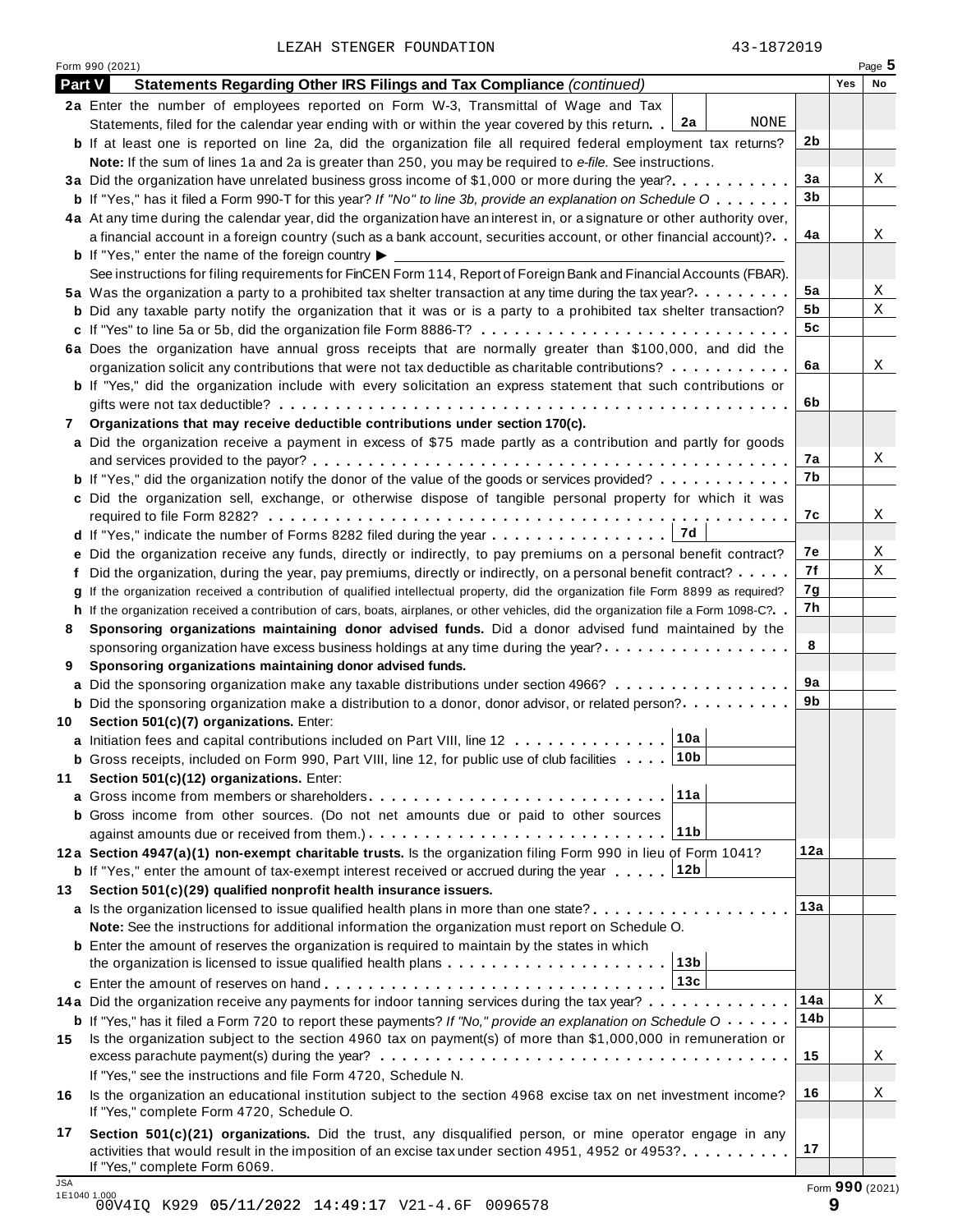|         | Form 990 (2021)<br>43-1872019<br>LEZAH STENGER FOUNDATION                                                                                                                                                                                |                 |                 | Page 6          |
|---------|------------------------------------------------------------------------------------------------------------------------------------------------------------------------------------------------------------------------------------------|-----------------|-----------------|-----------------|
| Part VI | Governance, Management, and Disclosure. For each "Yes" response to lines 2 through 7b below, and for a "No"                                                                                                                              |                 |                 |                 |
|         | response to line 8a, 8b, or 10b below, describe the circumstances, processes, or changes on Schedule O. See instructions.                                                                                                                |                 |                 |                 |
|         |                                                                                                                                                                                                                                          |                 |                 | $\vert x \vert$ |
|         | <b>Section A. Governing Body and Management</b>                                                                                                                                                                                          |                 | Yes             | No              |
|         |                                                                                                                                                                                                                                          |                 |                 |                 |
|         | 5<br>1a<br>1a Enter the number of voting members of the governing body at the end of the tax year                                                                                                                                        |                 |                 |                 |
|         | If there are material differences in voting rights among members of the governing body, or<br>if the governing body delegated broad authority to an executive committee or similar                                                       |                 |                 |                 |
|         | committee, explain on Schedule O.                                                                                                                                                                                                        |                 |                 |                 |
|         | 1b<br>4<br>Enter the number of voting members included on line 1a, above, who are independent                                                                                                                                            |                 |                 |                 |
| 2       | Did any officer, director, trustee, or key employee have a family relationship or a business relationship with                                                                                                                           |                 |                 |                 |
|         |                                                                                                                                                                                                                                          | 2               | Χ               |                 |
| 3       | Did the organization delegate control over management duties customarily performed by or under the direct                                                                                                                                |                 |                 |                 |
|         | supervision of officers, directors, trustees, or key employees to a management company or other person?                                                                                                                                  | 3               |                 | Χ               |
| 4       | Did the organization make any significant changes to its governing documents since the prior Form 990 was filed?                                                                                                                         | 4               |                 | Χ               |
| 5       | Did the organization become aware during the year of a significant diversion of the organization's assets?                                                                                                                               | 5               |                 | X               |
| 6       |                                                                                                                                                                                                                                          | 6               |                 | Χ               |
| 7a      | Did the organization have members, stockholders, or other persons who had the power to elect or appoint                                                                                                                                  |                 |                 |                 |
|         |                                                                                                                                                                                                                                          | 7a              | Χ               |                 |
| b       | Are any governance decisions of the organization reserved to (or subject to approval by) members,                                                                                                                                        |                 |                 |                 |
|         |                                                                                                                                                                                                                                          | 7b              |                 | Χ               |
| 8       | Did the organization contemporaneously document the meetings held or written actions undertaken during                                                                                                                                   |                 |                 |                 |
|         | the year by the following:                                                                                                                                                                                                               |                 |                 |                 |
| а       |                                                                                                                                                                                                                                          | 8a              | $\mathbf X$     |                 |
| b       |                                                                                                                                                                                                                                          | 8b              |                 | X               |
| 9       | Is there any officer, director, trustee, or key employee listed in Part VII, Section A, who cannot be reached at                                                                                                                         |                 |                 |                 |
|         | the organization's mailing address? If "Yes," provide the names and addresses on Schedule O.                                                                                                                                             | 9               |                 | Χ               |
|         | Section B. Policies (This Section B requests information about policies not required by the Internal Revenue Code.)                                                                                                                      |                 | Yes             | No              |
|         |                                                                                                                                                                                                                                          |                 |                 |                 |
|         |                                                                                                                                                                                                                                          | 10a             |                 | Χ               |
|         | <b>b</b> If "Yes," did the organization have written policies and procedures governing the activities of such chapters,                                                                                                                  |                 |                 |                 |
|         | affiliates, and branches to ensure their operations are consistent with the organization's exempt purposes?                                                                                                                              | 10 <sub>b</sub> |                 |                 |
|         | 11a Has the organization provided a complete copy of this Form 990 to all members of its governing body before filing the form?                                                                                                          | 11a             | X               |                 |
|         | <b>b</b> Describe on Schedule O the process, if any, used by the organization to review this Form 990.                                                                                                                                   |                 |                 |                 |
|         | 12a Did the organization have a written conflict of interest policy? If "No," go to line 13                                                                                                                                              | 12a             |                 | X               |
|         | <b>b</b> Were officers, directors, or trustees, and key employees required to disclose annually interests that could give                                                                                                                |                 |                 |                 |
|         |                                                                                                                                                                                                                                          | 12 <sub>b</sub> |                 |                 |
|         | Did the organization regularly and consistently monitor and enforce compliance with the policy? If "Yes,"                                                                                                                                |                 |                 |                 |
|         |                                                                                                                                                                                                                                          | 12c             |                 |                 |
| 13      | Did the organization have a written whistleblower policy?                                                                                                                                                                                | 13              |                 | Χ               |
| 14      | Did the organization have a written document retention and destruction policy?                                                                                                                                                           | 14              |                 | Χ               |
| 15      | Did the process for determining compensation of the following persons include a review and approval by                                                                                                                                   |                 |                 |                 |
|         | independent persons, comparability data, and contemporaneous substantiation of the deliberation and decision?                                                                                                                            |                 |                 |                 |
| а       |                                                                                                                                                                                                                                          | 15a             |                 | Χ               |
| b       |                                                                                                                                                                                                                                          | 15b             |                 | Χ               |
|         | If "Yes" to line 15a or 15b, describe the process on Schedule O. See instructions.                                                                                                                                                       |                 |                 |                 |
|         | 16a Did the organization invest in, contribute assets to, or participate in a joint venture or similar arrangement                                                                                                                       |                 |                 |                 |
|         |                                                                                                                                                                                                                                          | 16a             | Χ               |                 |
|         | <b>b</b> If "Yes," did the organization follow a written policy or procedure requiring the organization to evaluate its                                                                                                                  |                 |                 |                 |
|         | participation in joint venture arrangements under applicable federal tax law, and take steps to safeguard the                                                                                                                            |                 |                 |                 |
|         | <b>Section C. Disclosure</b>                                                                                                                                                                                                             | 16 <sub>b</sub> | Χ               |                 |
|         |                                                                                                                                                                                                                                          |                 |                 |                 |
| 17      | List the states with which a copy of this Form 990 is required to be filed $\blacktriangleright$ .                                                                                                                                       |                 |                 |                 |
| 18      | Section 6104 requires an organization to make its Forms 1023 (1024 or 1024-A, if applicable), 990, and 990-T (section 501(c)<br>(3)s only) available for public inspection. Indicate how you made these available. Check all that apply. |                 |                 |                 |
|         | X Upon request<br>Another's website<br>Other (explain on Schedule O)<br>Own website                                                                                                                                                      |                 |                 |                 |
|         |                                                                                                                                                                                                                                          |                 |                 |                 |
| 19      | Describe on Schedule O whether (and if so, how) the organization made its governing documents, conflict of interest policy,                                                                                                              |                 |                 |                 |
|         | and financial statements available to the public during the tax year.                                                                                                                                                                    |                 |                 |                 |
| 20      | State the name, address, and telephone number of the person who possesses the organization's books and records $\blacktriangleright$                                                                                                     |                 |                 |                 |
|         | LEZAH STENGER 5051 S NATIONAL AVE, SUITE 5-100 SPRINGFIELD, MO 65810                                                                                                                                                                     |                 |                 |                 |
| JSA     | $417 - 889 - 4300$                                                                                                                                                                                                                       |                 | Form 990 (2021) |                 |
|         | 1E1042 1.000                                                                                                                                                                                                                             |                 |                 |                 |

| 00V4IQ K929 05/11/2022 14:49:17 V21-4.6F 0096578 |  |
|--------------------------------------------------|--|
|--------------------------------------------------|--|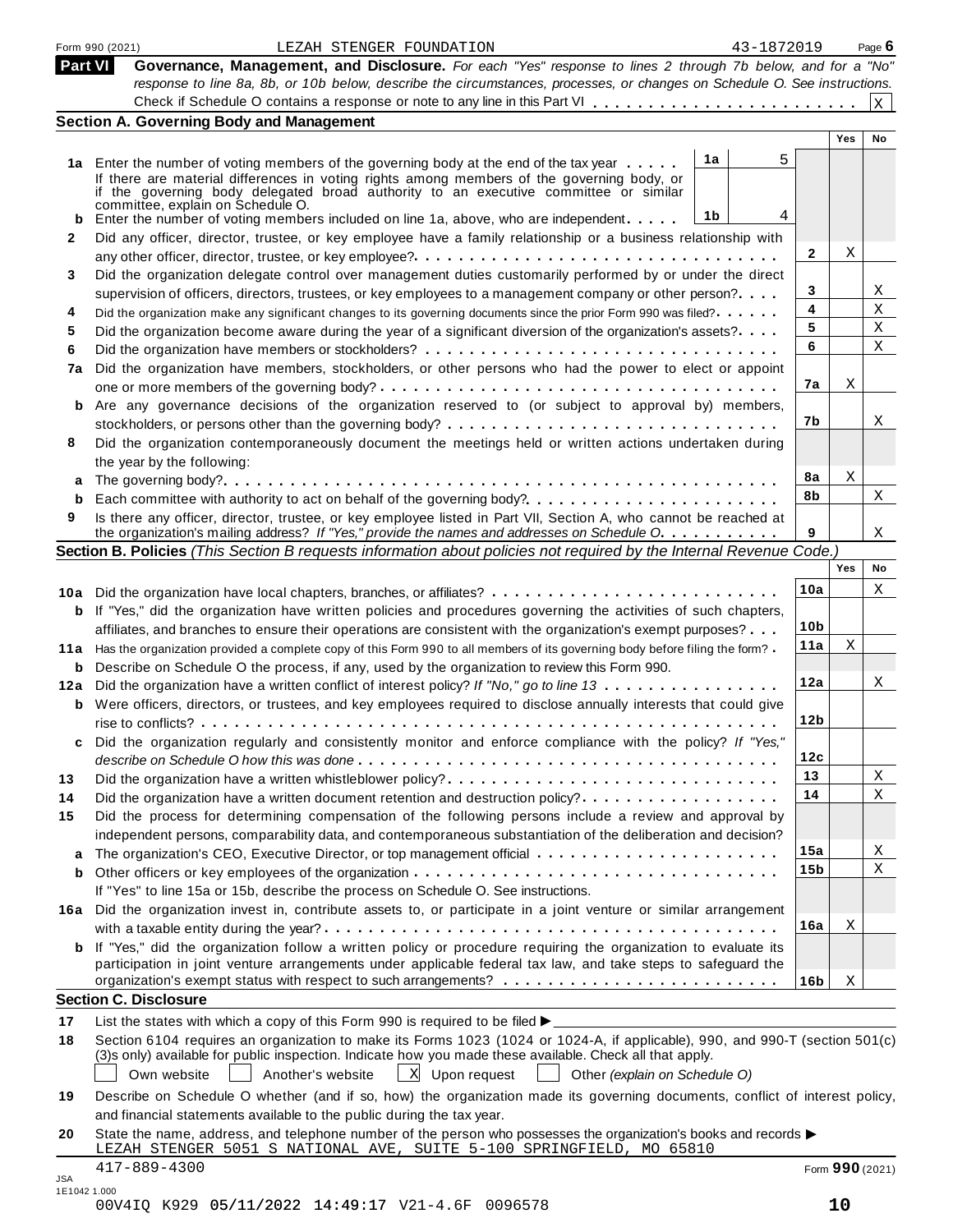| <b>Part VII</b> Compensation of Officers, Directors, Trustees, Key Employees, Highest Compensated Employees, and |  |  |  |  |  |
|------------------------------------------------------------------------------------------------------------------|--|--|--|--|--|
| Independent Contractors                                                                                          |  |  |  |  |  |
|                                                                                                                  |  |  |  |  |  |

Check if Schedule O contains a response or note to any line in this Part VII  $\ldots \ldots \ldots \ldots \ldots \ldots \ldots \ldots$ 

**Section A. Officers, Directors, Trustees, Key Employees, and Highest Compensated Employees**

**1a** Complete this table for all persons required to be listed. Report compensation for the calendar year ending with or within the organization's tax year.

anization's lax year.<br>● List all of the organization's **current** officers, directors, trustees (whether individuals or organizations), regardless of amount of<br>nnensation Enter -0- in columns (D) (E) and (E) if no compensa compensation. Enter -0- in columns (D), (E), and (F) if no compensation was paid.

• List all of the organization's current key employees, if any. See the instructions for definition of "key employee."

■ List all of the organization's current key employees, if any. See the instructions for definition of "key employee."<br>■ List the organization's five current highest compensated employees (other than an officer, director, who received reportable compensation (box 5 of Form W-2, Form 1099-MISC, and/or box 1 of Form 1099-NEC) of more than

\$100,000 from the organization and any related organizations.s<br>• List all of the organization's **former** officers, key employees, and highest compensated employees who received more than<br>\$1.00.000 of reportable componentio \$100,000 of reportable compensation from the organization and any related organizations.

% List all of the organization's **former directors or trustees** that received, in the capacity as a former director or trustee of the organization, more than \$10,000 of reportable compensation from the organization and any related organizations. See the instructions for the order in which to list the persons above.

Check this box if neither the organization nor any related organization compensated any current officer, director, or trustee.

|                         |                        |                                   |                       |         | (C)          |                                 |        |                          |                                     |                          |
|-------------------------|------------------------|-----------------------------------|-----------------------|---------|--------------|---------------------------------|--------|--------------------------|-------------------------------------|--------------------------|
| (A)                     | (B)                    |                                   |                       |         | Position     |                                 |        | (D)                      | (E)                                 | (F)                      |
| Name and title          | Average                |                                   |                       |         |              | (do not check more than one     |        | Reportable               | Reportable                          | <b>Estimated amount</b>  |
|                         | hours                  |                                   |                       |         |              | box, unless person is both an   |        | compensation<br>from the | compensation                        | of other                 |
|                         | per week<br>(list any  |                                   |                       |         |              | officer and a director/trustee) |        | organization (W-2/       | from related<br>organizations (W-2/ | compensation<br>from the |
|                         | hours for              | Individual trustee<br>or director | Institutional trustee | Officer | Key employee |                                 | Former | 1099-MISC/               | 1099-MISC/                          | organization and         |
|                         | related                |                                   |                       |         |              |                                 |        | 1099-NEC)                | 1099-NEC)                           | related organizations    |
|                         | organizations<br>below |                                   |                       |         |              |                                 |        |                          |                                     |                          |
|                         | dotted line)           |                                   |                       |         |              |                                 |        |                          |                                     |                          |
|                         |                        |                                   |                       |         |              | Highest compensated<br>employee |        |                          |                                     |                          |
|                         |                        |                                   |                       |         |              |                                 |        |                          |                                     |                          |
| (1) BRIAN FOGLE         | 1.00                   |                                   |                       |         |              |                                 |        |                          |                                     |                          |
| DIRECTOR                | 50.00                  | Χ                                 |                       |         |              |                                 |        | NONE                     | 207,230.                            | 31,452.                  |
| (2) LEZAH STENGER       | 1.00                   |                                   |                       |         |              |                                 |        |                          |                                     |                          |
| PRESIDENT               | <b>NONE</b>            | Χ                                 |                       | Χ       |              |                                 |        | <b>NONE</b>              | NONE                                | <b>NONE</b>              |
| (3) STEPHANIE M STENGER | 1.00                   |                                   |                       |         |              |                                 |        |                          |                                     |                          |
| SECRETARY/TREASURER     | <b>NONE</b>            | Χ                                 |                       | Χ       |              |                                 |        | <b>NONE</b>              | <b>NONE</b>                         | NONE                     |
| (4) CRISTA HOGAN        | 1.00                   |                                   |                       |         |              |                                 |        |                          |                                     |                          |
| DIRECTOR                | $\rm{NONE}$            | Χ                                 |                       |         |              |                                 |        | <b>NONE</b>              | <b>NONE</b>                         | $\rm{NONE}$              |
| (5) MOREY MECHLIN       | 1.00                   |                                   |                       |         |              |                                 |        |                          |                                     |                          |
| DIRECTOR                | <b>NONE</b>            | Χ                                 |                       |         |              |                                 |        | <b>NONE</b>              | NONE                                | $\rm{NONE}$              |
| (6)                     |                        |                                   |                       |         |              |                                 |        |                          |                                     |                          |
|                         |                        |                                   |                       |         |              |                                 |        |                          |                                     |                          |
| (7)                     |                        |                                   |                       |         |              |                                 |        |                          |                                     |                          |
| (8)                     |                        |                                   |                       |         |              |                                 |        |                          |                                     |                          |
|                         |                        |                                   |                       |         |              |                                 |        |                          |                                     |                          |
| (9)                     |                        |                                   |                       |         |              |                                 |        |                          |                                     |                          |
|                         |                        |                                   |                       |         |              |                                 |        |                          |                                     |                          |
| (10)                    |                        |                                   |                       |         |              |                                 |        |                          |                                     |                          |
|                         |                        |                                   |                       |         |              |                                 |        |                          |                                     |                          |
| (11)                    |                        |                                   |                       |         |              |                                 |        |                          |                                     |                          |
|                         |                        |                                   |                       |         |              |                                 |        |                          |                                     |                          |
| (12)                    |                        |                                   |                       |         |              |                                 |        |                          |                                     |                          |
|                         |                        |                                   |                       |         |              |                                 |        |                          |                                     |                          |
| (13)                    |                        |                                   |                       |         |              |                                 |        |                          |                                     |                          |
| (14)                    |                        |                                   |                       |         |              |                                 |        |                          |                                     |                          |
|                         |                        |                                   |                       |         |              |                                 |        |                          |                                     |                          |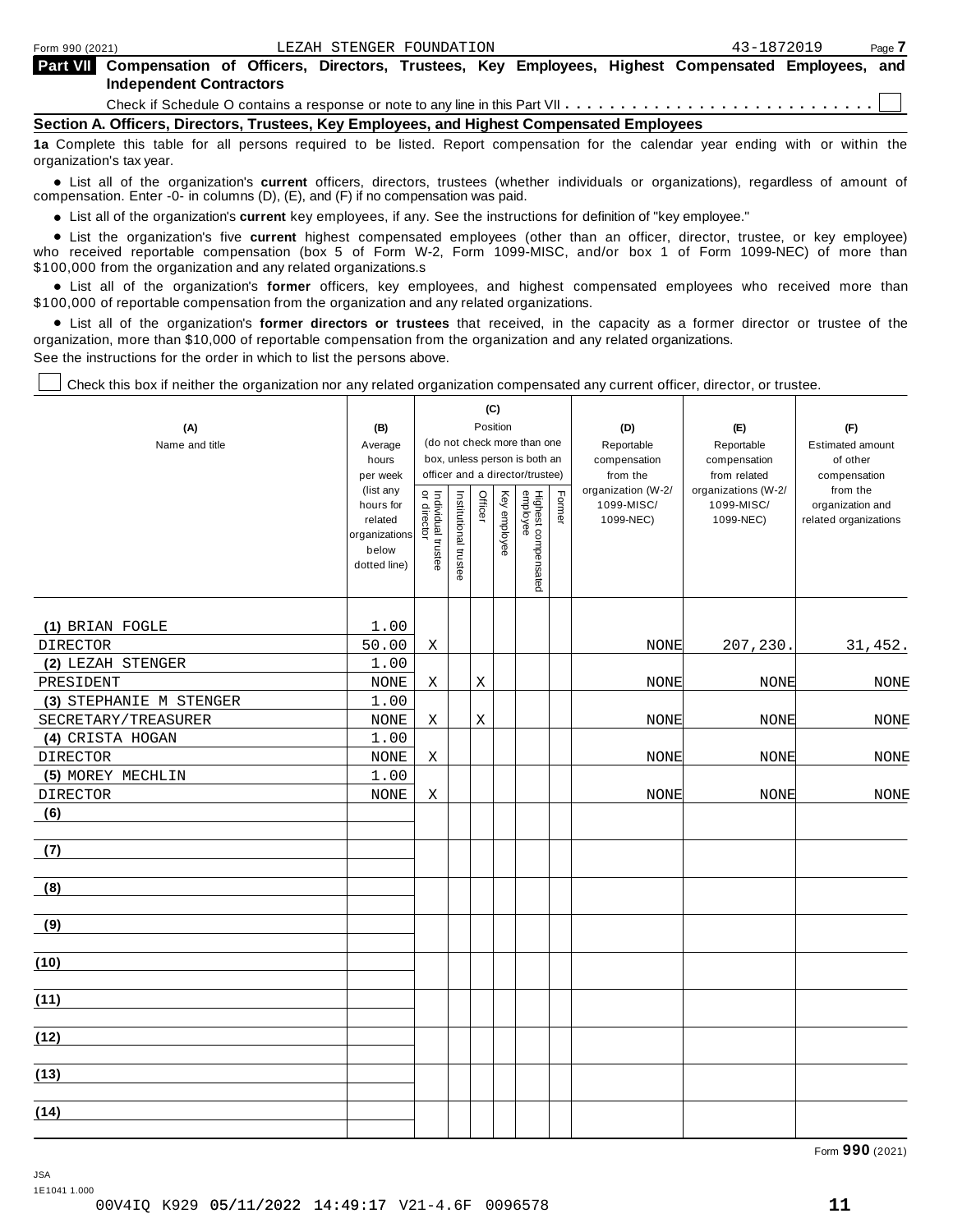#### LEZAH STENGER FOUNDATION 43-1872019

| Form 990 (2021)<br>Part VII |                                                                                                                                                                                                                                                  |                                                                |                                           |                       |          |              |                                                                                                 |        |                                        |                                            |      |                                                                          | Page 8      |
|-----------------------------|--------------------------------------------------------------------------------------------------------------------------------------------------------------------------------------------------------------------------------------------------|----------------------------------------------------------------|-------------------------------------------|-----------------------|----------|--------------|-------------------------------------------------------------------------------------------------|--------|----------------------------------------|--------------------------------------------|------|--------------------------------------------------------------------------|-------------|
|                             | Section A. Officers, Directors, Trustees, Key Employees, and Highest Compensated Employees (continued)<br>(A)                                                                                                                                    | (B)                                                            |                                           |                       |          | (C)          |                                                                                                 |        | (D)                                    | (E)                                        |      | (F)                                                                      |             |
|                             | Name and title                                                                                                                                                                                                                                   | Average<br>hours per<br>week (list any                         |                                           |                       | Position |              | (do not check more than one<br>box, unless person is both an<br>officer and a director/trustee) |        | Reportable<br>compensation<br>from     | Reportable<br>compensation from<br>related |      | Estimated<br>amount of<br>other                                          |             |
|                             |                                                                                                                                                                                                                                                  | hours for<br>related<br>organizations<br>below dotted<br>line) | <br>  Individual trustee<br>  or director | Institutional trustee | Officer  | Key employee | Highest compensated<br>employee                                                                 | Former | the<br>organization<br>(W-2/1099-MISC) | organizations<br>(W-2/1099-MISC)           |      | compensation<br>from the<br>organization<br>and related<br>organizations |             |
|                             |                                                                                                                                                                                                                                                  |                                                                |                                           |                       |          |              |                                                                                                 |        |                                        |                                            |      |                                                                          |             |
|                             |                                                                                                                                                                                                                                                  |                                                                |                                           |                       |          |              |                                                                                                 |        |                                        |                                            |      |                                                                          |             |
|                             |                                                                                                                                                                                                                                                  |                                                                |                                           |                       |          |              |                                                                                                 |        |                                        |                                            |      |                                                                          |             |
|                             |                                                                                                                                                                                                                                                  |                                                                |                                           |                       |          |              |                                                                                                 |        |                                        |                                            |      |                                                                          |             |
|                             |                                                                                                                                                                                                                                                  |                                                                |                                           |                       |          |              |                                                                                                 |        |                                        |                                            |      |                                                                          |             |
|                             |                                                                                                                                                                                                                                                  |                                                                |                                           |                       |          |              |                                                                                                 |        |                                        |                                            |      |                                                                          |             |
|                             |                                                                                                                                                                                                                                                  |                                                                |                                           |                       |          |              |                                                                                                 |        |                                        |                                            |      |                                                                          |             |
|                             |                                                                                                                                                                                                                                                  |                                                                |                                           |                       |          |              |                                                                                                 |        |                                        |                                            |      |                                                                          |             |
|                             |                                                                                                                                                                                                                                                  |                                                                |                                           |                       |          |              |                                                                                                 |        |                                        |                                            |      |                                                                          |             |
|                             |                                                                                                                                                                                                                                                  |                                                                |                                           |                       |          |              |                                                                                                 |        |                                        |                                            |      |                                                                          |             |
|                             |                                                                                                                                                                                                                                                  |                                                                |                                           |                       |          |              |                                                                                                 |        |                                        |                                            |      |                                                                          |             |
|                             | 1b Sub-total                                                                                                                                                                                                                                     |                                                                |                                           |                       |          |              |                                                                                                 |        | <b>NONE</b>                            | 207,230.                                   |      | 31,452.                                                                  |             |
|                             | c Total from continuation sheets to Part VII, Section A                                                                                                                                                                                          |                                                                |                                           |                       |          |              |                                                                                                 |        | <b>NONE</b>                            |                                            | NONE |                                                                          | <b>NONE</b> |
|                             | d Total (add lines 1b and 1c) $\ldots \ldots \ldots \ldots \ldots \ldots \ldots \ldots \ldots \ldots \ldots$<br>2 Total number of individuals (including but not limited to those listed above) who received more than \$100,000 of              |                                                                |                                           |                       |          |              |                                                                                                 |        | <b>NONE</b>                            | 207,230.                                   |      | 31,452.                                                                  |             |
|                             | reportable compensation from the organization $\blacktriangleright$                                                                                                                                                                              |                                                                |                                           |                       |          | NONE         |                                                                                                 |        |                                        |                                            |      |                                                                          |             |
| 3                           | Did the organization list any former officer, director, or trustee, key employee, or highest compensated                                                                                                                                         |                                                                |                                           |                       |          |              |                                                                                                 |        |                                        |                                            |      | Yes                                                                      | No          |
|                             | employee on line 1a? If "Yes," complete Schedule J for such individual                                                                                                                                                                           |                                                                |                                           |                       |          |              |                                                                                                 |        |                                        |                                            |      | 3                                                                        | Χ           |
| 4                           | For any individual listed on line 1a, is the sum of reportable compensation and other compensation from the<br>organization and related organizations greater than \$150,000? If "Yes," complete Schedule J for such                             |                                                                |                                           |                       |          |              |                                                                                                 |        |                                        |                                            |      |                                                                          |             |
| 5                           | Did any person listed on line 1a receive or accrue compensation from any unrelated organization or individual                                                                                                                                    |                                                                |                                           |                       |          |              |                                                                                                 |        |                                        |                                            |      | Χ<br>4                                                                   |             |
|                             | for services rendered to the organization? If "Yes," complete Schedule J for such person<br><b>Section B. Independent Contractors</b>                                                                                                            |                                                                |                                           |                       |          |              |                                                                                                 |        |                                        |                                            |      | 5                                                                        | Χ           |
| $\mathbf{1}$<br>year.       | Complete this table for your five highest compensated independent contractors that received more than \$100,000 of<br>compensation from the organization. Report compensation for the calendar year ending with or within the organization's tax |                                                                |                                           |                       |          |              |                                                                                                 |        |                                        |                                            |      |                                                                          |             |
|                             | (A)<br>Name and business address                                                                                                                                                                                                                 |                                                                |                                           |                       |          |              |                                                                                                 |        | (B)<br>Description of services         |                                            |      | (C)<br>Compensation                                                      |             |
|                             |                                                                                                                                                                                                                                                  |                                                                |                                           |                       |          |              |                                                                                                 |        |                                        |                                            |      |                                                                          |             |
|                             |                                                                                                                                                                                                                                                  |                                                                |                                           |                       |          |              |                                                                                                 |        |                                        |                                            |      |                                                                          |             |
|                             |                                                                                                                                                                                                                                                  |                                                                |                                           |                       |          |              |                                                                                                 |        |                                        |                                            |      |                                                                          |             |

**2** Total number of independent contractors (including but not limited to those listed above) who received<br>more than \$100,000 in compensation from the organization  $\blacktriangleright$  NONE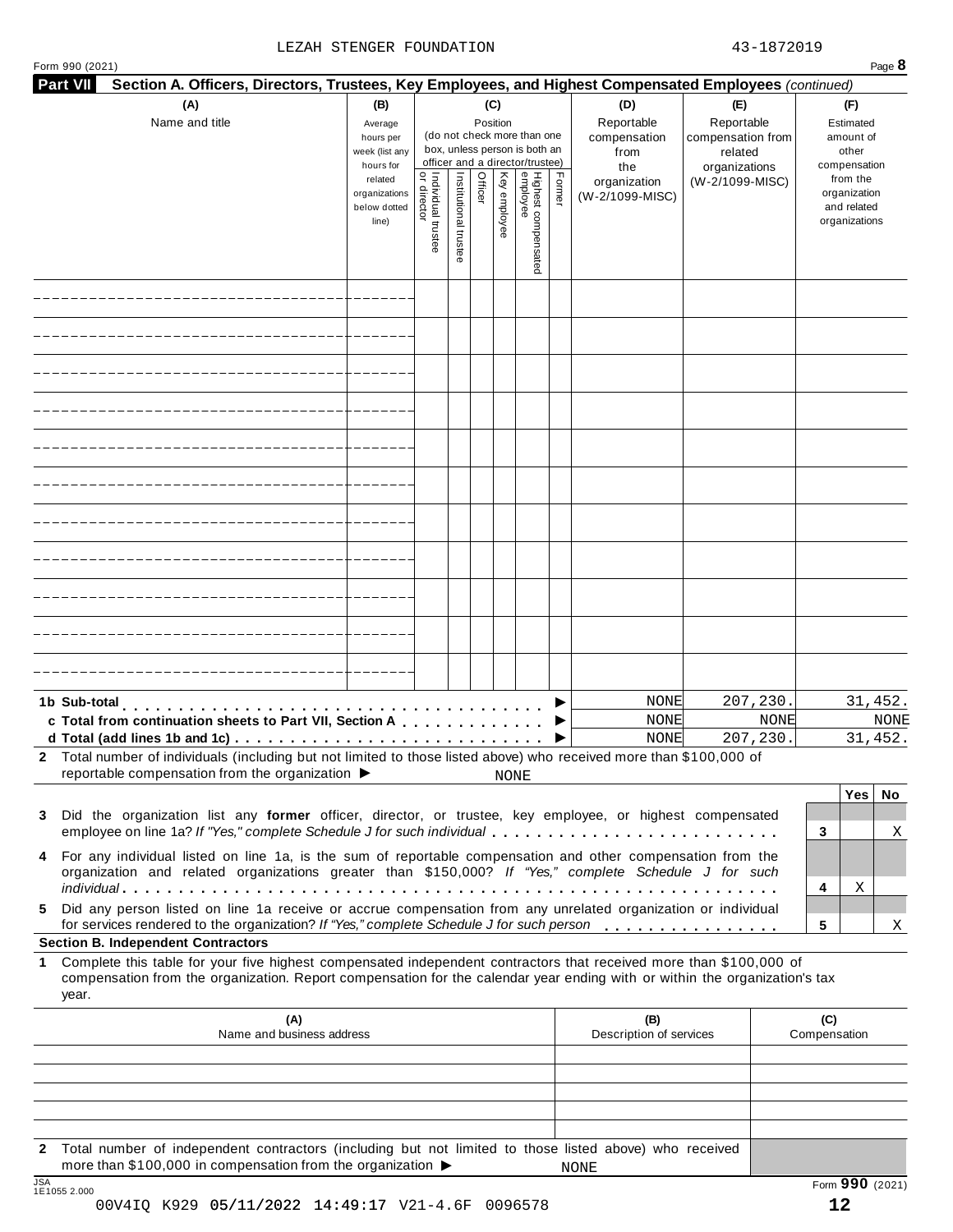#### Form <sup>990</sup> (2021) Page **9** LEZAH STENGER FOUNDATION 43-1872019 **Part VIII Statement of Revenue**

| Federated campaigns <b>Federated</b><br>Membership dues <b>All Accords</b> Membership dues<br>Fundraising events <b>Example 2</b> is a set of the set of the set of the set of the set of the set of the set of the set of the set of the set of the set of the set of the set of the set of the set of the set of the set of the<br>Related organizations <b>contains</b> a material or a material or a material or a material or a material or a material or a material or a material or a material or a material or a material or a material or a material or a mater<br>Government grants (contributions).<br>All other contributions, gifts, grants,<br>and similar amounts not included above<br>Noncash contributions included in<br>lines 1a-1f $\ldots$ $\ldots$ $\ldots$ $\ldots$<br>h Total. Add lines 1a-1f $\ldots$ , $\ldots$ , $\ldots$ , $\blacktriangleright$<br>All other program service revenue<br>Total. Add lines 2a-2f ▶<br>Investment income (including dividends, interest, and |          |                  | 1a<br>1b<br>1с<br>1d<br>1e<br>1f<br>$1g$ \$     | 62,225.<br><b>Business Code</b>                                                                                                                                                                                                                                                                                                                                                                                                                                | (A)<br>Total revenue<br>62, 225.                                                                                                                                                                     | (B)<br>Related or exempt<br>function revenue | $\overline{C}$<br>Unrelated<br>business revenue | (D)<br>Revenue excluded<br>from tax under<br>sections 512-514 |
|----------------------------------------------------------------------------------------------------------------------------------------------------------------------------------------------------------------------------------------------------------------------------------------------------------------------------------------------------------------------------------------------------------------------------------------------------------------------------------------------------------------------------------------------------------------------------------------------------------------------------------------------------------------------------------------------------------------------------------------------------------------------------------------------------------------------------------------------------------------------------------------------------------------------------------------------------------------------------------------------------------|----------|------------------|-------------------------------------------------|----------------------------------------------------------------------------------------------------------------------------------------------------------------------------------------------------------------------------------------------------------------------------------------------------------------------------------------------------------------------------------------------------------------------------------------------------------------|------------------------------------------------------------------------------------------------------------------------------------------------------------------------------------------------------|----------------------------------------------|-------------------------------------------------|---------------------------------------------------------------|
|                                                                                                                                                                                                                                                                                                                                                                                                                                                                                                                                                                                                                                                                                                                                                                                                                                                                                                                                                                                                          |          |                  |                                                 |                                                                                                                                                                                                                                                                                                                                                                                                                                                                |                                                                                                                                                                                                      |                                              |                                                 |                                                               |
|                                                                                                                                                                                                                                                                                                                                                                                                                                                                                                                                                                                                                                                                                                                                                                                                                                                                                                                                                                                                          |          |                  |                                                 |                                                                                                                                                                                                                                                                                                                                                                                                                                                                |                                                                                                                                                                                                      |                                              |                                                 |                                                               |
|                                                                                                                                                                                                                                                                                                                                                                                                                                                                                                                                                                                                                                                                                                                                                                                                                                                                                                                                                                                                          |          |                  |                                                 |                                                                                                                                                                                                                                                                                                                                                                                                                                                                |                                                                                                                                                                                                      |                                              |                                                 |                                                               |
|                                                                                                                                                                                                                                                                                                                                                                                                                                                                                                                                                                                                                                                                                                                                                                                                                                                                                                                                                                                                          |          |                  |                                                 |                                                                                                                                                                                                                                                                                                                                                                                                                                                                |                                                                                                                                                                                                      |                                              |                                                 |                                                               |
|                                                                                                                                                                                                                                                                                                                                                                                                                                                                                                                                                                                                                                                                                                                                                                                                                                                                                                                                                                                                          |          |                  |                                                 |                                                                                                                                                                                                                                                                                                                                                                                                                                                                |                                                                                                                                                                                                      |                                              |                                                 |                                                               |
|                                                                                                                                                                                                                                                                                                                                                                                                                                                                                                                                                                                                                                                                                                                                                                                                                                                                                                                                                                                                          |          |                  |                                                 |                                                                                                                                                                                                                                                                                                                                                                                                                                                                |                                                                                                                                                                                                      |                                              |                                                 |                                                               |
|                                                                                                                                                                                                                                                                                                                                                                                                                                                                                                                                                                                                                                                                                                                                                                                                                                                                                                                                                                                                          |          |                  |                                                 |                                                                                                                                                                                                                                                                                                                                                                                                                                                                |                                                                                                                                                                                                      |                                              |                                                 |                                                               |
|                                                                                                                                                                                                                                                                                                                                                                                                                                                                                                                                                                                                                                                                                                                                                                                                                                                                                                                                                                                                          |          |                  |                                                 |                                                                                                                                                                                                                                                                                                                                                                                                                                                                |                                                                                                                                                                                                      |                                              |                                                 |                                                               |
|                                                                                                                                                                                                                                                                                                                                                                                                                                                                                                                                                                                                                                                                                                                                                                                                                                                                                                                                                                                                          |          |                  |                                                 |                                                                                                                                                                                                                                                                                                                                                                                                                                                                |                                                                                                                                                                                                      |                                              |                                                 |                                                               |
|                                                                                                                                                                                                                                                                                                                                                                                                                                                                                                                                                                                                                                                                                                                                                                                                                                                                                                                                                                                                          |          |                  |                                                 |                                                                                                                                                                                                                                                                                                                                                                                                                                                                |                                                                                                                                                                                                      |                                              |                                                 |                                                               |
|                                                                                                                                                                                                                                                                                                                                                                                                                                                                                                                                                                                                                                                                                                                                                                                                                                                                                                                                                                                                          |          |                  |                                                 |                                                                                                                                                                                                                                                                                                                                                                                                                                                                |                                                                                                                                                                                                      |                                              |                                                 |                                                               |
|                                                                                                                                                                                                                                                                                                                                                                                                                                                                                                                                                                                                                                                                                                                                                                                                                                                                                                                                                                                                          |          |                  |                                                 |                                                                                                                                                                                                                                                                                                                                                                                                                                                                |                                                                                                                                                                                                      |                                              |                                                 |                                                               |
|                                                                                                                                                                                                                                                                                                                                                                                                                                                                                                                                                                                                                                                                                                                                                                                                                                                                                                                                                                                                          |          |                  |                                                 |                                                                                                                                                                                                                                                                                                                                                                                                                                                                |                                                                                                                                                                                                      |                                              |                                                 |                                                               |
|                                                                                                                                                                                                                                                                                                                                                                                                                                                                                                                                                                                                                                                                                                                                                                                                                                                                                                                                                                                                          |          |                  |                                                 |                                                                                                                                                                                                                                                                                                                                                                                                                                                                |                                                                                                                                                                                                      |                                              |                                                 |                                                               |
|                                                                                                                                                                                                                                                                                                                                                                                                                                                                                                                                                                                                                                                                                                                                                                                                                                                                                                                                                                                                          |          |                  |                                                 |                                                                                                                                                                                                                                                                                                                                                                                                                                                                |                                                                                                                                                                                                      |                                              |                                                 |                                                               |
|                                                                                                                                                                                                                                                                                                                                                                                                                                                                                                                                                                                                                                                                                                                                                                                                                                                                                                                                                                                                          |          |                  |                                                 |                                                                                                                                                                                                                                                                                                                                                                                                                                                                |                                                                                                                                                                                                      |                                              |                                                 |                                                               |
|                                                                                                                                                                                                                                                                                                                                                                                                                                                                                                                                                                                                                                                                                                                                                                                                                                                                                                                                                                                                          |          |                  |                                                 |                                                                                                                                                                                                                                                                                                                                                                                                                                                                |                                                                                                                                                                                                      |                                              |                                                 |                                                               |
|                                                                                                                                                                                                                                                                                                                                                                                                                                                                                                                                                                                                                                                                                                                                                                                                                                                                                                                                                                                                          |          |                  |                                                 |                                                                                                                                                                                                                                                                                                                                                                                                                                                                |                                                                                                                                                                                                      |                                              |                                                 |                                                               |
|                                                                                                                                                                                                                                                                                                                                                                                                                                                                                                                                                                                                                                                                                                                                                                                                                                                                                                                                                                                                          |          |                  |                                                 |                                                                                                                                                                                                                                                                                                                                                                                                                                                                | <b>NONE</b>                                                                                                                                                                                          |                                              |                                                 |                                                               |
|                                                                                                                                                                                                                                                                                                                                                                                                                                                                                                                                                                                                                                                                                                                                                                                                                                                                                                                                                                                                          |          |                  |                                                 |                                                                                                                                                                                                                                                                                                                                                                                                                                                                |                                                                                                                                                                                                      |                                              |                                                 |                                                               |
|                                                                                                                                                                                                                                                                                                                                                                                                                                                                                                                                                                                                                                                                                                                                                                                                                                                                                                                                                                                                          |          |                  |                                                 |                                                                                                                                                                                                                                                                                                                                                                                                                                                                | 7,081.                                                                                                                                                                                               |                                              |                                                 | 7,081.                                                        |
| Income from investment of tax-exempt bond proceeds $\blacktriangleright$                                                                                                                                                                                                                                                                                                                                                                                                                                                                                                                                                                                                                                                                                                                                                                                                                                                                                                                                 |          |                  |                                                 |                                                                                                                                                                                                                                                                                                                                                                                                                                                                | NONE                                                                                                                                                                                                 |                                              |                                                 |                                                               |
|                                                                                                                                                                                                                                                                                                                                                                                                                                                                                                                                                                                                                                                                                                                                                                                                                                                                                                                                                                                                          |          | (i) Real         |                                                 | (ii) Personal                                                                                                                                                                                                                                                                                                                                                                                                                                                  | <b>NONE</b>                                                                                                                                                                                          |                                              |                                                 |                                                               |
|                                                                                                                                                                                                                                                                                                                                                                                                                                                                                                                                                                                                                                                                                                                                                                                                                                                                                                                                                                                                          |          |                  |                                                 |                                                                                                                                                                                                                                                                                                                                                                                                                                                                |                                                                                                                                                                                                      |                                              |                                                 |                                                               |
| Gross rents                                                                                                                                                                                                                                                                                                                                                                                                                                                                                                                                                                                                                                                                                                                                                                                                                                                                                                                                                                                              | 6a       |                  |                                                 |                                                                                                                                                                                                                                                                                                                                                                                                                                                                |                                                                                                                                                                                                      |                                              |                                                 |                                                               |
| Less: rental expenses<br>Rental income or (loss)                                                                                                                                                                                                                                                                                                                                                                                                                                                                                                                                                                                                                                                                                                                                                                                                                                                                                                                                                         | 6b<br>6с |                  | <b>NONE</b>                                     | <b>NONE</b>                                                                                                                                                                                                                                                                                                                                                                                                                                                    |                                                                                                                                                                                                      |                                              |                                                 |                                                               |
| Net rental income or (loss) ▶                                                                                                                                                                                                                                                                                                                                                                                                                                                                                                                                                                                                                                                                                                                                                                                                                                                                                                                                                                            |          |                  |                                                 |                                                                                                                                                                                                                                                                                                                                                                                                                                                                | <b>NONE</b>                                                                                                                                                                                          |                                              |                                                 |                                                               |
| Gross amount from                                                                                                                                                                                                                                                                                                                                                                                                                                                                                                                                                                                                                                                                                                                                                                                                                                                                                                                                                                                        |          | (i) Securities   |                                                 | (ii) Other                                                                                                                                                                                                                                                                                                                                                                                                                                                     |                                                                                                                                                                                                      |                                              |                                                 |                                                               |
| sales<br>of<br>assets                                                                                                                                                                                                                                                                                                                                                                                                                                                                                                                                                                                                                                                                                                                                                                                                                                                                                                                                                                                    |          |                  |                                                 |                                                                                                                                                                                                                                                                                                                                                                                                                                                                |                                                                                                                                                                                                      |                                              |                                                 |                                                               |
| other than inventory                                                                                                                                                                                                                                                                                                                                                                                                                                                                                                                                                                                                                                                                                                                                                                                                                                                                                                                                                                                     | 7а       |                  |                                                 | 478,510                                                                                                                                                                                                                                                                                                                                                                                                                                                        |                                                                                                                                                                                                      |                                              |                                                 |                                                               |
| Less: cost or other basis                                                                                                                                                                                                                                                                                                                                                                                                                                                                                                                                                                                                                                                                                                                                                                                                                                                                                                                                                                                |          |                  |                                                 |                                                                                                                                                                                                                                                                                                                                                                                                                                                                |                                                                                                                                                                                                      |                                              |                                                 |                                                               |
| and sales expenses                                                                                                                                                                                                                                                                                                                                                                                                                                                                                                                                                                                                                                                                                                                                                                                                                                                                                                                                                                                       | 7b       |                  |                                                 | 694,475                                                                                                                                                                                                                                                                                                                                                                                                                                                        |                                                                                                                                                                                                      |                                              |                                                 |                                                               |
| c Gain or (loss) and a                                                                                                                                                                                                                                                                                                                                                                                                                                                                                                                                                                                                                                                                                                                                                                                                                                                                                                                                                                                   | 7c       |                  |                                                 | $-215,965.$                                                                                                                                                                                                                                                                                                                                                                                                                                                    |                                                                                                                                                                                                      |                                              |                                                 |                                                               |
| Net gain or (loss) $\cdots$ $\cdots$ $\cdots$ $\cdots$ $\cdots$ $\cdots$                                                                                                                                                                                                                                                                                                                                                                                                                                                                                                                                                                                                                                                                                                                                                                                                                                                                                                                                 |          |                  |                                                 |                                                                                                                                                                                                                                                                                                                                                                                                                                                                | $-215,965.$                                                                                                                                                                                          |                                              |                                                 | $-215,965.$                                                   |
| income<br>Gross                                                                                                                                                                                                                                                                                                                                                                                                                                                                                                                                                                                                                                                                                                                                                                                                                                                                                                                                                                                          |          | from fundraising |                                                 |                                                                                                                                                                                                                                                                                                                                                                                                                                                                |                                                                                                                                                                                                      |                                              |                                                 |                                                               |
|                                                                                                                                                                                                                                                                                                                                                                                                                                                                                                                                                                                                                                                                                                                                                                                                                                                                                                                                                                                                          |          |                  |                                                 |                                                                                                                                                                                                                                                                                                                                                                                                                                                                |                                                                                                                                                                                                      |                                              |                                                 |                                                               |
|                                                                                                                                                                                                                                                                                                                                                                                                                                                                                                                                                                                                                                                                                                                                                                                                                                                                                                                                                                                                          |          |                  |                                                 |                                                                                                                                                                                                                                                                                                                                                                                                                                                                |                                                                                                                                                                                                      |                                              |                                                 |                                                               |
|                                                                                                                                                                                                                                                                                                                                                                                                                                                                                                                                                                                                                                                                                                                                                                                                                                                                                                                                                                                                          |          |                  | 8а                                              | <b>NONE</b>                                                                                                                                                                                                                                                                                                                                                                                                                                                    |                                                                                                                                                                                                      |                                              |                                                 |                                                               |
|                                                                                                                                                                                                                                                                                                                                                                                                                                                                                                                                                                                                                                                                                                                                                                                                                                                                                                                                                                                                          |          |                  | 8b                                              | <b>NONE</b>                                                                                                                                                                                                                                                                                                                                                                                                                                                    |                                                                                                                                                                                                      |                                              |                                                 |                                                               |
|                                                                                                                                                                                                                                                                                                                                                                                                                                                                                                                                                                                                                                                                                                                                                                                                                                                                                                                                                                                                          |          |                  |                                                 | ▸                                                                                                                                                                                                                                                                                                                                                                                                                                                              | <b>NONE</b>                                                                                                                                                                                          |                                              |                                                 |                                                               |
| income<br>Gross                                                                                                                                                                                                                                                                                                                                                                                                                                                                                                                                                                                                                                                                                                                                                                                                                                                                                                                                                                                          |          |                  |                                                 |                                                                                                                                                                                                                                                                                                                                                                                                                                                                |                                                                                                                                                                                                      |                                              |                                                 |                                                               |
|                                                                                                                                                                                                                                                                                                                                                                                                                                                                                                                                                                                                                                                                                                                                                                                                                                                                                                                                                                                                          |          |                  | 9а                                              | NONE                                                                                                                                                                                                                                                                                                                                                                                                                                                           |                                                                                                                                                                                                      |                                              |                                                 |                                                               |
|                                                                                                                                                                                                                                                                                                                                                                                                                                                                                                                                                                                                                                                                                                                                                                                                                                                                                                                                                                                                          |          |                  | 9b                                              | <b>NONE</b>                                                                                                                                                                                                                                                                                                                                                                                                                                                    |                                                                                                                                                                                                      |                                              |                                                 |                                                               |
|                                                                                                                                                                                                                                                                                                                                                                                                                                                                                                                                                                                                                                                                                                                                                                                                                                                                                                                                                                                                          |          |                  |                                                 | ▸                                                                                                                                                                                                                                                                                                                                                                                                                                                              | <b>NONE</b>                                                                                                                                                                                          |                                              |                                                 |                                                               |
| Gross                                                                                                                                                                                                                                                                                                                                                                                                                                                                                                                                                                                                                                                                                                                                                                                                                                                                                                                                                                                                    |          |                  |                                                 |                                                                                                                                                                                                                                                                                                                                                                                                                                                                |                                                                                                                                                                                                      |                                              |                                                 |                                                               |
|                                                                                                                                                                                                                                                                                                                                                                                                                                                                                                                                                                                                                                                                                                                                                                                                                                                                                                                                                                                                          |          |                  | 10a                                             | NONE                                                                                                                                                                                                                                                                                                                                                                                                                                                           |                                                                                                                                                                                                      |                                              |                                                 |                                                               |
|                                                                                                                                                                                                                                                                                                                                                                                                                                                                                                                                                                                                                                                                                                                                                                                                                                                                                                                                                                                                          |          |                  | 10b                                             | NONE                                                                                                                                                                                                                                                                                                                                                                                                                                                           |                                                                                                                                                                                                      |                                              |                                                 |                                                               |
|                                                                                                                                                                                                                                                                                                                                                                                                                                                                                                                                                                                                                                                                                                                                                                                                                                                                                                                                                                                                          |          |                  |                                                 | ▸                                                                                                                                                                                                                                                                                                                                                                                                                                                              |                                                                                                                                                                                                      |                                              |                                                 |                                                               |
|                                                                                                                                                                                                                                                                                                                                                                                                                                                                                                                                                                                                                                                                                                                                                                                                                                                                                                                                                                                                          |          |                  |                                                 |                                                                                                                                                                                                                                                                                                                                                                                                                                                                |                                                                                                                                                                                                      |                                              |                                                 |                                                               |
|                                                                                                                                                                                                                                                                                                                                                                                                                                                                                                                                                                                                                                                                                                                                                                                                                                                                                                                                                                                                          |          |                  |                                                 |                                                                                                                                                                                                                                                                                                                                                                                                                                                                |                                                                                                                                                                                                      |                                              |                                                 |                                                               |
|                                                                                                                                                                                                                                                                                                                                                                                                                                                                                                                                                                                                                                                                                                                                                                                                                                                                                                                                                                                                          |          |                  |                                                 |                                                                                                                                                                                                                                                                                                                                                                                                                                                                |                                                                                                                                                                                                      |                                              |                                                 |                                                               |
|                                                                                                                                                                                                                                                                                                                                                                                                                                                                                                                                                                                                                                                                                                                                                                                                                                                                                                                                                                                                          |          |                  |                                                 |                                                                                                                                                                                                                                                                                                                                                                                                                                                                |                                                                                                                                                                                                      |                                              |                                                 |                                                               |
|                                                                                                                                                                                                                                                                                                                                                                                                                                                                                                                                                                                                                                                                                                                                                                                                                                                                                                                                                                                                          |          |                  |                                                 |                                                                                                                                                                                                                                                                                                                                                                                                                                                                |                                                                                                                                                                                                      |                                              |                                                 |                                                               |
|                                                                                                                                                                                                                                                                                                                                                                                                                                                                                                                                                                                                                                                                                                                                                                                                                                                                                                                                                                                                          |          |                  |                                                 |                                                                                                                                                                                                                                                                                                                                                                                                                                                                |                                                                                                                                                                                                      |                                              |                                                 | $-208,884.$                                                   |
|                                                                                                                                                                                                                                                                                                                                                                                                                                                                                                                                                                                                                                                                                                                                                                                                                                                                                                                                                                                                          |          | from             | events (not including \$<br>sales of inventory, | of contributions reported on line<br>1c). See Part IV, line 18<br>Less: direct expenses<br>gaming<br>activities. See Part IV, line 19<br>Less: direct expenses<br>less<br>returns and allowances<br>Less: cost of goods sold<br>All other revenue experience and the set of the set of the set of the set of the set of the set of the set of the set of the set of the set of the set of the set of the set of the set of the set of the set of the set of th | Net income or (loss) from fundraising events<br>Net income or (loss) from gaming activities<br>Net income or (loss) from sales of inventory<br><b>Business Code</b><br>▸<br>Total. Add lines 11a-11d | <b>NONE</b><br><b>NONE</b>                   |                                                 | Total revenue. See instructions<br>$-146,659.$                |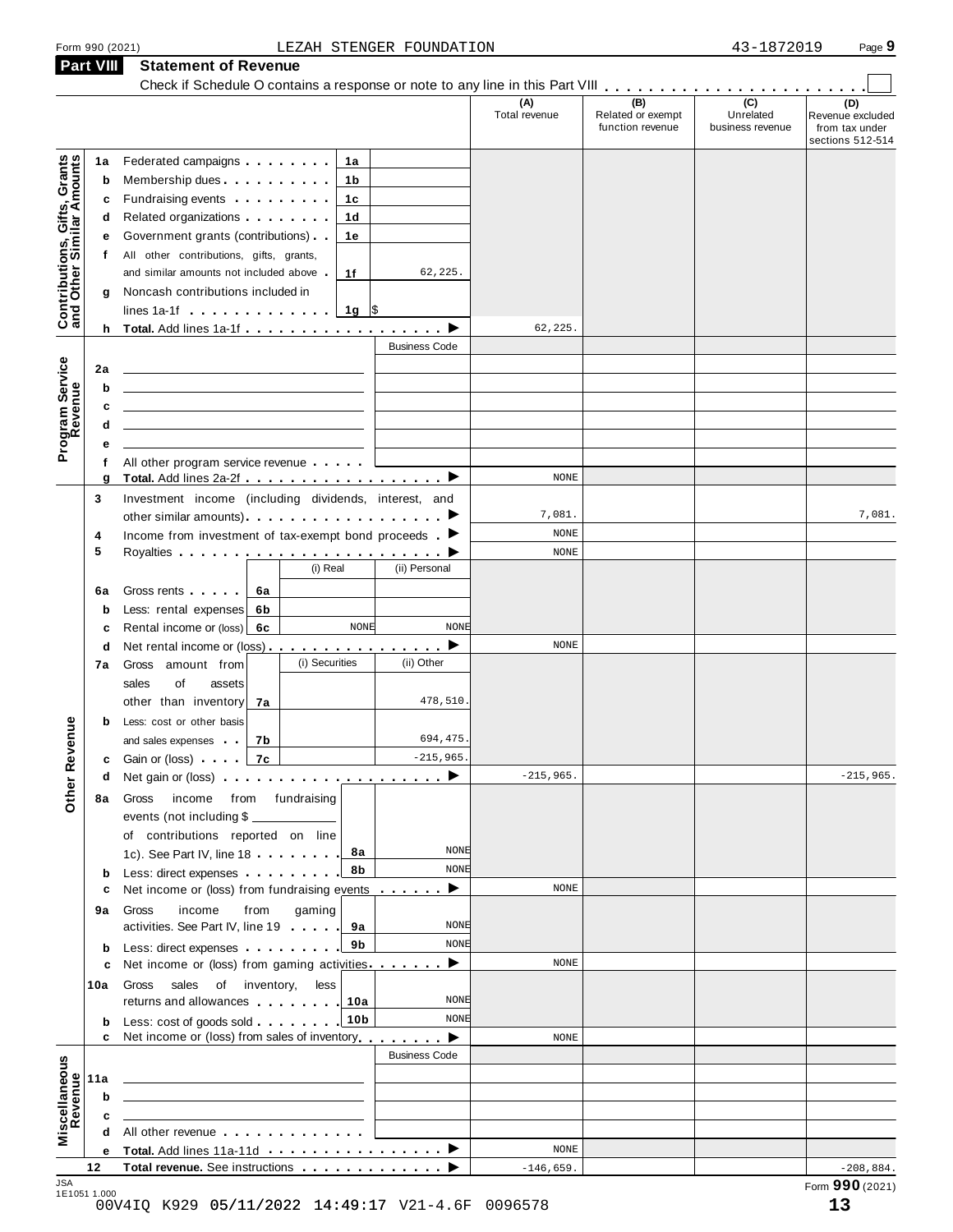|    | <b>Part IX</b> Statement of Functional Expenses                                                                                                                                                                                      |                                                             |         |                                           |                                |
|----|--------------------------------------------------------------------------------------------------------------------------------------------------------------------------------------------------------------------------------------|-------------------------------------------------------------|---------|-------------------------------------------|--------------------------------|
|    | Section 501(c)(3) and 501(c)(4) organizations must complete all columns. All other organizations must complete column (A).                                                                                                           |                                                             |         |                                           |                                |
|    |                                                                                                                                                                                                                                      |                                                             |         |                                           |                                |
|    | Do not include amounts reported on lines 6b, 7b,<br>8b, 9b, and 10b of Part VIII.                                                                                                                                                    | (A)<br>Total expenses<br>(B)<br>Program service<br>expenses |         | (C)<br>Management and<br>general expenses | (D)<br>Fundraising<br>expenses |
|    | 1 Grants and other assistance to domestic organizations                                                                                                                                                                              |                                                             |         |                                           |                                |
|    | and domestic governments. See Part IV, line 21                                                                                                                                                                                       | 33,200.                                                     | 33,200. |                                           |                                |
|    | 2 Grants and other assistance to domestic<br>individuals. See Part IV, line 22                                                                                                                                                       | NONE                                                        |         |                                           |                                |
|    | 3 Grants and<br>other assistance to foreign                                                                                                                                                                                          |                                                             |         |                                           |                                |
|    | foreign governments,<br>organizations,<br>and                                                                                                                                                                                        |                                                             |         |                                           |                                |
|    | foreign individuals. See Part IV, lines 15 and 16                                                                                                                                                                                    | NONE                                                        |         |                                           |                                |
|    | 4 Benefits paid to or for members                                                                                                                                                                                                    | NONE                                                        |         |                                           |                                |
|    | 5 Compensation of current officers, directors,<br>trustees, and key employees expressed as a state of the state of                                                                                                                   | NONE                                                        |         |                                           |                                |
|    | 6 Compensation not included above to disqualified                                                                                                                                                                                    |                                                             |         |                                           |                                |
|    | persons (as defined under section 4958(f)(1)) and                                                                                                                                                                                    |                                                             |         |                                           |                                |
|    | persons described in section 4958(c)(3)(B)                                                                                                                                                                                           | NONE                                                        |         |                                           |                                |
|    | 7 Other salaries and wages                                                                                                                                                                                                           | NONE                                                        |         |                                           |                                |
| 8  | Pension plan accruals and contributions (include                                                                                                                                                                                     | NONE                                                        |         |                                           |                                |
|    | section 401(k) and 403(b) employer contributions)                                                                                                                                                                                    |                                                             |         |                                           |                                |
| 9  |                                                                                                                                                                                                                                      | NONE                                                        |         |                                           |                                |
| 10 |                                                                                                                                                                                                                                      | NONE                                                        |         |                                           |                                |
| 11 | Fees for services (nonemployees):                                                                                                                                                                                                    |                                                             |         |                                           |                                |
|    | a Management                                                                                                                                                                                                                         | NONE                                                        |         |                                           |                                |
|    | b Legal experience in the set of the set of the set of the set of the set of the set of the set of the set of                                                                                                                        | NONE                                                        |         |                                           |                                |
|    | c Accounting                                                                                                                                                                                                                         | 2,175.                                                      |         | 2,175.                                    |                                |
|    | <b>d</b> Lobbying<br>. <b>.</b> .                                                                                                                                                                                                    | <b>NONE</b>                                                 |         |                                           |                                |
|    | e Professional fundraising services. See Part IV, line 17                                                                                                                                                                            | NONE                                                        |         |                                           |                                |
|    | f Investment management fees                                                                                                                                                                                                         | NONE                                                        |         |                                           |                                |
|    | <b>g</b> Other. (If line 11g amount exceeds 10% of line 25, column                                                                                                                                                                   |                                                             |         |                                           |                                |
|    | (A), amount, list line 11g expenses on Schedule O.)                                                                                                                                                                                  | NONE                                                        |         |                                           |                                |
|    | 12 Advertising and promotion                                                                                                                                                                                                         | NONE                                                        |         |                                           |                                |
| 13 | Office expenses expenses                                                                                                                                                                                                             | 29.                                                         |         | 29.                                       |                                |
| 14 | Information technology                                                                                                                                                                                                               | NONE                                                        |         |                                           |                                |
| 15 |                                                                                                                                                                                                                                      | NONE                                                        |         |                                           |                                |
|    | 16 Occupancy                                                                                                                                                                                                                         | 40,546.                                                     | 40,546. |                                           |                                |
|    | 17 Travel the contract of the contract of the contract of the contract of the contract of the contract of the                                                                                                                        | NONE                                                        |         |                                           |                                |
|    | 18 Payments of travel or entertainment expenses<br>for any federal, state, or local public officials                                                                                                                                 | NONE                                                        |         |                                           |                                |
|    | 19 Conferences, conventions, and meetings                                                                                                                                                                                            | NONE                                                        |         |                                           |                                |
| 20 |                                                                                                                                                                                                                                      | 15,368.                                                     | 15,368. |                                           |                                |
| 21 | Payments to affiliates <b>Example 20</b> and the payments to affiliate s                                                                                                                                                             | <b>NONE</b>                                                 |         |                                           |                                |
| 22 | Depreciation, depletion, and amortization                                                                                                                                                                                            | 3,100.                                                      | 3,100.  |                                           |                                |
| 23 | Insurance <b>All According to the Contract of the Contract of the Contract of the Contract of the Contract of the Contract of the Contract of the Contract of the Contract of the Contract of the Contract of the Contract of th</b> | NONE                                                        |         |                                           |                                |
| 24 | Other expenses. Itemize expenses not covered                                                                                                                                                                                         |                                                             |         |                                           |                                |
|    | above. (List miscellaneous expenses on line 24e. If                                                                                                                                                                                  |                                                             |         |                                           |                                |
|    | line 24e amount exceeds 10% of line 25, column                                                                                                                                                                                       |                                                             |         |                                           |                                |
|    | (A), amount, list line 24e expenses on Schedule O.)                                                                                                                                                                                  |                                                             |         |                                           |                                |
|    |                                                                                                                                                                                                                                      |                                                             |         |                                           |                                |
|    | $b$ $\overline{\phantom{a}}$                                                                                                                                                                                                         |                                                             |         |                                           |                                |
|    |                                                                                                                                                                                                                                      |                                                             |         |                                           |                                |
| d  | <u> 1989 - John Stein, Amerikaansk politiker (* 1918)</u>                                                                                                                                                                            |                                                             |         |                                           |                                |
|    | e All other expenses                                                                                                                                                                                                                 |                                                             |         |                                           |                                |
|    | 25 Total functional expenses. Add lines 1 through 24e                                                                                                                                                                                | 94,418.                                                     | 92,214. | 2,204.                                    | NONE                           |
|    | 26 Joint costs. Complete this line only if the<br>organization reported in column (B) joint costs<br>from a combined educational campaign and<br>fundraising solicitation. Check here $\blacktriangleright$     if                   |                                                             |         |                                           |                                |
|    | following SOP 98-2 (ASC 958-720)                                                                                                                                                                                                     |                                                             |         |                                           |                                |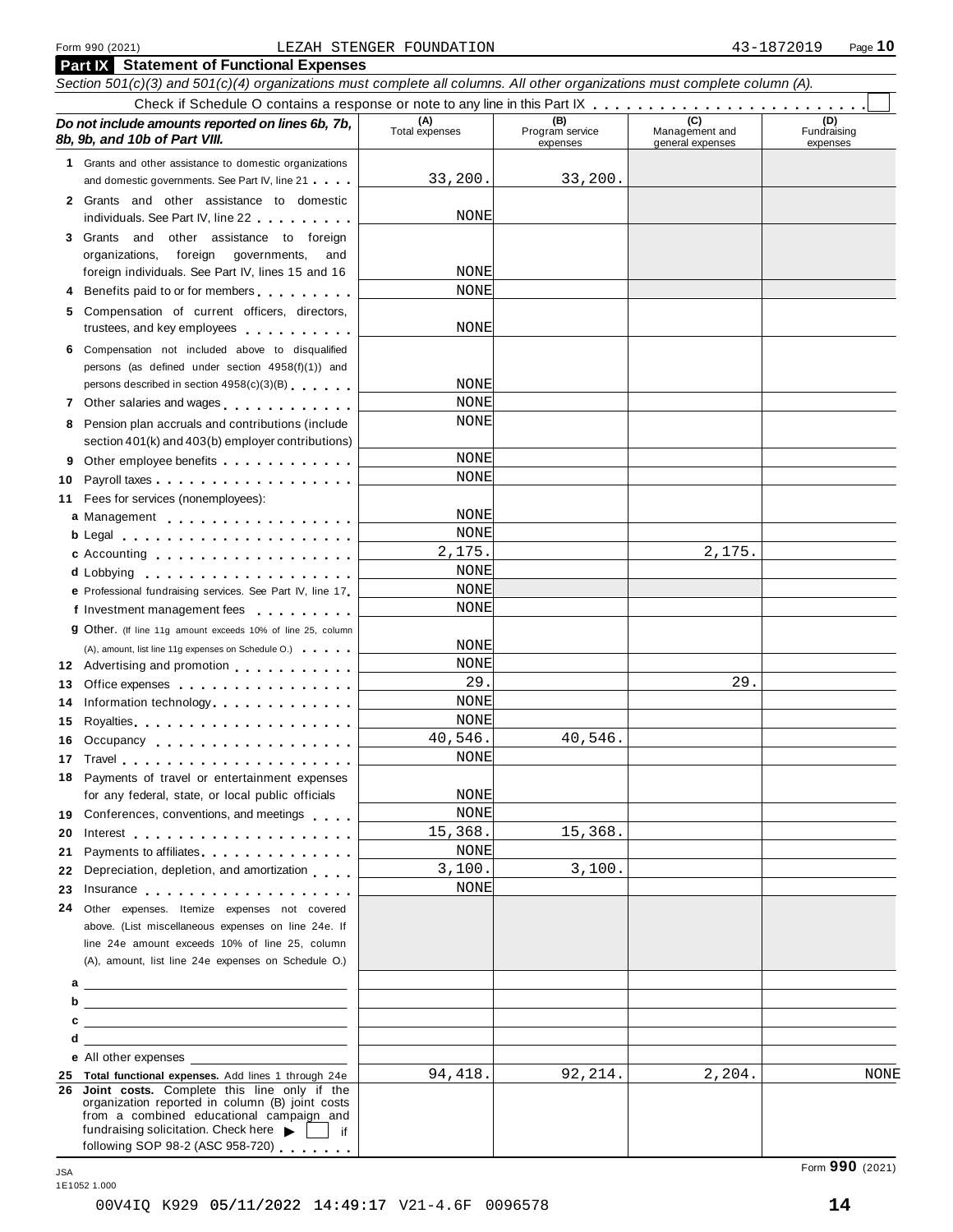LEZAH STENGER FOUNDATION 43-1872019

|                      | Form 990 (2021) |                                                                                                               |                          |                | Page 11            |
|----------------------|-----------------|---------------------------------------------------------------------------------------------------------------|--------------------------|----------------|--------------------|
|                      | Part X          | <b>Balance Sheet</b>                                                                                          |                          |                |                    |
|                      |                 |                                                                                                               |                          |                |                    |
|                      |                 |                                                                                                               | (A)<br>Beginning of year |                | (B)<br>End of year |
|                      | 1               |                                                                                                               | 3,280.                   | $\mathbf{1}$   | 4,275.             |
|                      | $\mathbf{2}$    |                                                                                                               | 16,364.                  | $\overline{2}$ | <b>NONE</b>        |
|                      | 3               |                                                                                                               | NONE 3                   |                | <b>NONE</b>        |
|                      | 4               |                                                                                                               | NONE                     | 4              | NONE               |
|                      | 5               | Loans and other receivables from any current or former officer, director,                                     |                          |                |                    |
|                      |                 | trustee, key employee, creator or founder, substantial contributor, or 35%                                    |                          |                |                    |
|                      |                 | controlled entity or family member of any of these persons                                                    | NONE 5                   |                | NONE               |
|                      | 6               | Loans and other receivables from other disqualified persons (as defined                                       |                          |                |                    |
|                      |                 | under section $4958(f)(1)$ , and persons described in section $4958(c)(3)(B)$                                 | NONE 6                   |                | NONE               |
|                      | 7               |                                                                                                               | 138,750.                 | 7              | 112,500.           |
| Assets               | 8               |                                                                                                               | NONE 8                   |                | <b>NONE</b>        |
|                      | 9               |                                                                                                               | NONE                     | 9              | NONE               |
|                      |                 | 10a Land, buildings, and equipment: cost or other                                                             |                          |                |                    |
|                      |                 | basis. Complete Part VI of Schedule D 10a<br>8,699,843.                                                       |                          |                |                    |
|                      |                 | <b>b</b> Less: accumulated depreciation $\ldots \ldots \ldots$   10b                                          | $8,915,808.$ 10c         |                | 8,699,843.         |
|                      | 11              |                                                                                                               | NONE 11                  |                | <b>NONE</b>        |
|                      | 12              | Investments - other securities. See Part IV, line 11                                                          | NONE 12                  |                | <b>NONE</b>        |
|                      | 13              | Investments - program-related. See Part IV, line 11                                                           | NONE 13                  |                | <b>NONE</b>        |
|                      | 14              |                                                                                                               | NONE 14                  |                | NONE               |
|                      | 15              |                                                                                                               | 844.                     | 15             | 987.               |
|                      | 16              | Total assets. Add lines 1 through 15 (must equal line 33)                                                     | 9,075,046.               | 16             | 8,817,605.         |
|                      | 17              |                                                                                                               | NONE 17                  |                | <b>NONE</b>        |
|                      | 18              |                                                                                                               | NONE 18                  |                | NONE               |
|                      | 19              |                                                                                                               | NONE 19                  |                | NONE               |
|                      | 20              |                                                                                                               | NONE 20                  |                | <b>NONE</b>        |
|                      | 21              | Escrow or custodial account liability. Complete Part IV of Schedule D                                         | NONE 21                  |                | NONE               |
|                      | 22              | Loans and other payables to any current or former officer, director,                                          |                          |                |                    |
|                      |                 | trustee, key employee, creator or founder, substantial contributor, or 35%                                    |                          |                |                    |
| Liabilities          |                 | controlled entity or family member of any of these persons                                                    | NONE 22                  |                | NONE               |
|                      | 23              | Secured mortgages and notes payable to unrelated third parties                                                | NONE 23                  |                | <b>NONE</b>        |
|                      | 24              | Unsecured notes and loans payable to unrelated third parties.                                                 | NONE 24                  |                | NONE               |
|                      | 25              | Other liabilities (including federal income tax, payables to related third                                    |                          |                |                    |
|                      |                 | parties, and other liabilities not included on lines 17-24). Complete Part X                                  |                          |                |                    |
|                      |                 |                                                                                                               | NONE 25                  |                | <b>NONE</b>        |
|                      | 26              |                                                                                                               | NONE 26                  |                | NONE               |
|                      |                 | $\mathbf X$<br>Organizations that follow FASB ASC 958, check here ▶<br>and complete lines 27, 28, 32, and 33. |                          |                |                    |
|                      | 27              |                                                                                                               | 9,075,046.               | 27             | 8,817,605.         |
|                      | 28              |                                                                                                               | NONE 28                  |                | NONE               |
| <b>Fund Balances</b> |                 | Organizations that do not follow FASB ASC 958, check here ▶<br>and complete lines 29 through 33.              |                          |                |                    |
|                      | 29              | Capital stock or trust principal, or current funds                                                            |                          | 29             |                    |
|                      | 30              | Paid-in or capital surplus, or land, building, or equipment fund                                              |                          | 30             |                    |
|                      | 31              | Retained earnings, endowment, accumulated income, or other funds                                              |                          | 31             |                    |
| Net Assets or        | 32              |                                                                                                               | 9,075,046                | 32             | 8,817,605.         |
|                      | 33              | Total liabilities and net assets/fund balances                                                                | 9,075,046.               | 33             | 8,817,605.         |
|                      |                 |                                                                                                               |                          |                |                    |

Form **990** (2021)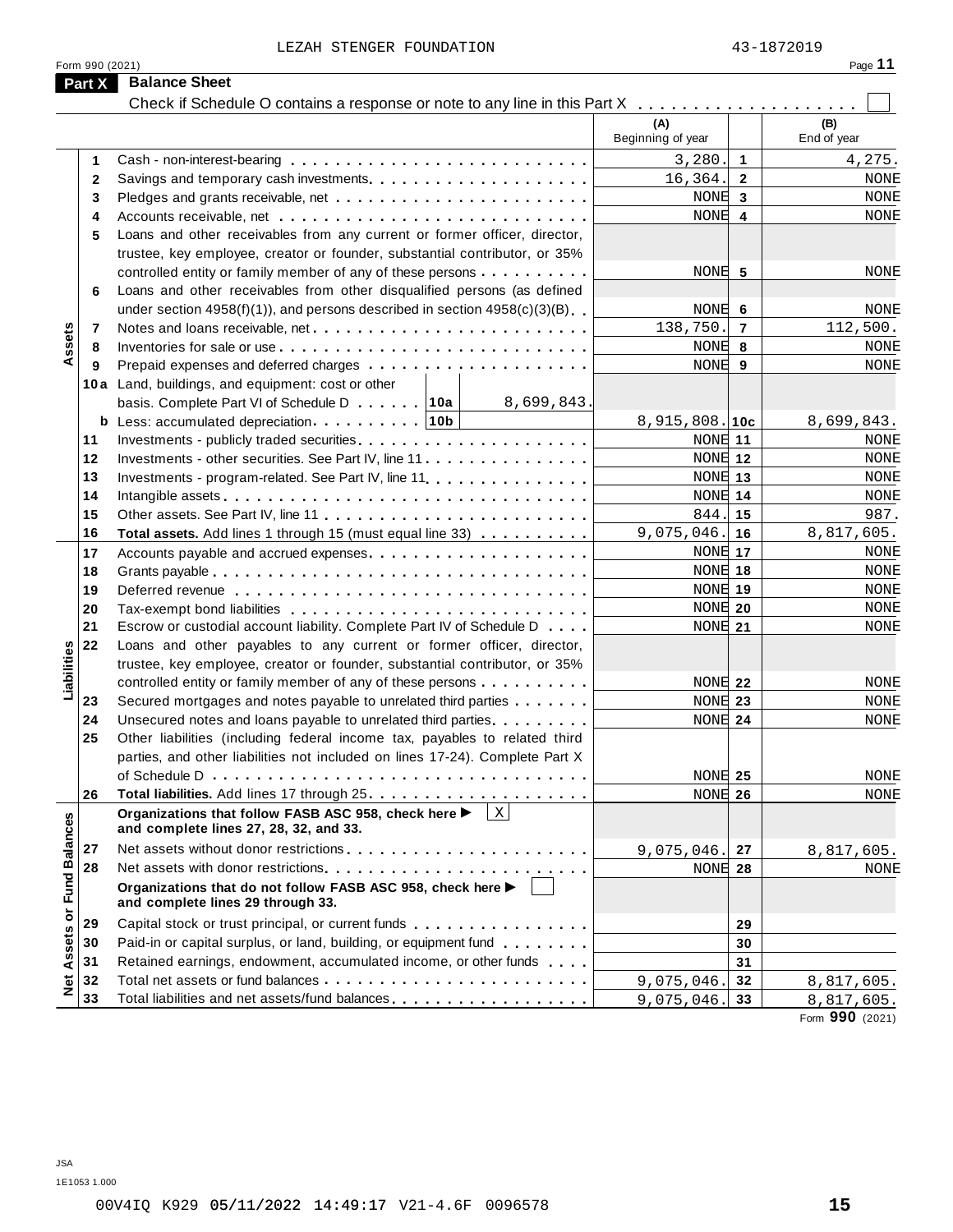| LEZAH STENGER FOUNDATION | 43-1872019 |
|--------------------------|------------|
|--------------------------|------------|

|                 | TRAH SILMGEK LOOMDAIIOM                                                                                                                                | 43-10/4019 |         |
|-----------------|--------------------------------------------------------------------------------------------------------------------------------------------------------|------------|---------|
| Form 990 (2021) |                                                                                                                                                        |            | Page 12 |
| Part XI I       | <b>Reconciliation of Net Assets</b>                                                                                                                    |            |         |
|                 | Check if Schedule O contains a response or note to any line in this Part XI $\ldots$ . $\ldots$ . $\ldots$ . $\ldots$ . $\ldots$ . $\ldots$ . $\ldots$ |            |         |

|              | Form 990 (2021)                                                                                                       |                |                                | Page 12             |  |
|--------------|-----------------------------------------------------------------------------------------------------------------------|----------------|--------------------------------|---------------------|--|
| Part XI      | <b>Reconciliation of Net Assets</b>                                                                                   |                |                                |                     |  |
|              |                                                                                                                       |                |                                |                     |  |
| 1            |                                                                                                                       | $\mathbf{1}$   |                                | $-146,659.$         |  |
| $\mathbf{2}$ |                                                                                                                       | $\overline{2}$ |                                | 94,418.             |  |
| 3            |                                                                                                                       | 3              |                                | $-241,077.$         |  |
| 4            | Net assets or fund balances at beginning of year (must equal Part X, line 32, column (A))                             | 4              |                                | 9,075,046.          |  |
| 5            |                                                                                                                       | 5              |                                |                     |  |
| 6            |                                                                                                                       | 6              |                                |                     |  |
| 7            |                                                                                                                       | $\overline{7}$ |                                |                     |  |
| 8            |                                                                                                                       | 8              |                                | $-16, 364.$         |  |
| 9            | Other changes in net assets or fund balances (explain on Schedule O)                                                  | 9              |                                |                     |  |
| 10           | Net assets or fund balances at end of year. Combine lines 3 through 9 (must equal Part X, line                        |                |                                |                     |  |
|              |                                                                                                                       | 10             |                                | 8,817,605.          |  |
| Part XII     | <b>Financial Statements and Reporting</b>                                                                             |                |                                |                     |  |
|              |                                                                                                                       |                |                                |                     |  |
|              |                                                                                                                       |                |                                | Yes<br>No           |  |
| 1            | Accounting method used to prepare the Form 990: $\vert x \vert$ Cash<br>Accrual<br>Other                              |                |                                |                     |  |
|              | If the organization changed its method of accounting from a prior year or checked "Other," explain on                 |                |                                |                     |  |
|              | Schedule O.                                                                                                           |                |                                |                     |  |
|              | 2a Were the organization's financial statements compiled or reviewed by an independent accountant?                    |                | 2a                             | X                   |  |
|              | If "Yes," check a box below to indicate whether the financial statements for the year were compiled or                |                |                                |                     |  |
|              | reviewed on a separate basis, consolidated basis, or both:                                                            |                |                                |                     |  |
|              | <b>Consolidated basis</b><br>Separate basis<br>Both consolidated and separate basis                                   |                |                                |                     |  |
|              | <b>b</b> Were the organization's financial statements audited by an independent accountant?                           |                | 2 <sub>b</sub>                 | Χ                   |  |
|              | If "Yes," check a box below to indicate whether the financial statements for the year were audited on a               |                |                                |                     |  |
|              | separate basis, consolidated basis, or both:                                                                          |                |                                |                     |  |
|              | Separate basis<br><b>Consolidated basis</b><br>Both consolidated and separate basis                                   |                |                                |                     |  |
|              | c If "Yes" to line 2a or 2b, does the organization have a committee that assumes responsibility for oversight of      |                |                                |                     |  |
|              | the audit, review, or compilation of its financial statements and selection of an independent accountant?             |                | 2c                             |                     |  |
|              | If the organization changed either its oversight process or selection process during the tax year, explain on         |                |                                |                     |  |
|              | Schedule O.                                                                                                           |                |                                |                     |  |
|              | 3a As a result of a federal award, was the organization required to undergo an audit or audits as set forth in the    |                |                                |                     |  |
|              |                                                                                                                       |                | 3a                             | X                   |  |
|              | <b>b</b> If "Yes," did the organization undergo the required audit or audits? If the organization did not undergo the |                |                                |                     |  |
|              | required audit or audits, explain why on Schedule O and describe any steps taken to undergo such audits               |                | 3 <sub>b</sub><br>$\mathbf{r}$ | $000 \text{ years}$ |  |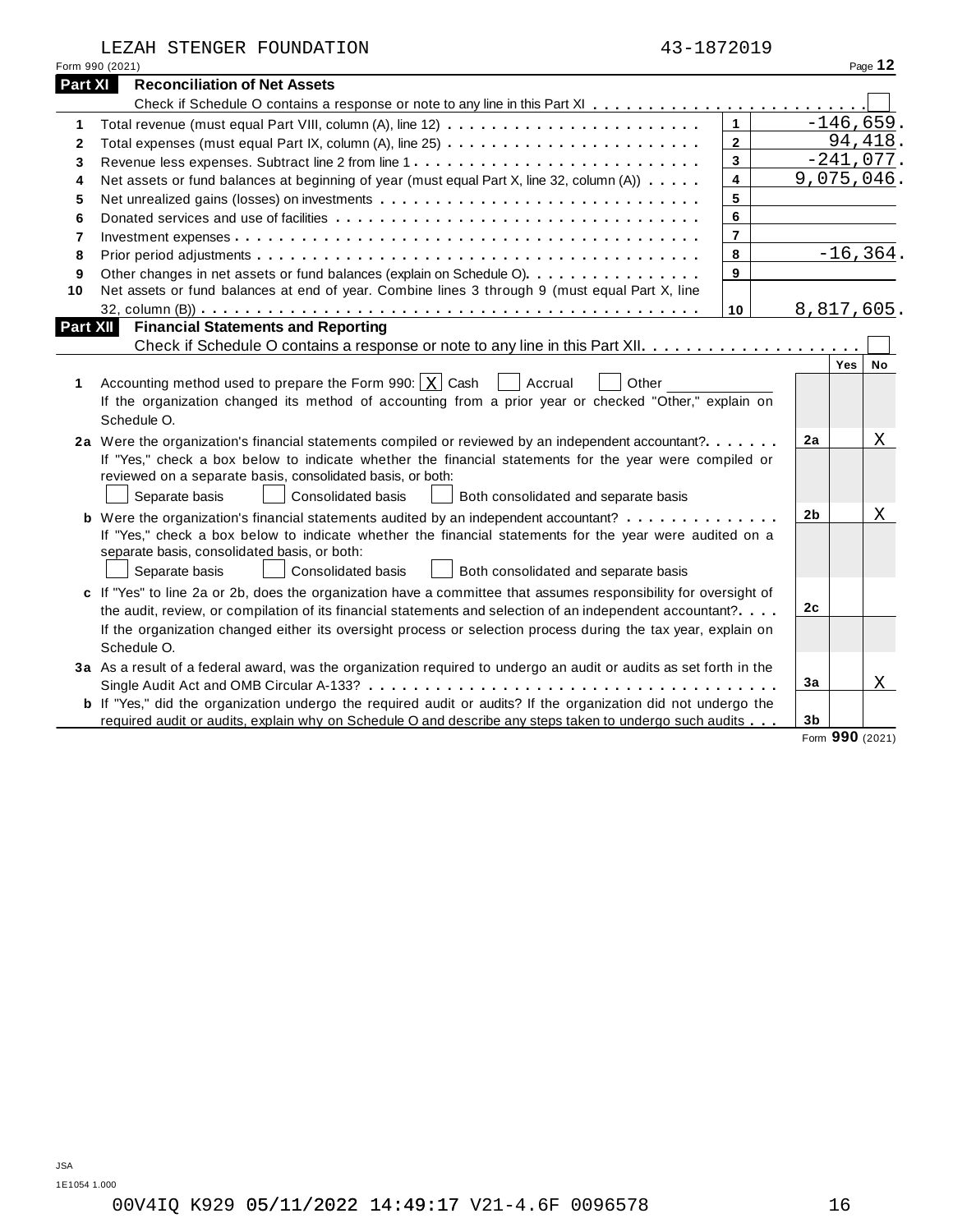## **SCHEDULE A Public Charity Status and Public Support**<br>(Form 990) **Complete if the examination is a section 501/oV2) organization or a section 4047/oV4) persencent charitable trust <b>20071**

Complete if the organization is a section 501(c)(3) organization or a section 4947(a)(1) nonexempt charitable trust.<br>
Department of the Treasury<br>
Internal Revenue Service<br> **Co to www.irs.gov/Form990 for instructions and th** Complete if the organization is a section 501(c)(3) organization or a section 4947(a)(1) nonexempt charitable trust.<br>
Department of the Treasury Complete if the organization is a section 501(c)(3) organization or a sectio

|              | Name of the organization                                                                                                                                                                                                                                                                                                                                                                                                                                                        |          |                                                       |     |                                       | <b>Employer identification number</b> |                                     |
|--------------|---------------------------------------------------------------------------------------------------------------------------------------------------------------------------------------------------------------------------------------------------------------------------------------------------------------------------------------------------------------------------------------------------------------------------------------------------------------------------------|----------|-------------------------------------------------------|-----|---------------------------------------|---------------------------------------|-------------------------------------|
|              | LEZAH STENGER FOUNDATION                                                                                                                                                                                                                                                                                                                                                                                                                                                        |          |                                                       |     |                                       |                                       | 43-1872019                          |
| Part I       | Reason for Public Charity Status. (All organizations must complete this part.) See instructions.                                                                                                                                                                                                                                                                                                                                                                                |          |                                                       |     |                                       |                                       |                                     |
|              | The organization is not a private foundation because it is: (For lines 1 through 12, check only one box.)                                                                                                                                                                                                                                                                                                                                                                       |          |                                                       |     |                                       |                                       |                                     |
| 1            | A church, convention of churches, or association of churches described in section 170(b)(1)(A)(i).                                                                                                                                                                                                                                                                                                                                                                              |          |                                                       |     |                                       |                                       |                                     |
| 2            | A school described in section 170(b)(1)(A)(ii). (Attach Schedule E (Form 990).)                                                                                                                                                                                                                                                                                                                                                                                                 |          |                                                       |     |                                       |                                       |                                     |
| 3            | A hospital or a cooperative hospital service organization described in section 170(b)(1)(A)(iii).                                                                                                                                                                                                                                                                                                                                                                               |          |                                                       |     |                                       |                                       |                                     |
| 4            | A medical research organization operated in conjunction with a hospital described in section 170(b)(1)(A)(iii). Enter the                                                                                                                                                                                                                                                                                                                                                       |          |                                                       |     |                                       |                                       |                                     |
|              | hospital's name, city, and state:                                                                                                                                                                                                                                                                                                                                                                                                                                               |          |                                                       |     |                                       |                                       |                                     |
| 5            | An organization operated for the benefit of a college or university owned or operated by a governmental unit described in                                                                                                                                                                                                                                                                                                                                                       |          |                                                       |     |                                       |                                       |                                     |
|              | section 170(b)(1)(A)(iv). (Complete Part II.)                                                                                                                                                                                                                                                                                                                                                                                                                                   |          |                                                       |     |                                       |                                       |                                     |
| 6            | A federal, state, or local government or governmental unit described in section 170(b)(1)(A)(v).                                                                                                                                                                                                                                                                                                                                                                                |          |                                                       |     |                                       |                                       |                                     |
| 7            | An organization that normally receives a substantial part of its support from a governmental unit or from the general public                                                                                                                                                                                                                                                                                                                                                    |          |                                                       |     |                                       |                                       |                                     |
|              | described in section 170(b)(1)(A)(vi). (Complete Part II.)                                                                                                                                                                                                                                                                                                                                                                                                                      |          |                                                       |     |                                       |                                       |                                     |
| 8            | A community trust described in section 170(b)(1)(A)(vi). (Complete Part II.)                                                                                                                                                                                                                                                                                                                                                                                                    |          |                                                       |     |                                       |                                       |                                     |
| 9            | An agricultural research organization described in section 170(b)(1)(A)(ix) operated in conjunction with a land-grant college                                                                                                                                                                                                                                                                                                                                                   |          |                                                       |     |                                       |                                       |                                     |
|              | or university or a non-land-grant college of agriculture (see instructions). Enter the name, city, and state of the college or                                                                                                                                                                                                                                                                                                                                                  |          |                                                       |     |                                       |                                       |                                     |
|              | university:                                                                                                                                                                                                                                                                                                                                                                                                                                                                     |          |                                                       |     |                                       |                                       |                                     |
| 10           | An organization that normally receives (1) more than 331/3% of its support from contributions, membership fees, and gross<br>receipts from activities related to its exempt functions, subject to certain exceptions; and (2) no more than 331/3 % of its<br>support from gross investment income and unrelated business taxable income (less section 511 tax) from businesses<br>acquired by the organization after June 30, 1975. See section 509(a)(2). (Complete Part III.) |          |                                                       |     |                                       |                                       |                                     |
| 11           | An organization organized and operated exclusively to test for public safety. See section 509(a)(4).                                                                                                                                                                                                                                                                                                                                                                            |          |                                                       |     |                                       |                                       |                                     |
| 12<br>X      | An organization organized and operated exclusively for the benefit of, to perform the functions of, or to carry out the purposes of                                                                                                                                                                                                                                                                                                                                             |          |                                                       |     |                                       |                                       |                                     |
|              | one or more publicly supported organizations described in section 509(a)(1) or section 509(a)(2). See section 509(a)(3). Check                                                                                                                                                                                                                                                                                                                                                  |          |                                                       |     |                                       |                                       |                                     |
|              | the box on lines 12a through 12d that describes the type of supporting organization and complete lines 12e, 12f, and 12g.                                                                                                                                                                                                                                                                                                                                                       |          |                                                       |     |                                       |                                       |                                     |
| a            | $\underline{x}$ Type I. A supporting organization operated, supervised, or controlled by its supported organization(s), typically by giving                                                                                                                                                                                                                                                                                                                                     |          |                                                       |     |                                       |                                       |                                     |
|              | the supported organization(s) the power to regularly appoint or elect a majority of the directors or trustees of the                                                                                                                                                                                                                                                                                                                                                            |          |                                                       |     |                                       |                                       |                                     |
|              | supporting organization. You must complete Part IV, Sections A and B.                                                                                                                                                                                                                                                                                                                                                                                                           |          |                                                       |     |                                       |                                       |                                     |
| b            | Type II. A supporting organization supervised or controlled in connection with its supported organization(s), by having                                                                                                                                                                                                                                                                                                                                                         |          |                                                       |     |                                       |                                       |                                     |
|              | control or management of the supporting organization vested in the same persons that control or manage the supported                                                                                                                                                                                                                                                                                                                                                            |          |                                                       |     |                                       |                                       |                                     |
|              | organization(s). You must complete Part IV, Sections A and C.                                                                                                                                                                                                                                                                                                                                                                                                                   |          |                                                       |     |                                       |                                       |                                     |
| c            | Type III functionally integrated. A supporting organization operated in connection with, and functionally integrated with,                                                                                                                                                                                                                                                                                                                                                      |          |                                                       |     |                                       |                                       |                                     |
|              | its supported organization(s) (see instructions). You must complete Part IV, Sections A, D, and E.                                                                                                                                                                                                                                                                                                                                                                              |          |                                                       |     |                                       |                                       |                                     |
| d            | Type III non-functionally integrated. A supporting organization operated in connection with its supported organization(s)                                                                                                                                                                                                                                                                                                                                                       |          |                                                       |     |                                       |                                       |                                     |
|              | that is not functionally integrated. The organization generally must satisfy a distribution requirement and an attentiveness                                                                                                                                                                                                                                                                                                                                                    |          |                                                       |     |                                       |                                       |                                     |
|              | requirement (see instructions). You must complete Part IV, Sections A and D, and Part V.                                                                                                                                                                                                                                                                                                                                                                                        |          |                                                       |     |                                       |                                       |                                     |
| е            | Check this box if the organization received a written determination from the IRS that it is a Type I, Type II, Type III                                                                                                                                                                                                                                                                                                                                                         |          |                                                       |     |                                       |                                       |                                     |
|              | functionally integrated, or Type III non-functionally integrated supporting organization.                                                                                                                                                                                                                                                                                                                                                                                       |          |                                                       |     |                                       |                                       |                                     |
|              |                                                                                                                                                                                                                                                                                                                                                                                                                                                                                 |          |                                                       |     |                                       |                                       | 1                                   |
| q            | Provide the following information about the supported organization(s).                                                                                                                                                                                                                                                                                                                                                                                                          |          |                                                       |     |                                       |                                       |                                     |
|              | (i) Name of supported organization                                                                                                                                                                                                                                                                                                                                                                                                                                              | (ii) EIN | (iii) Type of organization                            |     | (iv) Is the organization              | (v) Amount of monetary                | (vi) Amount of                      |
|              |                                                                                                                                                                                                                                                                                                                                                                                                                                                                                 |          | (described on lines 1-10<br>above (see instructions)) |     | listed in your governing<br>document? | support (see                          | other support (see<br>instructions) |
|              | SEE SUPPLEMENTAL PAGE                                                                                                                                                                                                                                                                                                                                                                                                                                                           |          |                                                       | Yes | No                                    | instructions)                         |                                     |
|              |                                                                                                                                                                                                                                                                                                                                                                                                                                                                                 |          |                                                       |     |                                       |                                       |                                     |
| (A)          |                                                                                                                                                                                                                                                                                                                                                                                                                                                                                 |          |                                                       |     |                                       |                                       |                                     |
|              |                                                                                                                                                                                                                                                                                                                                                                                                                                                                                 |          |                                                       |     |                                       |                                       |                                     |
| (B)          |                                                                                                                                                                                                                                                                                                                                                                                                                                                                                 |          |                                                       |     |                                       |                                       |                                     |
|              |                                                                                                                                                                                                                                                                                                                                                                                                                                                                                 |          |                                                       |     |                                       |                                       |                                     |
| (C)          |                                                                                                                                                                                                                                                                                                                                                                                                                                                                                 |          |                                                       |     |                                       |                                       |                                     |
|              |                                                                                                                                                                                                                                                                                                                                                                                                                                                                                 |          |                                                       |     |                                       |                                       |                                     |
| (D)          |                                                                                                                                                                                                                                                                                                                                                                                                                                                                                 |          |                                                       |     |                                       |                                       |                                     |
|              |                                                                                                                                                                                                                                                                                                                                                                                                                                                                                 |          |                                                       |     |                                       |                                       |                                     |
| (E)          |                                                                                                                                                                                                                                                                                                                                                                                                                                                                                 |          |                                                       |     |                                       |                                       |                                     |
|              |                                                                                                                                                                                                                                                                                                                                                                                                                                                                                 |          |                                                       |     |                                       |                                       |                                     |
| <b>Total</b> |                                                                                                                                                                                                                                                                                                                                                                                                                                                                                 |          |                                                       |     |                                       |                                       |                                     |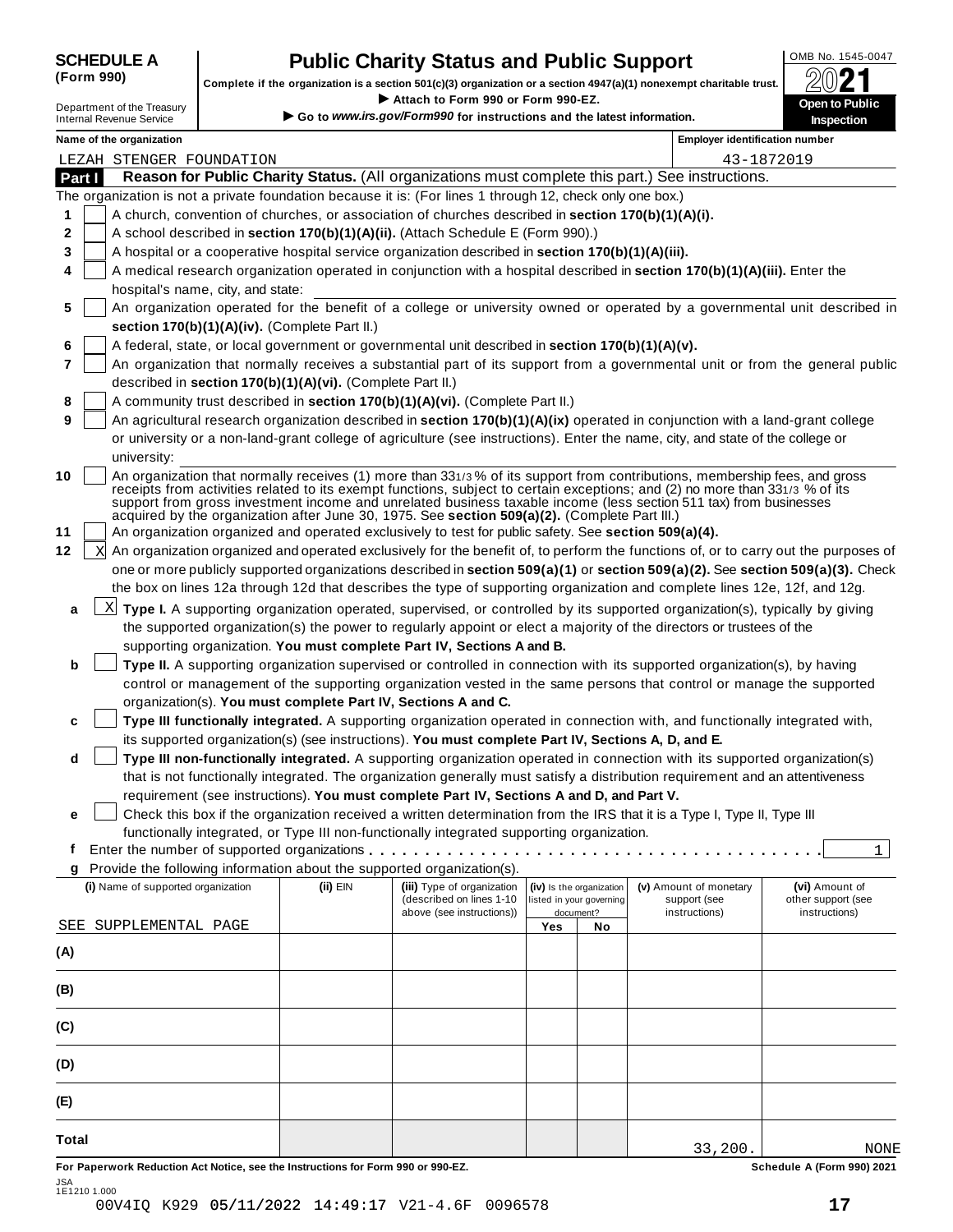**Support Schedule for Organizations Described in Sections 170(b)(1)(A)(iv) and 170(b)(1)(A)(vi)** (Complete only if you checked the box on line 5, 7, or 8 of Part I or if the organization failed to qualify under Part III. If the organization fails to qualify under the tests listed below, please complete Part III.) **Part II**

|        | <b>Section A. Public Support</b>                                                                                                                                                                                                                                                    |            |          |            |          |          |           |
|--------|-------------------------------------------------------------------------------------------------------------------------------------------------------------------------------------------------------------------------------------------------------------------------------------|------------|----------|------------|----------|----------|-----------|
|        | Calendar year (or fiscal year beginning in) ▶                                                                                                                                                                                                                                       | (a) 2017   | (b) 2018 | $(c)$ 2019 | (d) 2020 | (e) 2021 | (f) Total |
| 1      | Gifts, grants, contributions, and<br>membership fees received. (Do not<br>include any "unusual grants.")                                                                                                                                                                            |            |          |            |          |          |           |
| 2      | Tax revenues levied for the<br>organization's benefit and either paid to<br>or expended on its behalf                                                                                                                                                                               |            |          |            |          |          |           |
| 3      | The value of services or facilities<br>furnished by a governmental unit to the<br>organization without charge                                                                                                                                                                       |            |          |            |          |          |           |
| 4      | Total. Add lines 1 through 3                                                                                                                                                                                                                                                        |            |          |            |          |          |           |
| 5      | The portion of total contributions by<br>each person (other than a<br>governmental unit or publicly<br>supported organization) included on<br>line 1 that exceeds 2% of the amount<br>shown on line 11, column (f)                                                                  |            |          |            |          |          |           |
| 6      | Public support. Subtract line 5 from line 4                                                                                                                                                                                                                                         |            |          |            |          |          |           |
|        | <b>Section B. Total Support</b>                                                                                                                                                                                                                                                     |            |          |            |          |          |           |
|        | Calendar year (or fiscal year beginning in)                                                                                                                                                                                                                                         | (a) $2017$ | (b) 2018 | $(c)$ 2019 | (d) 2020 | (e) 2021 | (f) Total |
| 7<br>8 | Amounts from line 4<br>Gross income from interest, dividends.<br>payments received on securities loans,<br>rents, royalties, and income from<br>similar sources experiences                                                                                                         |            |          |            |          |          |           |
| 9      | Net income from unrelated business<br>activities, whether or not the business<br>is regularly carried on each property of the set of the set of the set of the set of the set of the set of the                                                                                     |            |          |            |          |          |           |
| 10     | Other income. Do not include gain or<br>loss from the sale of capital assets<br>(Explain in Part VI.)                                                                                                                                                                               |            |          |            |          |          |           |
| 11     | <b>Total support.</b> Add lines 7 through 10                                                                                                                                                                                                                                        |            |          |            |          |          |           |
| 12     |                                                                                                                                                                                                                                                                                     |            |          |            |          | 12       |           |
| 13     | First 5 years. If the Form 990 is for the organization's first, second, third, fourth, or fifth tax year as a section 501(c)(3)<br>organization, check this box and stop here entitled as a series of the series of the series of the series of the series of $\blacktriangleright$ |            |          |            |          |          |           |
|        | <b>Section C. Computation of Public Support Percentage</b>                                                                                                                                                                                                                          |            |          |            |          |          |           |
| 14     | Public support percentage for 2021 (line 6, column (f), divided by line 11, column (f)                                                                                                                                                                                              |            |          |            |          | 14       | %         |
| 15     |                                                                                                                                                                                                                                                                                     |            |          |            |          | 15       | %         |
|        | 16a 331/3% support test - 2021. If the organization did not check the box on line 13, and line 14 is 331/3% or more, check this                                                                                                                                                     |            |          |            |          |          |           |
|        | box and stop here. The organization qualifies as a publicly supported organization                                                                                                                                                                                                  |            |          |            |          |          |           |
|        | b 331/3% support test - 2020. If the organization did not check a box on line 13 or 16a, and line 15 is 331/3% or more, check                                                                                                                                                       |            |          |            |          |          |           |
|        |                                                                                                                                                                                                                                                                                     |            |          |            |          |          |           |
|        | 17a 10%-facts-and-circumstances test - 2021. If the organization did not check a box on line 13, 16a, or 16b, and line 14 is                                                                                                                                                        |            |          |            |          |          |           |
|        | 10% or more, and if the organization meets the facts-and-circumstances test, check this box and stop here. Explain in                                                                                                                                                               |            |          |            |          |          |           |
|        | Part VI how the organization meets the facts-and-circumstances test. The organization qualifies as a publicly supported                                                                                                                                                             |            |          |            |          |          |           |
|        |                                                                                                                                                                                                                                                                                     |            |          |            |          |          |           |
|        | b 10%-facts-and-circumstances test - 2020. If the organization did not check a box on line 13, 16a, 16b, or 17a, and line                                                                                                                                                           |            |          |            |          |          |           |
|        | 15 is 10% or more, and if the organization meets the facts-and-circumstances test, check this box and stop here. Explain                                                                                                                                                            |            |          |            |          |          |           |
|        | in Part VI how the organization meets the facts-and-circumstances test. The organization qualifies as a publicly supported                                                                                                                                                          |            |          |            |          |          |           |
| 18     | Private foundation. If the organization did not check a box on line 13, 16a, 16b, 17a, or 17b, check this box and see                                                                                                                                                               |            |          |            |          |          |           |
|        |                                                                                                                                                                                                                                                                                     |            |          |            |          |          |           |

**Schedule A (Form 990) 2021**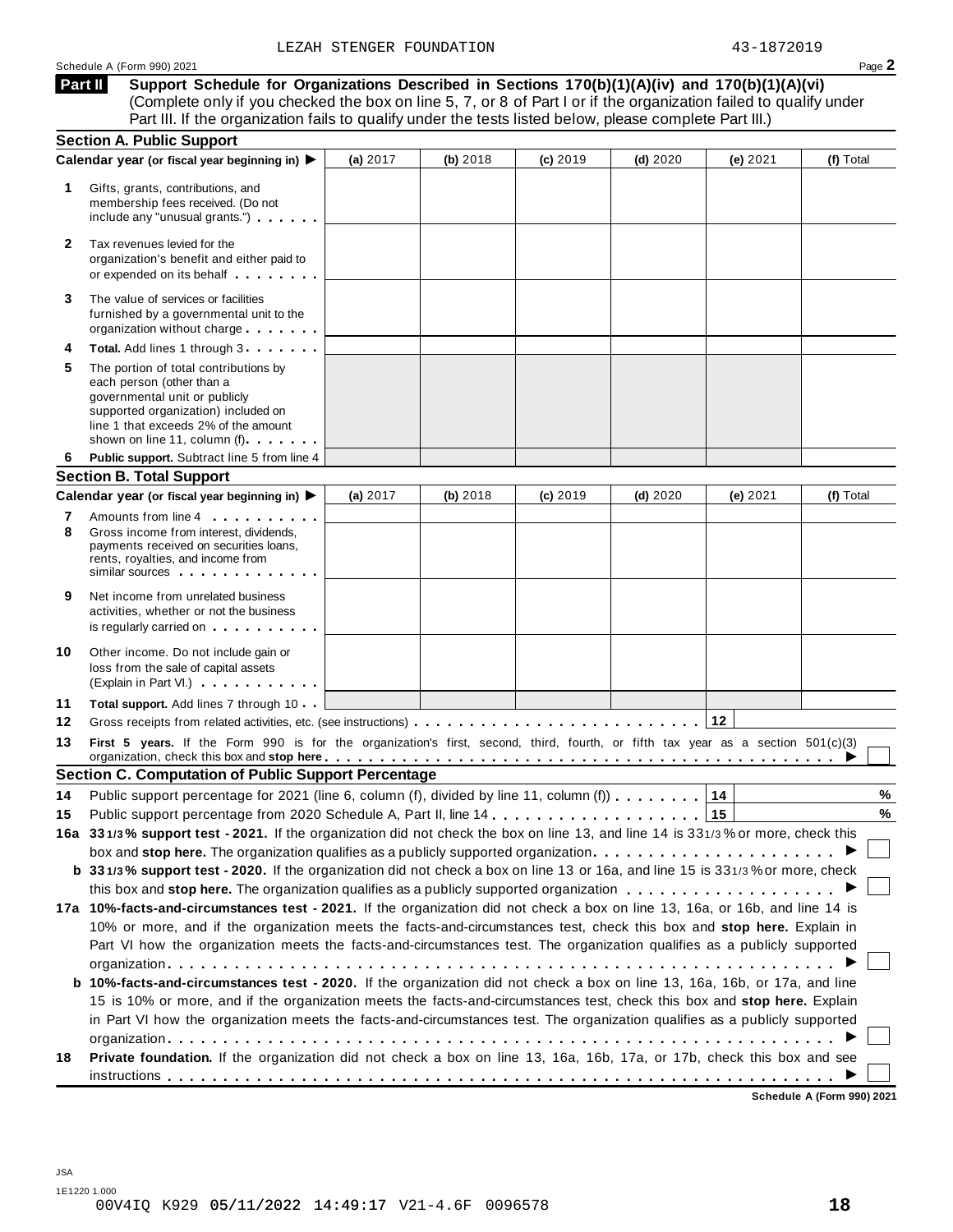| Schedule<br>1990) 2021<br>(Form | . .<br>Page |
|---------------------------------|-------------|
|---------------------------------|-------------|

#### **Support Schedule for Organizations Described in Section 509(a)(2) Part III**

(Complete only if you checked the box on line 10 of Part I or if the organization failed to qualify under Part II. If the organization fails to qualify under the tests listed below, please complete Part II.)

|            | <b>Section A. Public Support</b>                                                                                                    |            |          |            |            |          |                            |
|------------|-------------------------------------------------------------------------------------------------------------------------------------|------------|----------|------------|------------|----------|----------------------------|
|            | Calendar year (or fiscal year beginning in) $\blacktriangleright$                                                                   | (a) 2017   | (b) 2018 | $(c)$ 2019 | $(d)$ 2020 | (e) 2021 | (f) Total                  |
| 1.         | Gifts, grants, contributions, and membership fees                                                                                   |            |          |            |            |          |                            |
|            | received. (Do not include any "unusual grants.")                                                                                    |            |          |            |            |          |                            |
| 2          | Gross receipts from admissions, merchandise                                                                                         |            |          |            |            |          |                            |
|            | sold or services performed, or facilities                                                                                           |            |          |            |            |          |                            |
|            | furnished in any activity that is related to the                                                                                    |            |          |            |            |          |                            |
|            | organization's tax-exempt purpose                                                                                                   |            |          |            |            |          |                            |
| 3          | Gross receipts from activities that are not an                                                                                      |            |          |            |            |          |                            |
|            | unrelated trade or business under section 513                                                                                       |            |          |            |            |          |                            |
| 4          | Tax revenues levied for the                                                                                                         |            |          |            |            |          |                            |
|            | organization's benefit and either paid to                                                                                           |            |          |            |            |          |                            |
|            | or expended on its behalf <b>contained</b> on $\theta$                                                                              |            |          |            |            |          |                            |
| 5          | The value of services or facilities                                                                                                 |            |          |            |            |          |                            |
|            | furnished by a governmental unit to the                                                                                             |            |          |            |            |          |                            |
|            |                                                                                                                                     |            |          |            |            |          |                            |
|            | organization without charge                                                                                                         |            |          |            |            |          |                            |
| 6          | <b>Total.</b> Add lines 1 through 5                                                                                                 |            |          |            |            |          |                            |
|            | 7a Amounts included on lines 1, 2, and 3                                                                                            |            |          |            |            |          |                            |
|            | received from disqualified persons                                                                                                  |            |          |            |            |          |                            |
|            | <b>b</b> Amounts included on lines 2 and 3<br>received from other than disqualified                                                 |            |          |            |            |          |                            |
|            | persons that exceed the greater of \$5,000                                                                                          |            |          |            |            |          |                            |
|            | or 1% of the amount on line 13 for the year                                                                                         |            |          |            |            |          |                            |
|            | c Add lines 7a and 7b                                                                                                               |            |          |            |            |          |                            |
| 8          | <b>Public support.</b> (Subtract line 7c from                                                                                       |            |          |            |            |          |                            |
|            | $line 6.)$                                                                                                                          |            |          |            |            |          |                            |
|            | <b>Section B. Total Support</b>                                                                                                     |            |          |            |            |          |                            |
|            | Calendar year (or fiscal year beginning in) ▶                                                                                       | (a) $2017$ | (b) 2018 | $(c)$ 2019 | $(d)$ 2020 | (e) 2021 | (f) Total                  |
| 9          | Amounts from line 6                                                                                                                 |            |          |            |            |          |                            |
|            | <b>10a</b> Gross income from interest, dividends,                                                                                   |            |          |            |            |          |                            |
|            | payments received on securities loans,<br>rents, royalties, and income from similar                                                 |            |          |            |            |          |                            |
|            | SOUICES                                                                                                                             |            |          |            |            |          |                            |
|            | <b>b</b> Unrelated business taxable income (less                                                                                    |            |          |            |            |          |                            |
|            | section 511 taxes) from businesses                                                                                                  |            |          |            |            |          |                            |
|            | acquired after June 30, 1975                                                                                                        |            |          |            |            |          |                            |
|            | c Add lines 10a and 10b                                                                                                             |            |          |            |            |          |                            |
| 11         | Net income from unrelated business                                                                                                  |            |          |            |            |          |                            |
|            | activities not included in line 10b, whether                                                                                        |            |          |            |            |          |                            |
|            | or not the business is regularly carried on                                                                                         |            |          |            |            |          |                            |
|            |                                                                                                                                     |            |          |            |            |          |                            |
| 12.        | Other income. Do not include gain or                                                                                                |            |          |            |            |          |                            |
|            | loss from the sale of capital assets                                                                                                |            |          |            |            |          |                            |
|            | (Explain in Part VI.)                                                                                                               |            |          |            |            |          |                            |
| 13         | Total support. (Add lines 9, 10c, 11,                                                                                               |            |          |            |            |          |                            |
|            | and $12.$ ) $\cdots$ $\cdots$ $\cdots$ $\cdots$ $\cdots$                                                                            |            |          |            |            |          |                            |
| 14         | First 5 years. If the Form 990 is for the organization's first, second, third, fourth, or fifth tax year as a section 501(c)(3)     |            |          |            |            |          |                            |
|            |                                                                                                                                     |            |          |            |            |          |                            |
|            | Section C. Computation of Public Support Percentage                                                                                 |            |          |            |            |          |                            |
| 15         | Public support percentage for 2021 (line 8, column (f), divided by line 13, column (f)                                              |            |          |            |            | 15       | %                          |
| 16         | Public support percentage from 2020 Schedule A, Part III, line 15.                                                                  |            |          |            |            | 16       | %                          |
|            | Section D. Computation of Investment Income Percentage                                                                              |            |          |            |            |          |                            |
| 17         |                                                                                                                                     |            |          |            |            | 17       | %                          |
| 18         |                                                                                                                                     |            |          |            |            | 18       | %                          |
|            | 19a 331/3% support tests - 2021. If the organization did not check the box on line 14, and line 15 is more than 331/3%, and line    |            |          |            |            |          |                            |
|            | 17 is not more than 331/3%, check this box and stop here. The organization qualifies as a publicly supported organization           |            |          |            |            |          |                            |
|            | b 331/3% support tests - 2020. If the organization did not check a box on line 14 or line 19a, and line 16 is more than 331/3%, and |            |          |            |            |          |                            |
|            | line 18 is not more than 331/3%, check this box and stop here. The organization qualifies as a publicly supported organization      |            |          |            |            |          |                            |
| 20         | Private foundation. If the organization did not check a box on line 14, 19a, or 19b, check this box and see instructions            |            |          |            |            |          |                            |
| <b>JSA</b> |                                                                                                                                     |            |          |            |            |          | Schedule A (Form 990) 2021 |
|            | 1E1221 1.000<br>00V4IQ K929 05/11/2022 14:49:17 V21-4.6F 0096578                                                                    |            |          |            |            |          | 19                         |
|            |                                                                                                                                     |            |          |            |            |          |                            |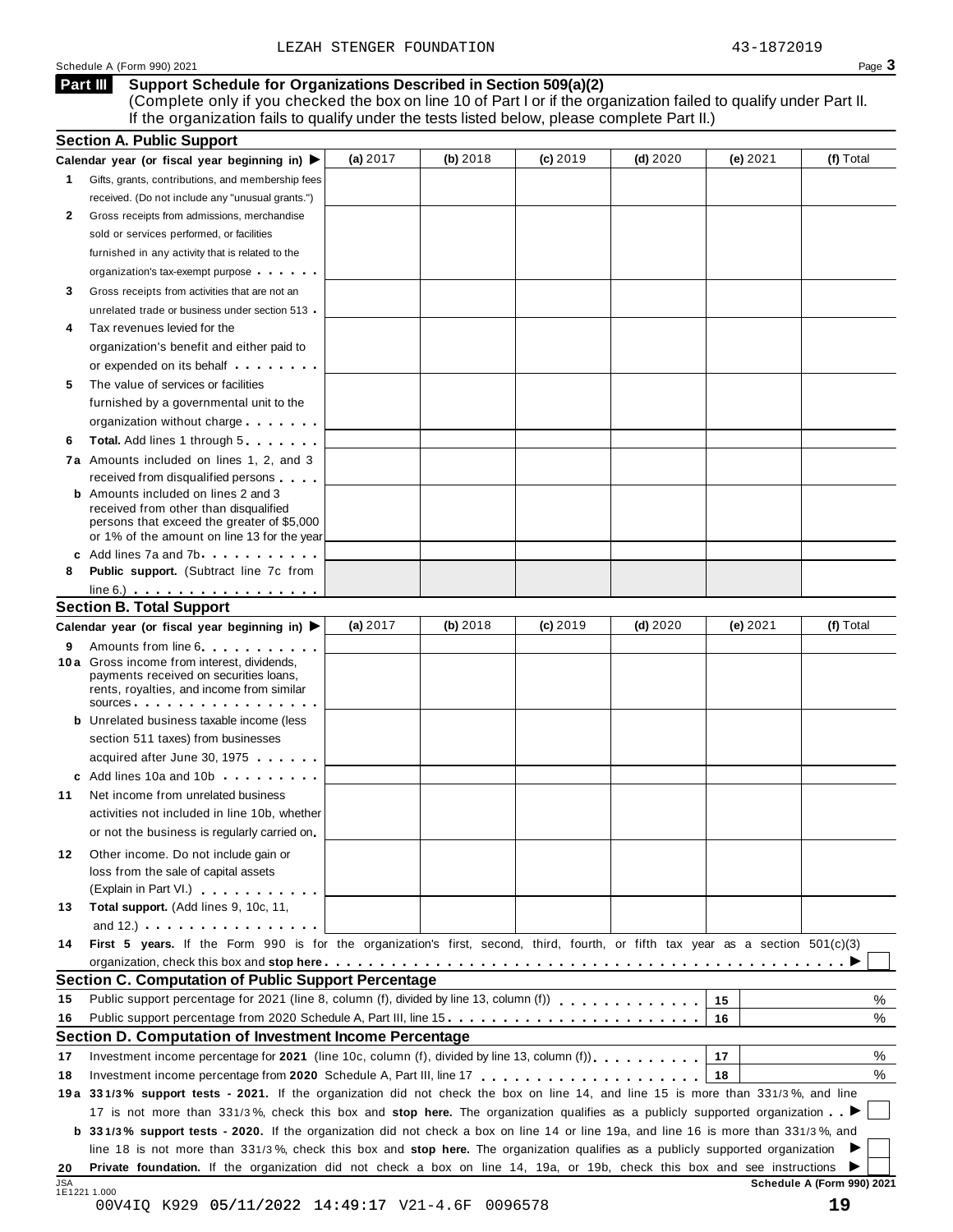**Yes No**

 $\overline{\text{X}}$ 

X

X

X

X

X

X

X

X

X

X

X

**2**

**3a**

**3b**

**3c**

**4a**

**4b**

**4c**

**5a**

**5b 5c**

**6**

**7**

**8**

**9a**

**9b**

**9c**

**10a**

**10b**

#### **Part IV Supporting Organizations**

(Complete only if you checked a box in line 12 on Part I. If you checked box 12a, Part I, complete Sections A and B. If you checked box 12b, Part I, complete Sections A and C. If you checked box 12c, Part I, complete Sections A, D, and E. If you checked box 12d, Part I, complete Sections A and D, and complete Part V.)

#### **Section A. All Supporting Organizations**

- **1** Are all of the organization's supported organizations listed by name in the organization's governing documents? *If "No," describe in Part VI how the supported organizations are designated. If designated by class or purpose, describe the designation. If historic and continuing relationship, explain.* **1**
- **2** Did the organization have any supported organization that does not have an IRS determination of status under section 509(a)(1) or (2)? *If"Yes," explain in Part VI how the organization determined that the supported organization was described in section 509(a)(1) or (2).*
- **3 a** Did the organization have a supported organization described in section 501(c)(4), (5), or (6)? *If "Yes," answer lines 3b and 3c below.*
- **b** Did the organization confirm that each supported organization qualified under section 501(c)(4), (5), or (6) and | satisfied the public support tests under section 509(a)(2)? *If "Yes," describe in Part VI when and how the organization made the determination.*
- **c** Did the organization ensure that all support to such organizations was used exclusively for section 170(c)(2)(B) purposes? *If"Yes," explain in Part VI what controls the organization put in place to ensure such use.*
- **4 a** Was any supported organization not organized in the United States ("foreign supported organization")? *If "Yes," and if you checked box 12a or 12b in Part I, answer lines 4b and 4c below.*
- **b** Did the organization have ultimate control and discretion in deciding whether to make grants to the foreign | supported organization? *If "Yes," describe in Part VI how the organization had such control and discretion despite being controlled or supervised by or in connection with its supported organizations.*
- **c** Did the organization support any foreign supported organization that does not have an IRS determination | under sections 501(c)(3) and 509(a)(1) or (2)? *If "Yes," explain in Part VI what controls the organization used to ensure that all support to the foreign supported organization was used exclusively for section 170(c)(2)(B) purposes.*
- **5 a** Did the organization add, substitute, or remove any supported organizations during the tax year? *If "Yes,"* answer lines 5b and 5c below (if applicable). Also, provide detail in Part VI, including (i) the names and EIN *numbers of the supported organizations added, substituted, or removed; (ii) the reasons for each such action;* (iii) the authority under the organization's organizing document authorizing such action; and (iv) how the action *was accomplished (such as by amendment to the organizing document).*
- **b Type I or Type II only.** Was any added or substituted supported organization part of a class already designated in the organization's organizing document?
- **c Substitutions only.** Was the substitution the result of an event beyond the organization's control?
- **6** Did the organization provide support (whether in the form of grants or the provision of services or facilities) to anyone other than (i) its supported organizations, (ii) individuals that are part of the charitable class benefited by one or more of its supported organizations, or (iii) other supporting organizations that also support or benefit one or more of the filing organization's supported organizations? *If"Yes," provide detail in Part VI.*
- **7** Did the organization provide a grant, loan, compensation, or other similar payment to a substantial contributor (as defined in section 4958(c)(3)(C)), a family member of a substantial contributor, or a 35% controlled entity with regard to a substantial contributor? *If"Yes," complete Part I of Schedule L (Form 990).*
- **8** Did the organization make a loan to a disqualified person (as defined in section 4958) not described on line 7? *If "Yes," complete Part I of Schedule L (Form 990).*
- **9a** Was the organization controlled directly or indirectly at any time during the tax year by one or more | disqualified persons, as defined in section 4946 (other than foundation managers and organizations described in section 509(a)(1) or (2))? *If"Yes," provide detail in Part VI.*
- **b** Did one or more disqualified persons (as defined on line 9a) hold a controlling interest in any entity in which | the supporting organization had an interest? *If"Yes," provide detail in Part VI.*
- **c** Did a disqualified person (as defined on line 9a) have an ownership interest in, or derive any personal benefit from, assets in which the supporting organization also had an interest? *If"Yes," provide detail in Part VI.*
- **10a** Was the organization subject to the excess business holdings rules of section 4943 because of section | 4943(f) (regarding certain Type II supporting organizations, and all Type III non-functionally integrated supporting organizations)? *If"Yes," answer line 10b below.*
	- **b** Did the organization have any excess business holdings in the tax year? *(Use Schedule C, Form 4720, to determine whether the organization had excess business holdings.)*

**Schedule A (Form 990) 2021**

JSA 1E1229 1.000 00V4IQ K929 05/11/2022 14:49:17 V21-4.6F 0096578 20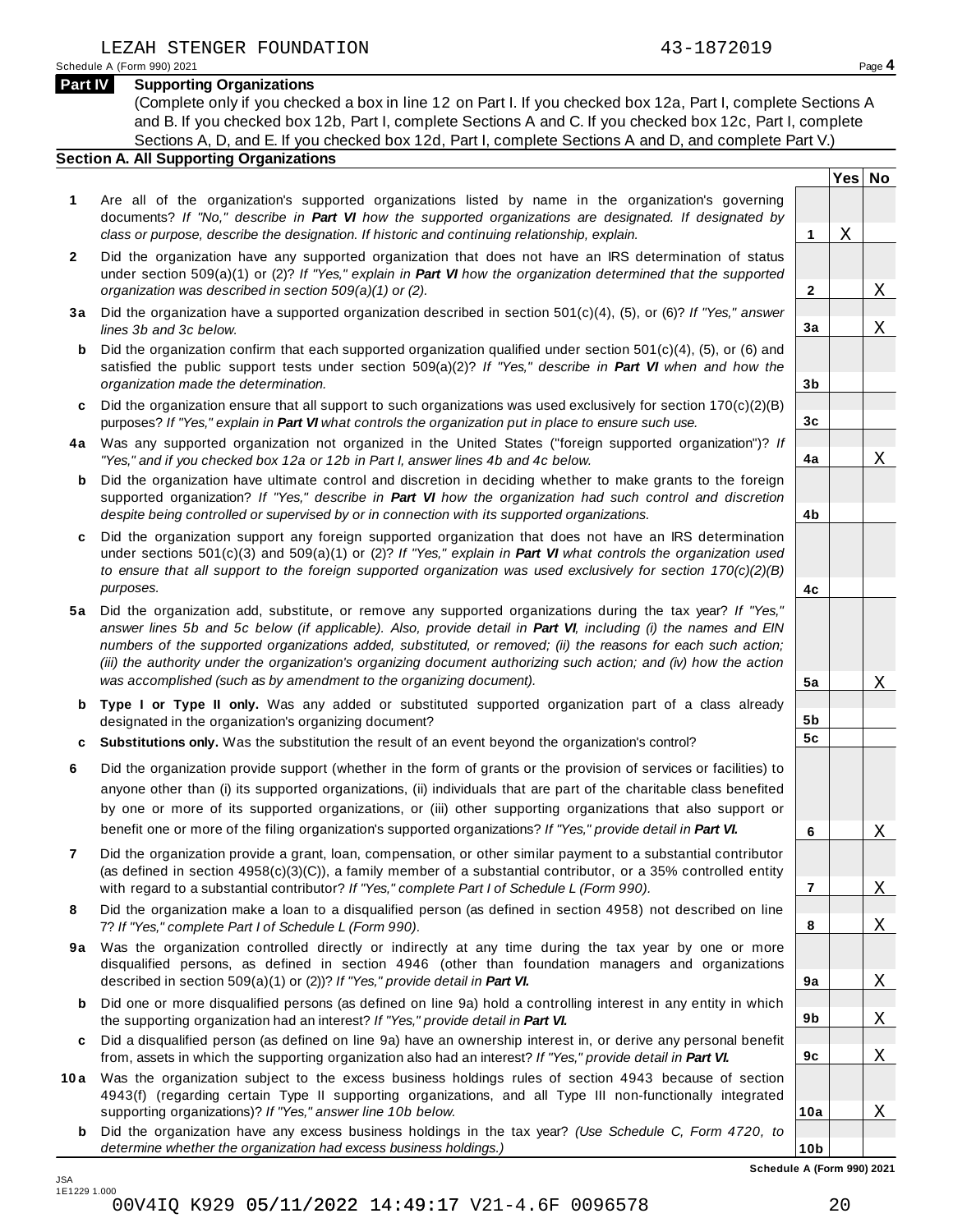Schedule <sup>A</sup> (Form 990) <sup>2021</sup> Page **5**

| 43-1872019 |  |
|------------|--|
|------------|--|

| <b>Part IV</b> | <b>Supporting Organizations (continued)</b>                                                                      |                 |      |    |
|----------------|------------------------------------------------------------------------------------------------------------------|-----------------|------|----|
|                |                                                                                                                  |                 | Yesl | Nο |
| 11             | Has the organization accepted a gift or contribution from any of the following persons?                          |                 |      |    |
|                | a A person who directly or indirectly controls, either alone or together with persons described on lines 11b and |                 |      |    |
|                | 11c below, the governing body of a supported organization?                                                       | 11a             |      | Χ  |
|                | <b>b</b> A family member of a person described on line 11a above?                                                | 11 <sub>b</sub> |      |    |
|                | c A 35% controlled entity of a person described on line 11a or 11b above? If "Yes" to line 11a, 11b, or 11c,     |                 |      |    |
|                | provide detail in Part VI.                                                                                       | 11c             |      |    |

- *provide detail in Part VI.* **Section B. Type I Supporting Organizations**
	- **1 Yes No 1** Did the governing body, members of the governing body, officers acting in their official capacity, or membership of one or more supported organizations have the power to regularly appoint or elect at least a majority of the organization's officers, directors, or trustees at all times during the tax year? *If"No," describe in Part VI how the supported organization(s)* effectively operated, supervised, or controlled the organization's activities. If the organization had more than one supported organization, describe how the powers to appoint and/or remove officers, directors, or trustees were allocated among the X

**2**

X

**2** Did the organization operate for the benefit of any supported organization other than the supported organization(s) that operated, supervised, or controlled the supporting organization? *If "Yes," explain in Part VI how providing such benefit carried out the purposes of the supported organization(s) that operated, supervised, or controlled the supporting organization.*

supported organizations and what conditions or restrictions, if any, applied to such powers during the tax year.

#### **Section C. Type II Supporting Organizations**

**1 Yes No 1** Were a majority of the organization's directors or trustees during the tax year also a majority of the directors or trustees of each of the organization's supported organization(s)? *If"No," describe in Part VI how control or management of the supporting organization was vested in the same persons that controlled or managed the supported organization(s).*

### **Section D. All Type III Supporting Organizations**

|   |                                                                                                                                                                                                                                                                                                                                                                                                                                                                                          | Yes⊺ |  |
|---|------------------------------------------------------------------------------------------------------------------------------------------------------------------------------------------------------------------------------------------------------------------------------------------------------------------------------------------------------------------------------------------------------------------------------------------------------------------------------------------|------|--|
|   | Did the organization provide to each of its supported organizations, by the last day of the fifth month of the<br>organization's tax year, (i) a written notice describing the type and amount of support provided during the prior<br>tax year, (ii) a copy of the Form 990 that was most recently filed as of the date of notification, and (iii) copies of<br>the organization's governing documents in effect on the date of notification, to the extent not previously<br>provided? |      |  |
|   |                                                                                                                                                                                                                                                                                                                                                                                                                                                                                          |      |  |
| 2 | Were any of the organization's officers, directors, or trustees either (i) appointed or elected by the supported<br>organization(s) or (ii) serving on the governing body of a supported organization? If "No," explain in Part VI how                                                                                                                                                                                                                                                   |      |  |
|   | the organization maintained a close and continuous working relationship with the supported organization(s).                                                                                                                                                                                                                                                                                                                                                                              |      |  |
| 3 | By reason of the relationship described on line 2, above, did the organization's supported organizations have<br>a significant voice in the organization's investment policies and in directing the use of the organization's<br>income or assets at all times during the tax year? If "Yes," describe in Part VI the role the organization's                                                                                                                                            |      |  |
|   | supported organizations played in this regard.                                                                                                                                                                                                                                                                                                                                                                                                                                           |      |  |

#### **Section E. Type III Functionally Integrated Supporting Organizations**

|   | Check the box next to the method that the organization used to satisfy the Integral Part Test during the year (see instructions). |  |  |  |
|---|-----------------------------------------------------------------------------------------------------------------------------------|--|--|--|
|   | The organization satisfied the Activities Test. Complete line 2 below.                                                            |  |  |  |
| b | The organization is the parent of each of its supported organizations. Complete line 3 below.                                     |  |  |  |
|   | The organization supported a governmental entity. Describe in Part VI how you supported a governmental entity (see instructions). |  |  |  |
|   | Yesl<br>Nο<br>Activities Test. Answer lines 2a and 2b below.                                                                      |  |  |  |

- **a** Did substantially all of the organization's activities during the tax year directly further the exempt purposes of the supported organization(s) to which the organization was responsive? *If "Yes," then in Part VI identify those supported organizations and explain how these activities directly furthered their exempt purposes, how the organization was responsive to those supported organizations, and how the organization determined that these activities constituted substantially all of its activities.* **2a**
- **b** Did the activities described on line 2a, above, constitute activities that, but for the organization's involvement, one or more of the organization's supported organization(s) would have been engaged in? *If "Yes," explain in Part VI the reasons for the organization's position that its supported organization(s) would have engaged in these activities but for the organization's involvement.*
- **3** Parent of Supported Organizations. *Answer lines 3a and 3b below.*
- **a** Did the organization have the power to regularly appoint or elect a majority of the officers, directors, or trustees of each of the supported organizations? *If"Yes" or "No," provide details in Part VI.*
- **b** Did the organization exercise a substantial degree of direction over the policies, programs, and activities of each of its supported organizations? *If"Yes," describe in Part VI the role played by the organization in this regard.*

**2b**

**3a**

JSA 1E1230 1.000 00V4IQ K929 05/11/2022 14:49:17 V21-4.6F 0096578 21

| ۰,<br>۹ |  |
|---------|--|
|         |  |
|         |  |
|         |  |
|         |  |
|         |  |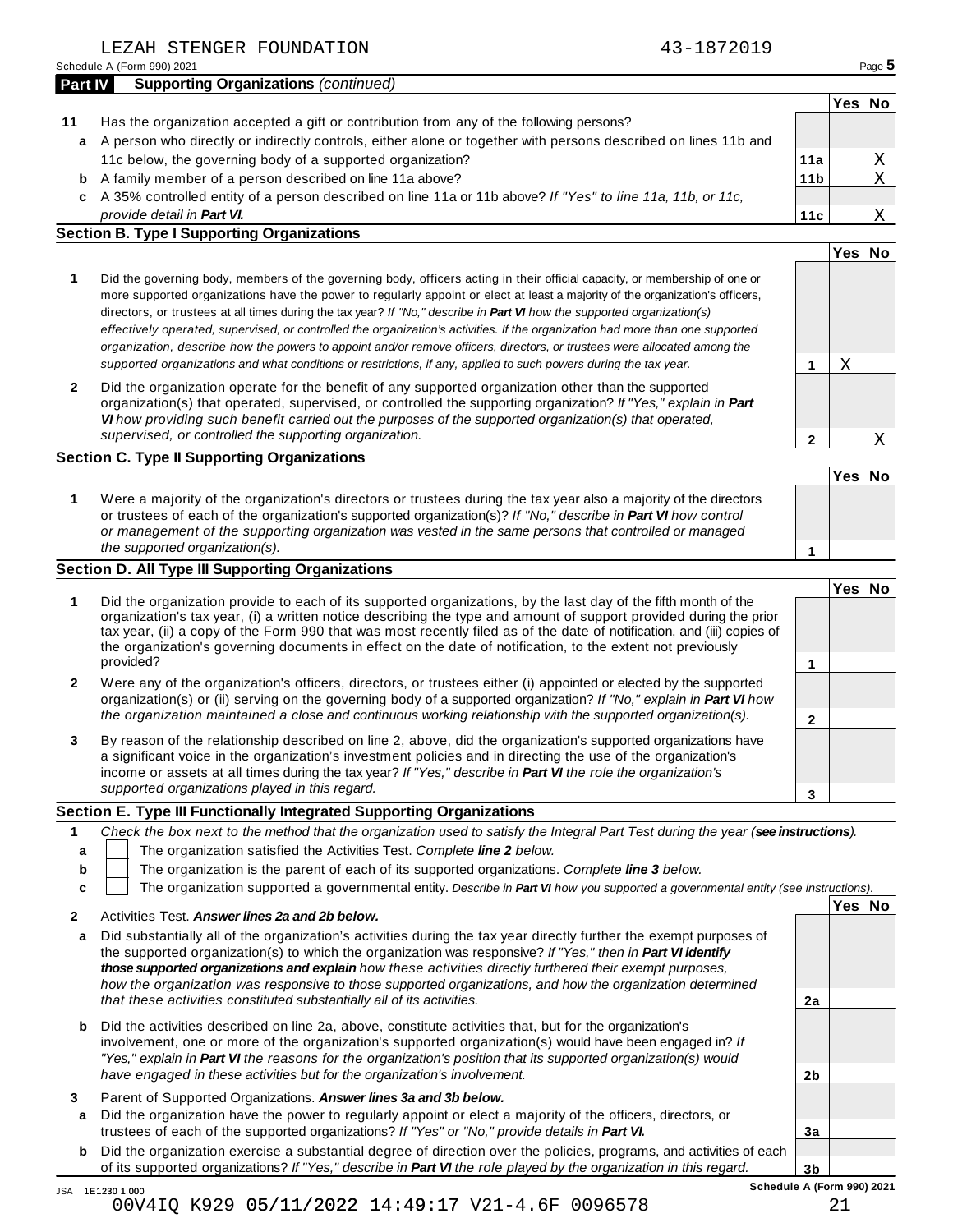#### Schedule <sup>A</sup> (Form 990) <sup>2021</sup> Page **6 Part V Type III Non-Functionally Integrated 509(a)(3) Supporting Organizations 1** Check here if the organization satisfied the Integral Part Test as a qualifying trust on Nov. 20, 1970 (*explain in Part VI*). **See instructions.** All other Type III non-functionally integrated supporting organizations must complete Sections A through E. (B) Current Year **Section <sup>A</sup> - Adjusted Net Income** (A) Prior Year (optional) **1** Net short-term capital gain **1 1 2 3 4 5 2** Recoveries of prior-year distributions **3** Other gross income (see instructions) **4** Add lines 1 through 3. **5** Depreciation and depletion **6** Portion of operating expenses paid or incurred for production or collection of gross income or for management, conservation, or maintenance of property held for production of income (see instructions) **6 7** Other expenses (see instructions) **7 8 Adjusted Net Income** (subtract lines 5, 6, and 7 from line 4) **8** (B) Current Year **Section <sup>B</sup> - Minimum Asset Amount** (A) Prior Year (optional) **1** Aggregate fair market value of all non-exempt-use assets (see instructions for short tax year or assets held for part of year): **a** Average monthly value of securities **1a 1b 1c 1d b** Average monthly cash balances **c** Fair market value of other non-exempt-use assets **d Total** (add lines 1a, 1b, and 1c) **e Discount** claimed for blockage or other factors (*explain in detail in Part VI*): **2** Acquisition indebtedness applicable to non-exempt-use assets **2 3 4 5 6 7 8 3** Subtract line 2 from line 1d. **4** Cash deemed held for exempt use. Enter 0.015 of line 3 (for greater amount, see instructions). **5** Net value of non-exempt-use assets (subtract line 4 from line 3) **6** Multiply line 5 by 0.035. **7** Recoveries of prior-year distributions **8 Minimum Asset Amount** (add line 7 to line 6) **Section C - Distributable Amount** Current Year **Current Year Amount** Current Year Amount **1** Adjusted net income for prior year (from Section A, line 8, column A) **1 2 3 4 5 2** Enter 0.85 of line 1. **3** Minimum asset amount for prior year (from Section B, line 8, column A) **4** Enter greater of line 2 or line 3. **5** Income tax imposed in prior year **6 Distributable Amount.** Subtract line 5 from line 4, unless subject to

emergency temporary reduction (see instructions).

**7** Check here if the current year is the organization's first as a non-functionally integrated Type III supporting organization (see instructions).

**6**

**Schedule A (Form 990) 2021**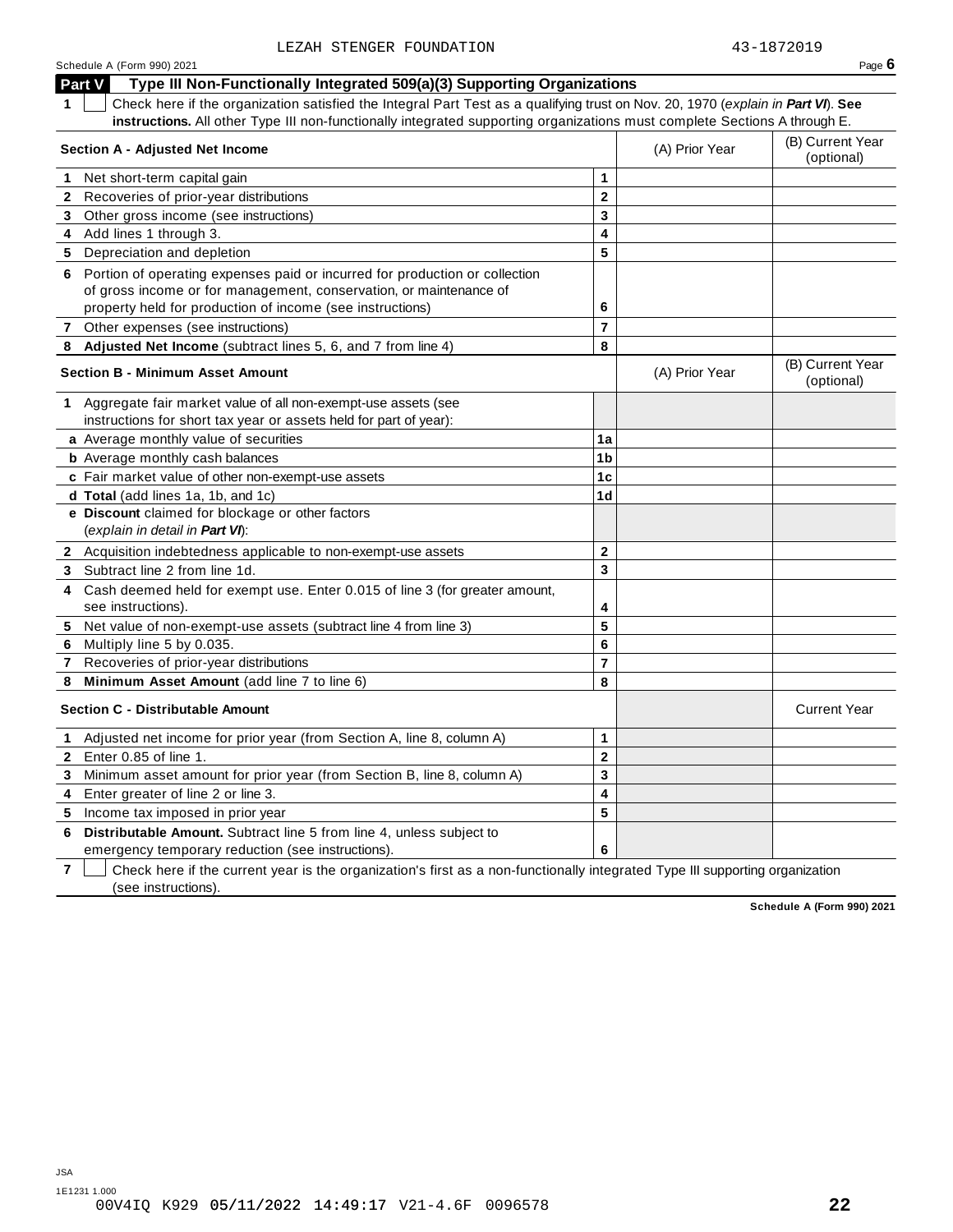|              | Part V Type III Non-Functionally Integrated 509(a)(3) Supporting Organizations (continued)                                                          |  |  |              |                                                  |  |  |  |
|--------------|-----------------------------------------------------------------------------------------------------------------------------------------------------|--|--|--------------|--------------------------------------------------|--|--|--|
|              | <b>Section D - Distributions</b>                                                                                                                    |  |  |              | <b>Current Year</b>                              |  |  |  |
| 1            | Amounts paid to supported organizations to accomplish exempt purposes                                                                               |  |  | 1            |                                                  |  |  |  |
| $\mathbf{2}$ | Amounts paid to perform activity that directly furthers exempt purposes of supported                                                                |  |  |              |                                                  |  |  |  |
|              | organizations, in excess of income from activity                                                                                                    |  |  | $\mathbf{2}$ |                                                  |  |  |  |
| 3            | Administrative expenses paid to accomplish exempt purposes of supported organizations                                                               |  |  | 3            |                                                  |  |  |  |
| 4            | Amounts paid to acquire exempt-use assets                                                                                                           |  |  | 4            |                                                  |  |  |  |
| 5            | Qualified set-aside amounts (prior IRS approval required - provide details in Part VI)                                                              |  |  | 5            |                                                  |  |  |  |
| 6            | Other distributions (describe in Part VI). See instructions.                                                                                        |  |  | 6            |                                                  |  |  |  |
| 7            | Total annual distributions. Add lines 1 through 6.                                                                                                  |  |  | 7            |                                                  |  |  |  |
| 8            | Distributions to attentive supported organizations to which the organization is responsive                                                          |  |  |              |                                                  |  |  |  |
|              | (provide details in Part VI). See instructions.                                                                                                     |  |  | 8            |                                                  |  |  |  |
| 9            | Distributable amount for 2021 from Section C, line 6                                                                                                |  |  | 9            |                                                  |  |  |  |
| 10           | Line 8 amount divided by line 9 amount                                                                                                              |  |  | 10           |                                                  |  |  |  |
|              | (i)<br>$\sf (i)$<br><b>Underdistributions</b><br>Section E - Distribution Allocations (see instructions)<br><b>Excess Distributions</b><br>Pre-2021 |  |  |              | (iii)<br><b>Distributable</b><br>Amount for 2021 |  |  |  |
| 1            | Distributable amount for 2021 from Section C, line 6                                                                                                |  |  |              |                                                  |  |  |  |
| $\mathbf{2}$ | Underdistributions, if any, for years prior to 2021                                                                                                 |  |  |              |                                                  |  |  |  |
|              | (reasonable cause required - explain in Part VI). See                                                                                               |  |  |              |                                                  |  |  |  |
|              | instructions.                                                                                                                                       |  |  |              |                                                  |  |  |  |
| 3            | Excess distributions carryover, if any, to 2021                                                                                                     |  |  |              |                                                  |  |  |  |
| a            | From 2016                                                                                                                                           |  |  |              |                                                  |  |  |  |
| b            | From 2017 $\frac{1}{\sqrt{2}}$                                                                                                                      |  |  |              |                                                  |  |  |  |
| c            | From 2018 $\frac{1}{2}$                                                                                                                             |  |  |              |                                                  |  |  |  |
| d            | From 2019 $\frac{1}{\sqrt{1-\frac{1}{2}}}\$                                                                                                         |  |  |              |                                                  |  |  |  |
| е            | From 2020                                                                                                                                           |  |  |              |                                                  |  |  |  |
| f            | Total of lines 3a through 3e                                                                                                                        |  |  |              |                                                  |  |  |  |
| g            | Applied to underdistributions of prior years                                                                                                        |  |  |              |                                                  |  |  |  |
| h            | Applied to 2021 distributable amount                                                                                                                |  |  |              |                                                  |  |  |  |
| j.           | Carryover from 2016 not applied (see instructions)                                                                                                  |  |  |              |                                                  |  |  |  |
|              | Remainder. Subtract lines 3g, 3h, and 3i from line 3f.                                                                                              |  |  |              |                                                  |  |  |  |
| 4            | Distributions for 2021 from                                                                                                                         |  |  |              |                                                  |  |  |  |
|              | Section D, line 7:<br>Applied to underdistributions of prior years                                                                                  |  |  |              |                                                  |  |  |  |
| a<br>b       | Applied to 2021 distributable amount                                                                                                                |  |  |              |                                                  |  |  |  |
| c            | Remainder. Subtract lines 4a and 4b from line 4.                                                                                                    |  |  |              |                                                  |  |  |  |
|              | Remaining underdistributions for years prior to 2021, if                                                                                            |  |  |              |                                                  |  |  |  |
|              | any. Subtract lines 3g and 4a from line 2. For result                                                                                               |  |  |              |                                                  |  |  |  |
|              | greater than zero, explain in Part VI. See instructions.                                                                                            |  |  |              |                                                  |  |  |  |
| 6            | Remaining underdistributions for 2021. Subtract lines 3h                                                                                            |  |  |              |                                                  |  |  |  |
|              | and 4b from line 1. For result greater than zero, explain in                                                                                        |  |  |              |                                                  |  |  |  |
|              | <b>Part VI.</b> See instructions.                                                                                                                   |  |  |              |                                                  |  |  |  |
| 7            | Excess distributions carryover to 2022. Add lines 3j                                                                                                |  |  |              |                                                  |  |  |  |
|              | and 4c.                                                                                                                                             |  |  |              |                                                  |  |  |  |
| 8            | Breakdown of line 7:                                                                                                                                |  |  |              |                                                  |  |  |  |
| a            | Excess from 2017                                                                                                                                    |  |  |              |                                                  |  |  |  |
| b            | Excess from 2018                                                                                                                                    |  |  |              |                                                  |  |  |  |
| C            | Excess from 2019                                                                                                                                    |  |  |              |                                                  |  |  |  |
| d            | Excess from 2020                                                                                                                                    |  |  |              |                                                  |  |  |  |
| е            | Excess from 2021                                                                                                                                    |  |  |              |                                                  |  |  |  |
|              |                                                                                                                                                     |  |  |              |                                                  |  |  |  |

**Schedule A (Form 990) 2021**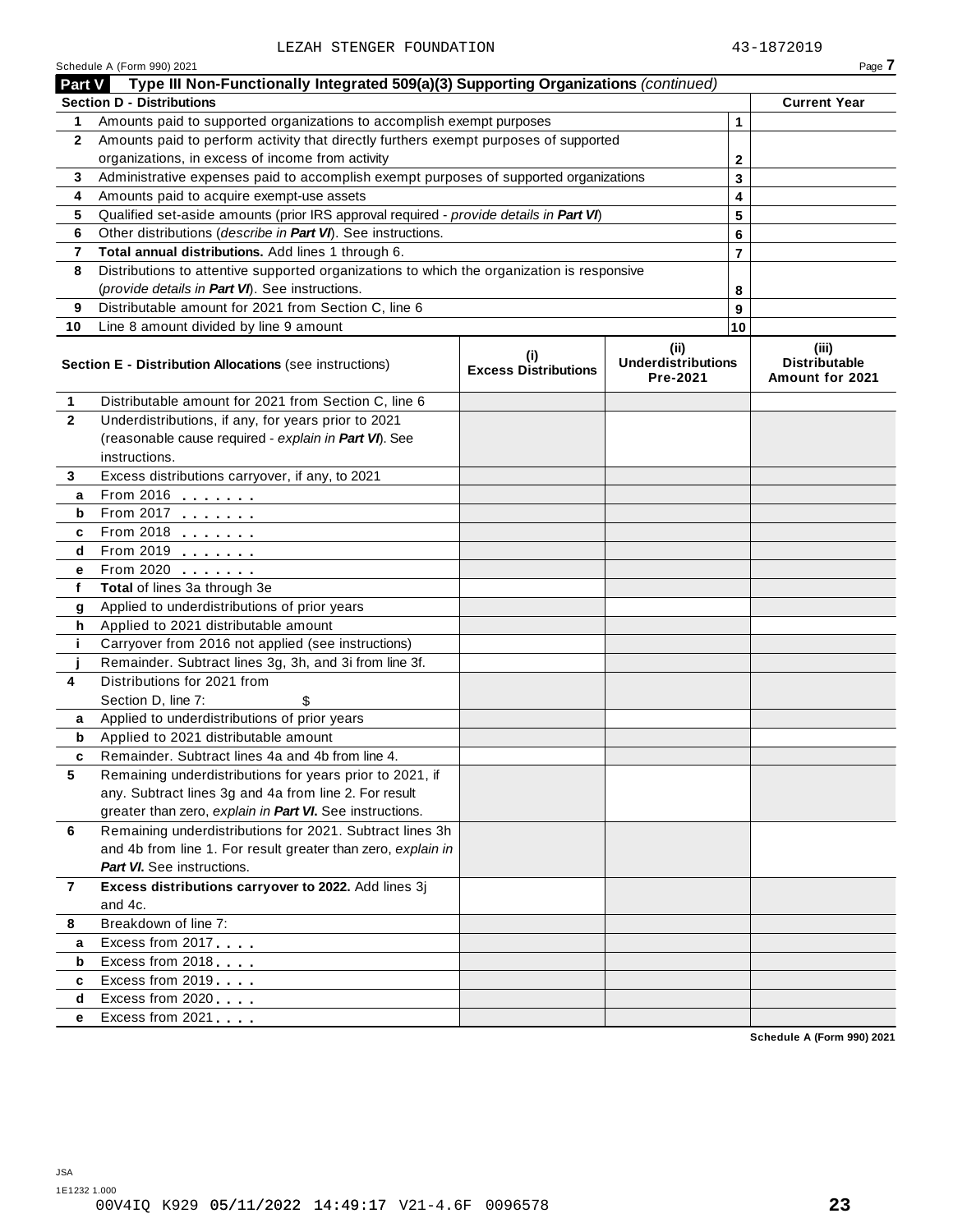Schedule <sup>A</sup> (Form <sup>990</sup> or 990-EZ) <sup>2021</sup> Page **8**

**Supplemental Information.** Provide the explanations required by Part II, line 10; Part II, line 17a or 17b; Part **Part VI** III, line 12; Part IV, Section A, lines 1, 2, 3b, 3c, 4b, 4c, 5a, 6, 9a, 9b, 9c, 11a, 11b, and 11c; Part IV, Section B, lines 1 and 2; Part IV, Section C, line 1; Part IV, Section D, lines 2 and 3; Part IV, Section E, lines 1c, 2a, 2b, 3a and 3b; Part V, line 1; Part V, Section B, line 1e; Part V, Section D, lines 5, 6, and 8; and Part V, Section E, lines 2, 5, and 6. Also complete this part for any additional information. (See instructions.)

SCHEDULE A, PART I, LINE 11(G), COLUMN (I)

SUPPORTED ORGANIZATION:

THE FULL NAME OF THE SUPPORTED ORGANIZATION IS COMMUNITY FOUNDATION OF

THE OZARKS.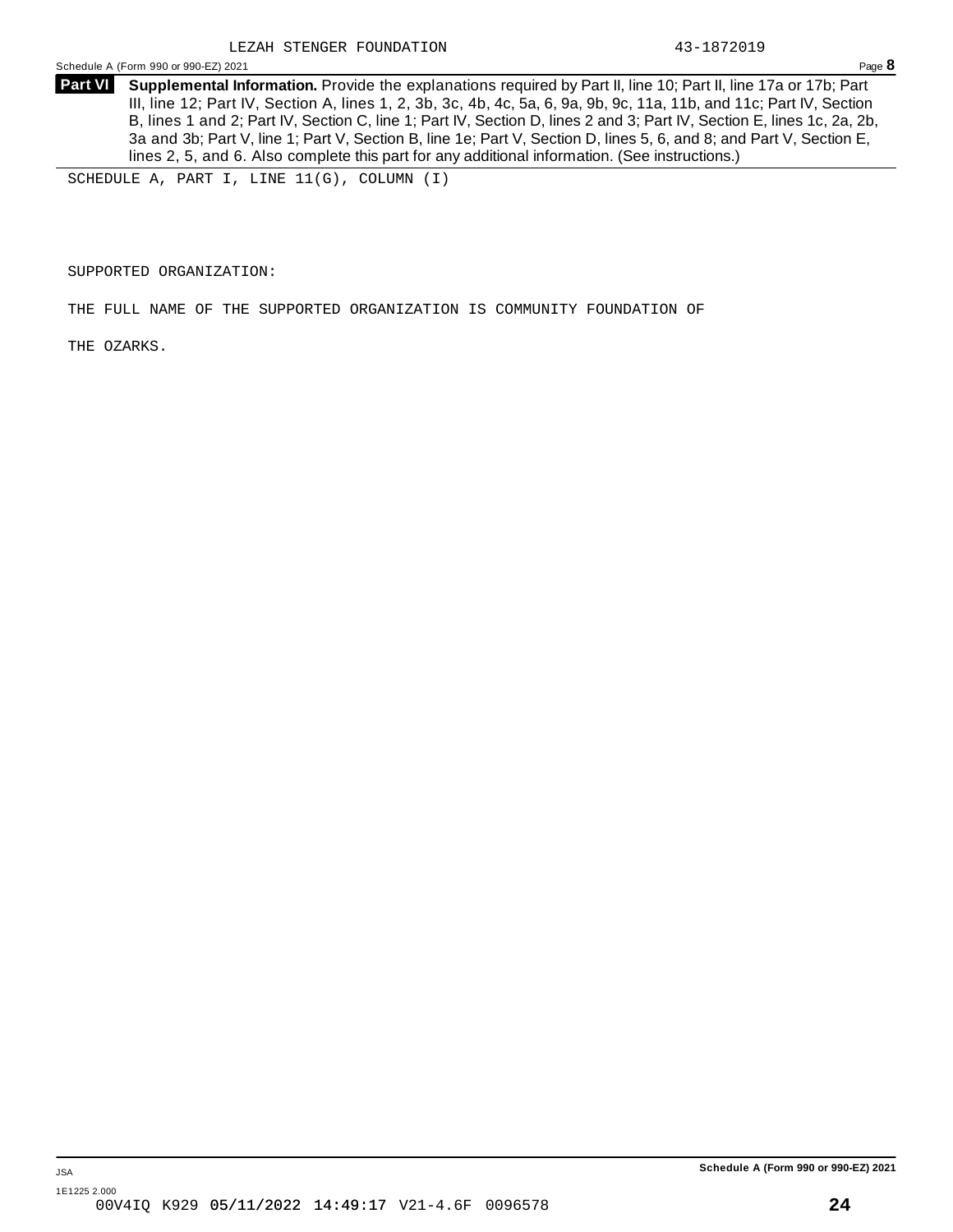**Supplemental Information.** Provide the explanations required by Part II, line 10; Part II, line 17a or 17b; Part **Part VI** III, line 12; Part IV, Section A, lines 1, 2, 3b, 3c, 4b, 4c, 5a, 6, 9a, 9b, 9c, 11a, 11b, and 11c; Part IV, Section B, lines 1 and 2; Part IV, Section C, line 1; Part IV, Section D, lines 2 and 3; Part IV, Section E, lines 1c, 2a, 2b, 3a and 3b; Part V, line 1; Part V, Section B, line 1e; Part V, Section D, lines 5, 6, and 8; and Part V, Section E, lines 2, 5, and 6. Also complete this part for any additional information. (See instructions.)

| SCHEDULE A, PART I - INFORMATION ABOUT SUPPORTED ORGANIZATIONS |            |               |        |               |                |
|----------------------------------------------------------------|------------|---------------|--------|---------------|----------------|
|                                                                |            | (III) TYPE OF | (IV)   | (V) AMOUNT OF | (VI) AMOUNT OF |
| (I) NAME OF SUPPORTED ORGANIZATION                             | (II) EIN   | ORGANIZATION  | YES NO | SUPPORT       | OTHER SUPPORT  |
|                                                                |            |               |        |               |                |
| COM FDN OZKS                                                   | 23-7290968 | - 7           | Χ      | 33.200.       | NONE           |
|                                                                |            |               |        |               |                |
| TOTAL AMOUNT OF SUPPORT                                        |            |               |        | 33.200.       | <b>NONE</b>    |
|                                                                |            |               |        |               |                |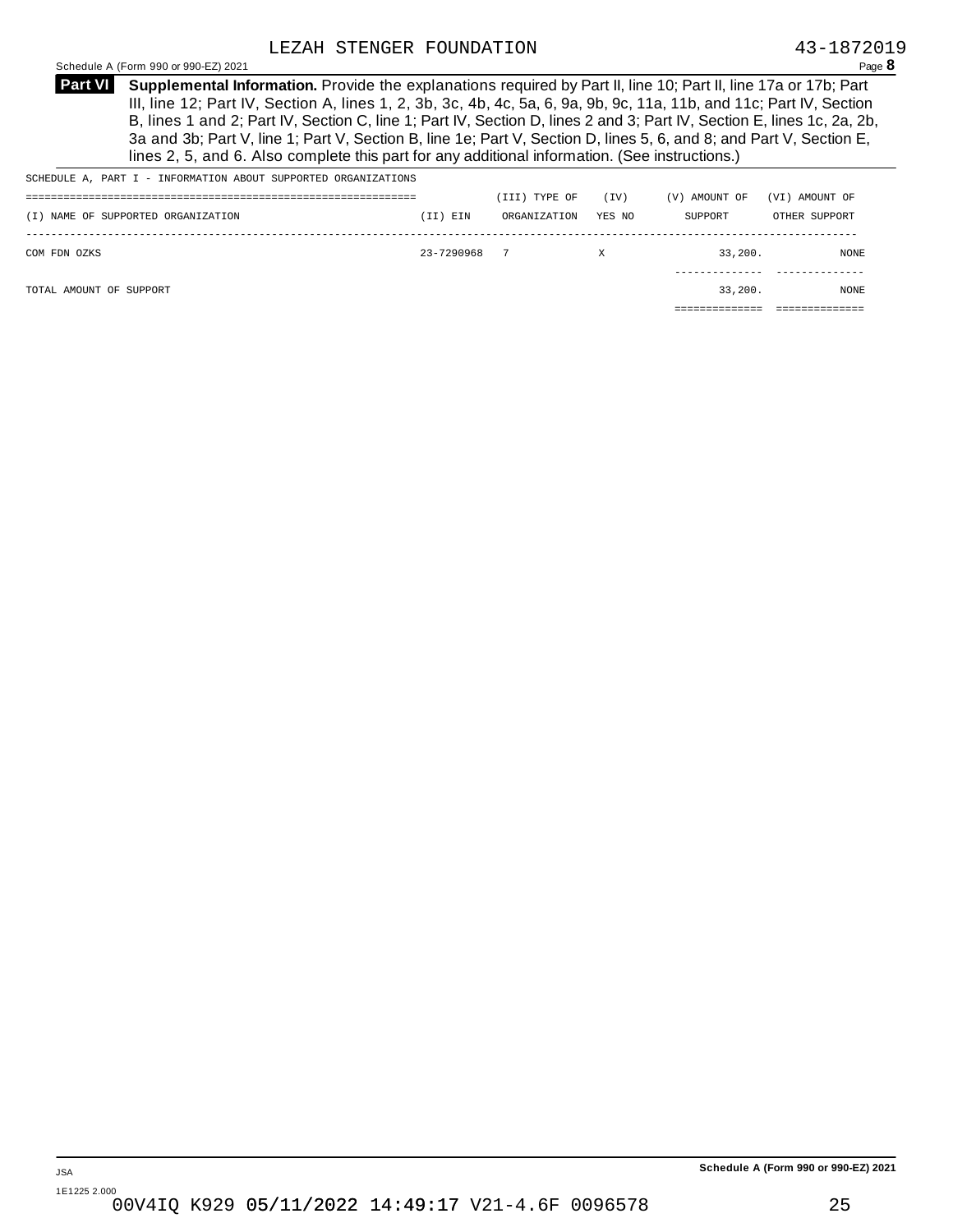## **(Form 990)**

Department of the Treasury<br>Internal Revenue Service

### Schedule B  $\left\{\n\begin{array}{c}\n\text{OnB No. 1545-0047}\n\end{array}\n\right\}$

**2021** 

 $\text{Department of the Treasury}\n\begin{array}{r|l}\n\text{Department of the Treasury}\n\end{array}\n\begin{array}{r|l}\n\end{array}\n\begin{array}{r|l}\n\end{array}\n\begin{array}{r|l}\n\end{array}\n\begin{array}{r|l}\n\end{array}\n\begin{array}{r|l}\n\end{array}\n\end{array}\n\begin{array}{r|l}\n\end{array}\n\begin{array}{r|l}\n\end{array}\n\begin{array}{r|l}\n\end{array}\n\end{array}\n\begin{array}{r|l}\n\end{array}\n\begin{array}{r|l}\n\end{array}\n\end{array}\n\begin{array}{r|l$ 

| LEZAH STENGER FOUNDATION       |                                                                             | 43-1872019 |
|--------------------------------|-----------------------------------------------------------------------------|------------|
| Organization type (check one): |                                                                             |            |
| Filers of:                     | Section:                                                                    |            |
| Form 990 or 990-EZ             | $X$ 501(c)( 3 ) (enter number) organization                                 |            |
|                                | $4947(a)(1)$ nonexempt charitable trust not treated as a private foundation |            |
|                                | 527 political organization                                                  |            |
| Form 990-PF                    | 501(c)(3) exempt private foundation                                         |            |
|                                | 4947(a)(1) nonexempt charitable trust treated as a private foundation       |            |
|                                | 501(c)(3) taxable private foundation                                        |            |

Check if your organization is covered by the **General Rule** or a **Special Rule.**

**Note:** Only a section 501(c)(7), (8), or (10) organization can check boxes for both the General Rule and a Special Rule. See instructions.

#### **General Rule**

 $\times$  For an organization filing Form 990, 990-EZ, or 990-PF that received, during the year, contributions totaling \$5,000 or more (in money or property) from any one contributor. Complete Parts I and II. See instructions for determining a contributor's total contributions.

#### **Special Rules**

For an organization described in section 501(c)(3) filing Form 990 or 990-EZ that met the 33 1/3% support test of the regulations under sections 509(a)(1) and 170(b)(1)(A)(vi), that checked Schedule A (Form 990), Part II, line 13, 16a, or 16b, and that received from any one contributor, during the year, total contributions of the greater of **(1)** \$5,000; or **(2)** 2% of the amount on (i) Form 990, Part VIII, line 1h; or (ii) Form 990-EZ, line 1. Complete Parts I and II.

For an organization described in section 501(c)(7), (8), or (10) filing Form 990 or 990-EZ that received from any one contributor, during the year, total contributions of more than \$1,000 *exclusively* for religious, charitable, scientific, literary, or educational purposes, or for the prevention of cruelty to children or animals. Complete Parts I (entering "N/A" in column (b) instead of the contributor name and address), II, and III.

For an organization described in section 501(c)(7), (8), or (10) filing Form 990 or 990-EZ that received from any one contributor, during the year, contributions *exclusively* for religious, charitable, etc., purposes, but no such contributions totaled more than \$1,000. If this box is checked, enter here the total contributions that were received during the year for an *exclusively* religious, charitable, etc., purpose. Don't complete any of the parts unless the **General Rule** applies to this organization because it received *nonexclusively* religious, charitable, etc., contributions totaling \$5,000 or more during the year  $\ldots \ldots \ldots \ldots \ldots \ldots \ldots \ldots \ldots \vdots$ 

**Caution:** An organization that isn't covered by the General Rule and/or the Special Rules doesn't file Schedule B (Form 990), but it **must** answer "No" on Part IV, line 2, of its Form 990; or check the box on line H of its Form 990-EZ or on its Form 990-PF, Part I, line 2, to certify that it doesn't meet the filing requirements of Schedule B (Form 990).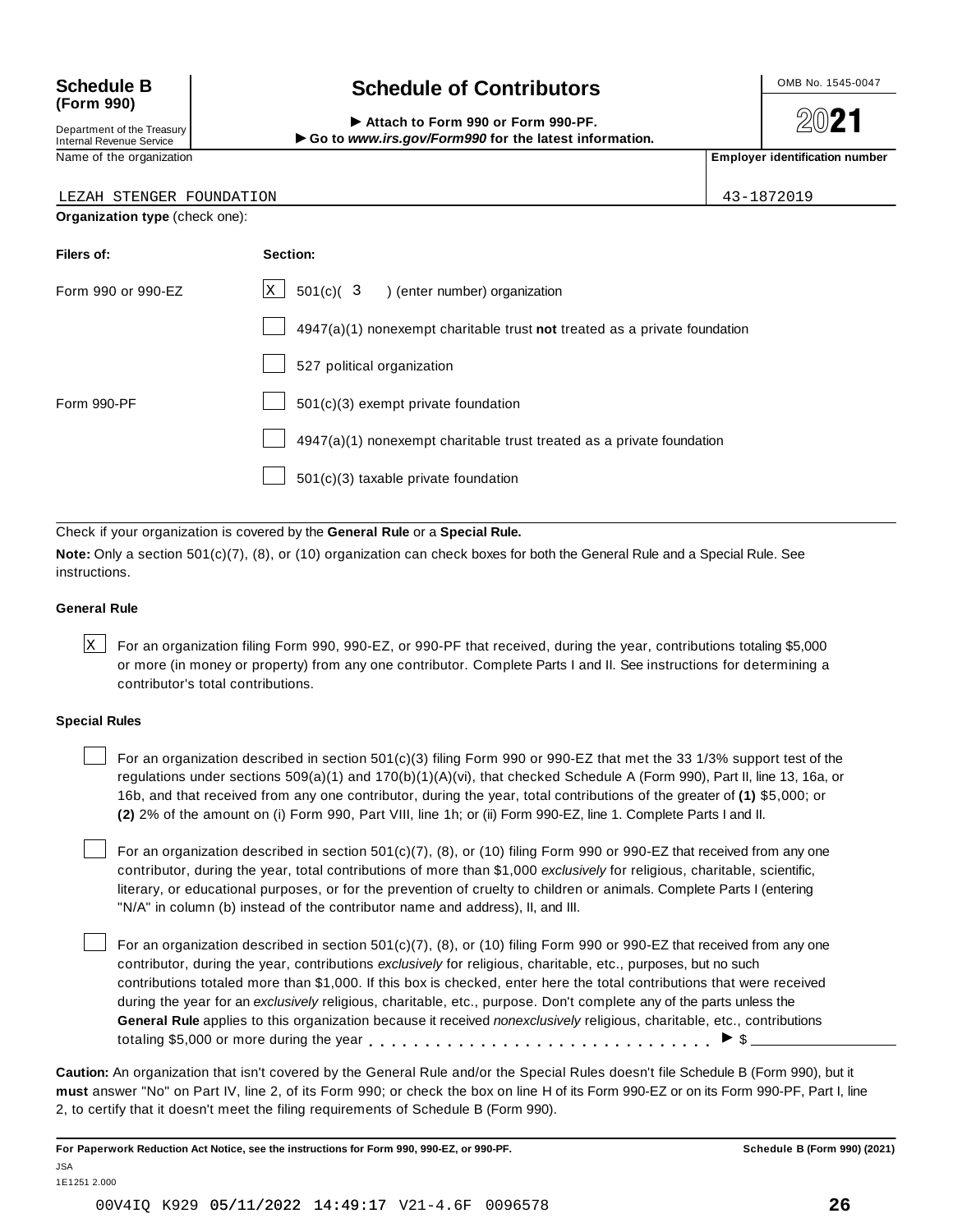|            | <b>SCHEDULE D</b> |
|------------|-------------------|
| (Form 990) |                   |

# SCHEDULE D<br>
Supplemental Financial Statements<br>
Form 990)<br>
Part IV, line 6, 7, 8, 9, 10, 11a, 11b, 11c, 11d, 11e, 11f, 12a, or 12b.<br>
Part IV, line 6, 7, 8, 9, 10, 11a, 11b, 11c, 11d, 11e, 11f, 12a, or 12b.

|              |                                                                                           |                                                                            | Part IV, line 6, 7, 8, 9, 10, 11a, 11b, 11c, 11d, 11e, 11f, 12a, or 12b.                                                                                                                                                                                                                                                                            |                                                    |                                            |
|--------------|-------------------------------------------------------------------------------------------|----------------------------------------------------------------------------|-----------------------------------------------------------------------------------------------------------------------------------------------------------------------------------------------------------------------------------------------------------------------------------------------------------------------------------------------------|----------------------------------------------------|--------------------------------------------|
|              | Department of the Treasury<br><b>Internal Revenue Service</b><br>Name of the organization |                                                                            | Attach to Form 990.<br>Go to www.irs.gov/Form990 for instructions and the latest information.                                                                                                                                                                                                                                                       | <b>Employer identification number</b>              | <b>Open to Public</b><br><b>Inspection</b> |
|              |                                                                                           |                                                                            |                                                                                                                                                                                                                                                                                                                                                     |                                                    |                                            |
|              | LEZAH STENGER FOUNDATION                                                                  |                                                                            | Organizations Maintaining Donor Advised Funds or Other Similar Funds or Accounts.                                                                                                                                                                                                                                                                   | 43-1872019                                         |                                            |
| Part I       |                                                                                           |                                                                            | Complete if the organization answered "Yes" on Form 990, Part IV, line 6.                                                                                                                                                                                                                                                                           |                                                    |                                            |
|              |                                                                                           |                                                                            | (a) Donor advised funds                                                                                                                                                                                                                                                                                                                             |                                                    | (b) Funds and other accounts               |
|              |                                                                                           |                                                                            |                                                                                                                                                                                                                                                                                                                                                     |                                                    |                                            |
| 1            |                                                                                           | Total number at end of year example.                                       |                                                                                                                                                                                                                                                                                                                                                     |                                                    |                                            |
| 2            |                                                                                           | Aggregate value of contributions to (during year)                          |                                                                                                                                                                                                                                                                                                                                                     |                                                    |                                            |
| 3            |                                                                                           | Aggregate value of grants from (during year)                               |                                                                                                                                                                                                                                                                                                                                                     |                                                    |                                            |
| 4            |                                                                                           | Aggregate value at end of year                                             |                                                                                                                                                                                                                                                                                                                                                     |                                                    |                                            |
| 5            |                                                                                           |                                                                            | Did the organization inform all donors and donor advisors in writing that the assets held in donor advised                                                                                                                                                                                                                                          |                                                    | Yes<br>No                                  |
|              |                                                                                           |                                                                            | funds are the organization's property, subject to the organization's exclusive legal control?                                                                                                                                                                                                                                                       |                                                    |                                            |
| 6            |                                                                                           |                                                                            | Did the organization inform all grantees, donors, and donor advisors in writing that grant funds can be used<br>only for charitable purposes and not for the benefit of the donor or donor advisor, or for any other purpose                                                                                                                        |                                                    |                                            |
|              |                                                                                           |                                                                            |                                                                                                                                                                                                                                                                                                                                                     |                                                    | Yes<br>No                                  |
|              | Part II                                                                                   | <b>Conservation Easements.</b>                                             |                                                                                                                                                                                                                                                                                                                                                     |                                                    |                                            |
|              |                                                                                           |                                                                            | Complete if the organization answered "Yes" on Form 990, Part IV, line 7.                                                                                                                                                                                                                                                                           |                                                    |                                            |
| 1            |                                                                                           |                                                                            | Purpose(s) of conservation easements held by the organization (check all that apply).                                                                                                                                                                                                                                                               |                                                    |                                            |
|              |                                                                                           | Preservation of land for public use (for example, recreation or education) |                                                                                                                                                                                                                                                                                                                                                     | Preservation of a historically important land area |                                            |
|              |                                                                                           | Protection of natural habitat                                              |                                                                                                                                                                                                                                                                                                                                                     | Preservation of a certified historic structure     |                                            |
|              |                                                                                           | Preservation of open space                                                 |                                                                                                                                                                                                                                                                                                                                                     |                                                    |                                            |
| $\mathbf{2}$ |                                                                                           |                                                                            | Complete lines 2a through 2d if the organization held a qualified conservation contribution in the form of a conservation                                                                                                                                                                                                                           |                                                    |                                            |
|              |                                                                                           | easement on the last day of the tax year.                                  |                                                                                                                                                                                                                                                                                                                                                     |                                                    | Held at the End of the Tax Year            |
| a            |                                                                                           |                                                                            |                                                                                                                                                                                                                                                                                                                                                     | 2a                                                 |                                            |
| b            |                                                                                           |                                                                            |                                                                                                                                                                                                                                                                                                                                                     | 2b                                                 |                                            |
| c            |                                                                                           |                                                                            | Number of conservation easements on a certified historic structure included in (a)                                                                                                                                                                                                                                                                  | 2 <sub>c</sub>                                     |                                            |
| d            |                                                                                           |                                                                            | Number of conservation easements included in (c) acquired after 7/25/06, and not on a                                                                                                                                                                                                                                                               |                                                    |                                            |
|              |                                                                                           |                                                                            |                                                                                                                                                                                                                                                                                                                                                     | 2d                                                 |                                            |
| 3            |                                                                                           |                                                                            | Number of conservation easements modified, transferred, released, extinguished, or terminated by the organization during the                                                                                                                                                                                                                        |                                                    |                                            |
|              | tax year $\blacktriangleright$ $\perp$                                                    |                                                                            |                                                                                                                                                                                                                                                                                                                                                     |                                                    |                                            |
| 4            |                                                                                           |                                                                            | Number of states where property subject to conservation easement is located ▶ _________                                                                                                                                                                                                                                                             |                                                    |                                            |
| 5            |                                                                                           |                                                                            | Does the organization have a written policy regarding the periodic monitoring, inspection, handling of                                                                                                                                                                                                                                              |                                                    |                                            |
|              |                                                                                           |                                                                            | violations, and enforcement of the conservation easements it holds?                                                                                                                                                                                                                                                                                 |                                                    | Yes<br><b>No</b>                           |
| 6            |                                                                                           |                                                                            | Staff and volunteer hours devoted to monitoring, inspecting, handling of violations, and enforcing conservation easements during the year                                                                                                                                                                                                           |                                                    |                                            |
|              |                                                                                           |                                                                            |                                                                                                                                                                                                                                                                                                                                                     |                                                    |                                            |
| 7            | $\blacktriangleright$ s $\perp$                                                           |                                                                            | Amount of expenses incurred in monitoring, inspecting, handling of violations, and enforcing conservation easements during the year                                                                                                                                                                                                                 |                                                    |                                            |
| 8            |                                                                                           |                                                                            | Does each conservation easement reported on line 2(d) above satisfy the requirements of section 170(h)(4)(B)(i)                                                                                                                                                                                                                                     |                                                    |                                            |
|              |                                                                                           |                                                                            |                                                                                                                                                                                                                                                                                                                                                     |                                                    | <b>No</b><br><b>Yes</b>                    |
| 9            |                                                                                           |                                                                            | In Part XIII, describe how the organization reports conservation easements in its revenue and expense statement and                                                                                                                                                                                                                                 |                                                    |                                            |
|              |                                                                                           |                                                                            | balance sheet, and include, if applicable, the text of the footnote to the organization's financial statements that describes the                                                                                                                                                                                                                   |                                                    |                                            |
|              |                                                                                           | organization's accounting for conservation easements.                      |                                                                                                                                                                                                                                                                                                                                                     |                                                    |                                            |
|              | <b>Part III</b>                                                                           |                                                                            | Organizations Maintaining Collections of Art, Historical Treasures, or Other Similar Assets.<br>Complete if the organization answered "Yes" on Form 990, Part IV, line 8.                                                                                                                                                                           |                                                    |                                            |
| 1a           |                                                                                           |                                                                            | If the organization elected, as permitted under FASB ASC 958, not to report in its revenue statement and balance sheet works<br>of art, historical treasures, or other similar assets held for public exhibition, education, or r<br>service, provide in Part XIII the text of the footnote to its financial statements that describes these items. |                                                    |                                            |
| b            |                                                                                           | provide the following amounts relating to these items:                     | If the organization elected, as permitted under FASB ASC 958, to report in its revenue statement and balance sheet works of<br>art, historical treasures, or other similar assets held for public exhibition, education, or research in furtherance of public service,                                                                              |                                                    |                                            |
|              |                                                                                           |                                                                            |                                                                                                                                                                                                                                                                                                                                                     |                                                    |                                            |
|              |                                                                                           |                                                                            |                                                                                                                                                                                                                                                                                                                                                     |                                                    |                                            |
| $\mathbf{2}$ |                                                                                           |                                                                            | If the organization received or held works of art, historical treasures, or other similar assets for financial gain, provide the                                                                                                                                                                                                                    |                                                    |                                            |
|              |                                                                                           |                                                                            | following amounts required to be reported under FASB ASC 958 relating to these items:                                                                                                                                                                                                                                                               |                                                    |                                            |
| a            |                                                                                           |                                                                            |                                                                                                                                                                                                                                                                                                                                                     |                                                    |                                            |
| b            |                                                                                           |                                                                            |                                                                                                                                                                                                                                                                                                                                                     |                                                    |                                            |

**For Paperwork Reduction Act Notice, see the Instructions for Form 990. Schedule D (Form 990) 2021**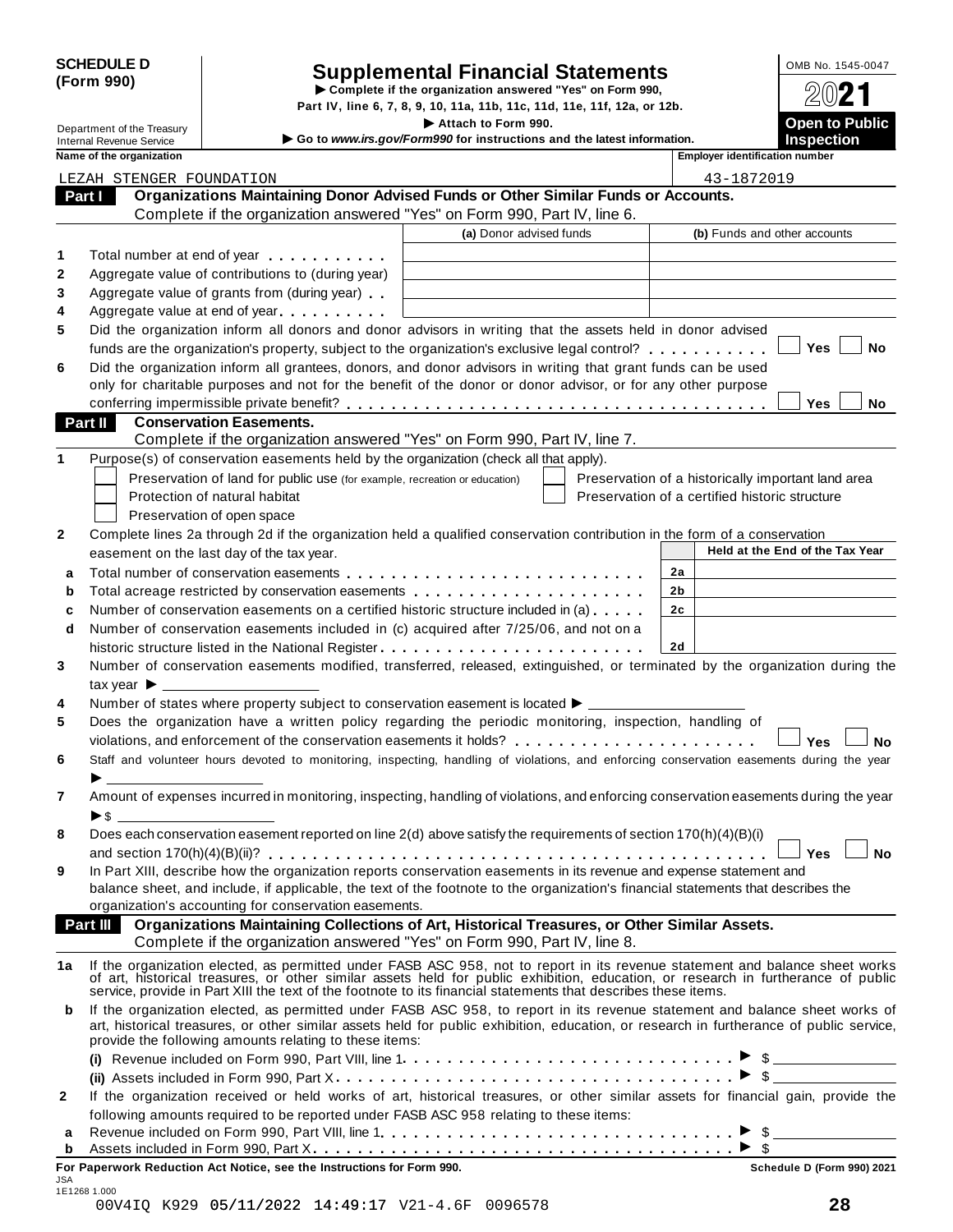|    | Schedule D (Form 990) 2021                                                                                                                                                  | LEZAH STENGER FOUNDATION              |                |                          |                        | 43-1872019          |            | Page 2    |
|----|-----------------------------------------------------------------------------------------------------------------------------------------------------------------------------|---------------------------------------|----------------|--------------------------|------------------------|---------------------|------------|-----------|
|    | Part III Organizations Maintaining Collections of Art, Historical Treasures, or Other Similar Assets (continued)                                                            |                                       |                |                          |                        |                     |            |           |
| 3  | Using the organization's acquisition, accession, and other records, check any of the following that make significant use of its<br>collection items (check all that apply): |                                       |                |                          |                        |                     |            |           |
| a  | Public exhibition                                                                                                                                                           |                                       | d              | Loan or exchange program |                        |                     |            |           |
|    |                                                                                                                                                                             |                                       |                |                          |                        |                     |            |           |
| b  | Scholarly research                                                                                                                                                          |                                       | e              |                          | Other <u>contracts</u> |                     |            |           |
| c  | Preservation for future generations                                                                                                                                         |                                       |                |                          |                        |                     |            |           |
| 4  | Provide a description of the organization's collections and explain how they further the organization's exempt purpose in Part<br>XIII.                                     |                                       |                |                          |                        |                     |            |           |
| 5  | During the year, did the organization solicit or receive donations of art, historical treasures, or other similar                                                           |                                       |                |                          |                        |                     |            |           |
|    | assets to be sold to raise funds rather than to be maintained as part of the organization's collection?                                                                     |                                       |                |                          |                        | Yes                 |            | No        |
|    |                                                                                                                                                                             |                                       |                |                          |                        |                     |            |           |
|    | <b>Escrow and Custodial Arrangements.</b><br><b>Part IV</b><br>Complete if the organization answered "Yes" on Form 990, Part IV, line 9, or reported an amount on Form      |                                       |                |                          |                        |                     |            |           |
|    | 990, Part X, line 21.                                                                                                                                                       |                                       |                |                          |                        |                     |            |           |
|    | 1a Is the organization an agent, trustee, custodian or other intermediary for contributions or other assets not                                                             |                                       |                |                          |                        |                     |            |           |
|    |                                                                                                                                                                             |                                       |                |                          |                        | Yes                 |            | No        |
| b  | If "Yes," explain the arrangement in Part XIII and complete the following table:                                                                                            |                                       |                |                          |                        |                     |            |           |
|    |                                                                                                                                                                             |                                       |                |                          | Amount                 |                     |            |           |
| c  |                                                                                                                                                                             |                                       |                |                          |                        |                     |            |           |
|    |                                                                                                                                                                             |                                       |                | 1d                       |                        |                     |            |           |
| e  |                                                                                                                                                                             |                                       |                | 1е                       |                        |                     |            |           |
|    |                                                                                                                                                                             |                                       |                | 1f                       |                        |                     |            |           |
| 2a | Did the organization include an amount on Form 990, Part X, line 21, for escrow or custodial account liability?                                                             |                                       |                |                          |                        | <b>Yes</b>          |            | <b>No</b> |
|    | b If "Yes," explain the arrangement in Part XIII. Check here if the explanation has been provided on Part XIII                                                              |                                       |                |                          |                        |                     |            |           |
|    | <b>Endowment Funds.</b><br>Part V                                                                                                                                           |                                       |                |                          |                        |                     |            |           |
|    | Complete if the organization answered "Yes" on Form 990, Part IV, line 10.                                                                                                  |                                       |                |                          |                        |                     |            |           |
|    |                                                                                                                                                                             | (a) Current year                      | (b) Prior year | (c) Two years back       | (d) Three years back   | (e) Four years back |            |           |
|    |                                                                                                                                                                             |                                       |                |                          |                        |                     |            |           |
| 1a | Beginning of year balance $\qquad \qquad \downarrow$                                                                                                                        |                                       |                |                          |                        |                     |            |           |
| b  | Contributions <b>Contributions</b>                                                                                                                                          |                                       |                |                          |                        |                     |            |           |
| c  | Net investment earnings, gains,                                                                                                                                             |                                       |                |                          |                        |                     |            |           |
|    | and losses $\ldots$ $\ldots$ $\ldots$ $\ldots$                                                                                                                              |                                       |                |                          |                        |                     |            |           |
| d  | Grants or scholarships                                                                                                                                                      |                                       |                |                          |                        |                     |            |           |
|    | e Other expenditures for facilities                                                                                                                                         |                                       |                |                          |                        |                     |            |           |
|    | and programs $\ldots \ldots \ldots$                                                                                                                                         |                                       |                |                          |                        |                     |            |           |
| f  | Administrative expenses L                                                                                                                                                   |                                       |                |                          |                        |                     |            |           |
| g  | End of year balance $\ldots \ldots \ldots \sqcup$                                                                                                                           |                                       |                |                          |                        |                     |            |           |
| 2  | Provide the estimated percentage of the current year end balance (line 1g, column (a)) held as:                                                                             |                                       | $\frac{0}{0}$  |                          |                        |                     |            |           |
| а  | Board designated or quasi-endowment >                                                                                                                                       |                                       |                |                          |                        |                     |            |           |
| b  | Permanent endowment ▶<br>%                                                                                                                                                  | %                                     |                |                          |                        |                     |            |           |
| c  | Term endowment ▶                                                                                                                                                            |                                       |                |                          |                        |                     |            |           |
|    | The percentages on lines 2a, 2b, and 2c should equal 100%.                                                                                                                  |                                       |                |                          |                        |                     |            |           |
|    | 3a Are there endowment funds not in the possession of the organization that are held and administered for the                                                               |                                       |                |                          |                        |                     | <b>Yes</b> | No        |
|    | organization by:                                                                                                                                                            |                                       |                |                          |                        |                     |            |           |
|    |                                                                                                                                                                             |                                       |                |                          |                        | 3a(i)               |            |           |
|    |                                                                                                                                                                             |                                       |                |                          |                        | 3a(ii)              |            |           |
|    | If "Yes" on line 3a(ii), are the related organizations listed as required on Schedule R?                                                                                    |                                       |                |                          |                        | 3 <sub>b</sub>      |            |           |
| 4  | Describe in Part XIII the intended uses of the organization's endowment funds.                                                                                              |                                       |                |                          |                        |                     |            |           |
|    | Land, Buildings, and Equipment.<br><b>Part VI</b><br>Complete if the organization answered "Yes" on Form 990, Part IV, line 11a. See Form 990, Part X, line 10.             |                                       |                |                          |                        |                     |            |           |
|    | Description of property                                                                                                                                                     | (a) Cost or other basis               |                | (b) Cost or other basis  | (c) Accumulated        | (d) Book value      |            |           |
|    |                                                                                                                                                                             |                                       | (investment)   | (other)                  | depreciation           |                     |            |           |
| 1a | $Land.$                                                                                                                                                                     |                                       | 8,699,843.     | NONE                     |                        |                     | 8,699,843. |           |
| b  |                                                                                                                                                                             | and the control of the control of the |                |                          |                        |                     |            |           |
| c  | Leasehold improvements <b>Leasehold</b> improvements                                                                                                                        |                                       |                |                          |                        |                     |            |           |
| d  |                                                                                                                                                                             |                                       |                |                          |                        |                     |            |           |
| e  |                                                                                                                                                                             |                                       |                |                          |                        |                     |            |           |
|    | Total. Add lines 1a through 1e. (Column (d) must equal Form 990, Part X, column (B), line 10c.).                                                                            |                                       |                |                          |                        |                     | 8,699,843. |           |

**Schedule D (Form 990) 2021**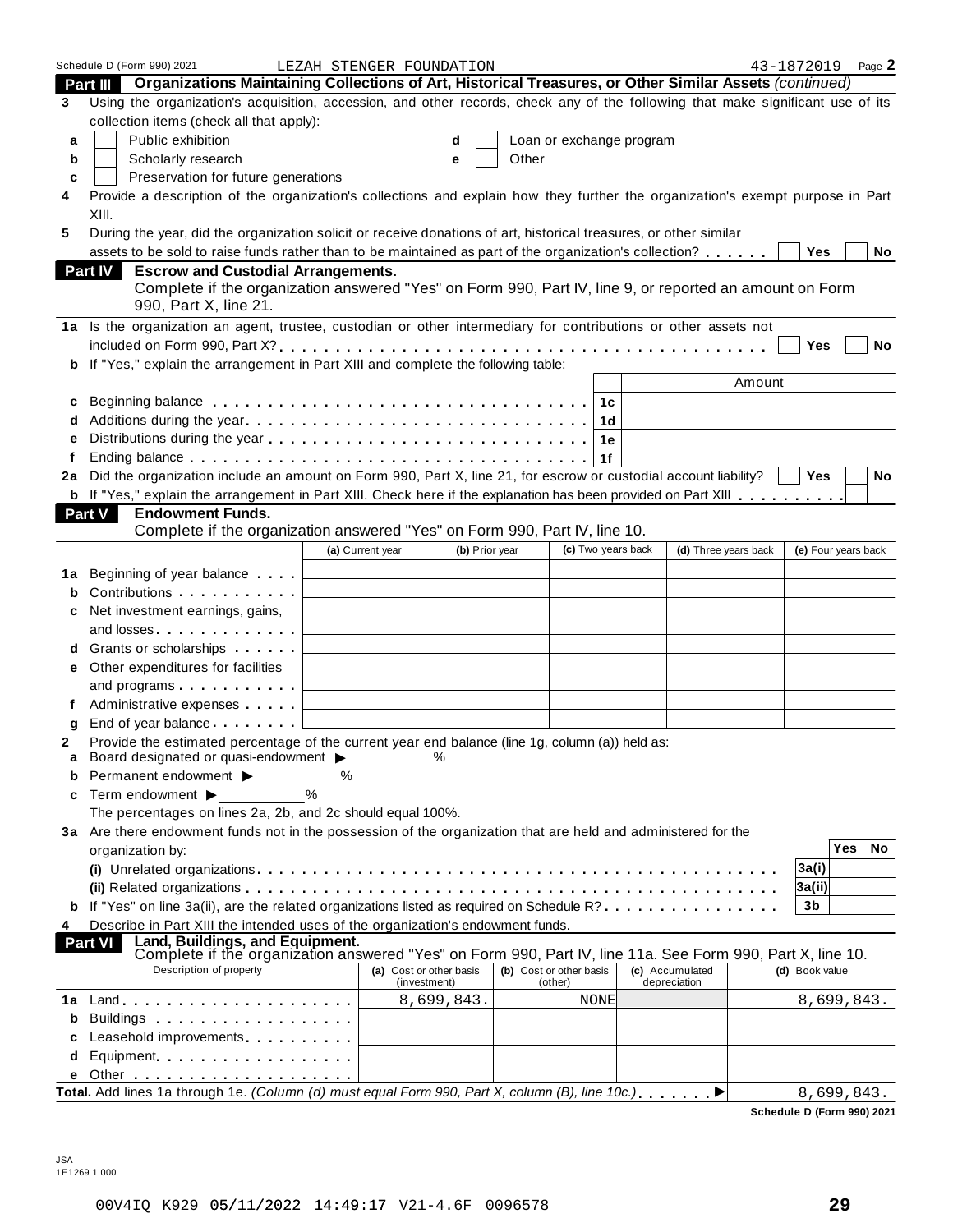| <b>Part VII</b>  | <b>Investments - Other Securities.</b><br>Complete if the organization answered "Yes" on Form 990, Part IV, line 11b. See Form 990, Part X, line 12.                                                                          |                              |                                                              |                |
|------------------|-------------------------------------------------------------------------------------------------------------------------------------------------------------------------------------------------------------------------------|------------------------------|--------------------------------------------------------------|----------------|
|                  | (a) Description of security or category<br>(including name of security)                                                                                                                                                       | (b) Book value               | (c) Method of valuation:<br>Cost or end-of-year market value |                |
|                  | (1) Financial derivatives experiences and the set of the set of the set of the set of the set of the set of the set of the set of the set of the set of the set of the set of the set of the set of the set of the set of the |                              |                                                              |                |
|                  | (2) Closely held equity interests                                                                                                                                                                                             |                              |                                                              |                |
|                  | $(3)$ Other                                                                                                                                                                                                                   |                              |                                                              |                |
| (A)              |                                                                                                                                                                                                                               |                              |                                                              |                |
| (B)              |                                                                                                                                                                                                                               |                              |                                                              |                |
| (C)              |                                                                                                                                                                                                                               |                              |                                                              |                |
| (D)              |                                                                                                                                                                                                                               |                              |                                                              |                |
| (E)<br>(F)       |                                                                                                                                                                                                                               |                              |                                                              |                |
| (G)              |                                                                                                                                                                                                                               |                              |                                                              |                |
| (H)              |                                                                                                                                                                                                                               |                              |                                                              |                |
|                  | Total. (Column (b) must equal Form 990, Part X, col. (B) line 12.) $\blacktriangleright$                                                                                                                                      |                              |                                                              |                |
| <b>Part VIII</b> | <b>Investments - Program Related.</b>                                                                                                                                                                                         |                              |                                                              |                |
|                  | Complete if the organization answered "Yes" on Form 990, Part IV, line 11c. See Form 990, Part X, line 13.                                                                                                                    |                              |                                                              |                |
|                  | (a) Description of investment                                                                                                                                                                                                 | (b) Book value               | (c) Method of valuation:<br>Cost or end-of-year market value |                |
| (1)              |                                                                                                                                                                                                                               |                              |                                                              |                |
| (2)              |                                                                                                                                                                                                                               |                              |                                                              |                |
| (3)<br>(4)       |                                                                                                                                                                                                                               |                              |                                                              |                |
| (5)              |                                                                                                                                                                                                                               |                              |                                                              |                |
| (6)              |                                                                                                                                                                                                                               |                              |                                                              |                |
| (7)              |                                                                                                                                                                                                                               |                              |                                                              |                |
| (8)              |                                                                                                                                                                                                                               |                              |                                                              |                |
| (9)              |                                                                                                                                                                                                                               |                              |                                                              |                |
|                  | Total. (Column (b) must equal Form 990, Part X, col. (B) line $13$ .)                                                                                                                                                         |                              |                                                              |                |
| Part IX          | Other Assets.<br>Complete if the organization answered "Yes" on Form 990, Part IV, line 11d. See Form 990, Part X, line 15.                                                                                                   |                              |                                                              |                |
|                  |                                                                                                                                                                                                                               | (a) Description              |                                                              | (b) Book value |
| (1)              |                                                                                                                                                                                                                               |                              |                                                              |                |
| (2)              |                                                                                                                                                                                                                               |                              |                                                              |                |
| (3)              |                                                                                                                                                                                                                               |                              |                                                              |                |
| (4)              |                                                                                                                                                                                                                               |                              |                                                              |                |
| (5)              |                                                                                                                                                                                                                               |                              |                                                              |                |
| (6)              |                                                                                                                                                                                                                               |                              |                                                              |                |
| (7)              |                                                                                                                                                                                                                               |                              |                                                              |                |
| (8)              |                                                                                                                                                                                                                               |                              |                                                              |                |
| (9)              |                                                                                                                                                                                                                               |                              |                                                              |                |
| Part X           | <b>Other Liabilities.</b><br>Complete if the organization answered "Yes" on Form 990, Part IV, line 11e or 11f. See Form 990, Part X,                                                                                         |                              |                                                              |                |
| 1.               | line 25.                                                                                                                                                                                                                      |                              |                                                              |                |
|                  |                                                                                                                                                                                                                               | (a) Description of liability |                                                              | (b) Book value |
| (1)              | Federal income taxes                                                                                                                                                                                                          |                              |                                                              |                |
| (2)              |                                                                                                                                                                                                                               |                              |                                                              |                |
| (3)              |                                                                                                                                                                                                                               |                              |                                                              |                |
| (4)              |                                                                                                                                                                                                                               |                              |                                                              |                |
| (5)              |                                                                                                                                                                                                                               |                              |                                                              |                |
| (6)              |                                                                                                                                                                                                                               |                              |                                                              |                |
| (7)              |                                                                                                                                                                                                                               |                              |                                                              |                |
| (8)<br>(9)       |                                                                                                                                                                                                                               |                              |                                                              |                |
|                  |                                                                                                                                                                                                                               |                              |                                                              |                |
|                  | 2. Liability for uncertain tax positions. In Part XIII, provide the text of the footnote to the organization's financial statements that reports the                                                                          |                              |                                                              |                |
|                  |                                                                                                                                                                                                                               |                              |                                                              |                |

organization's liability for uncertain tax positions under FASB ASC 740. Check here if the text of the footnote has been provided in Part XIII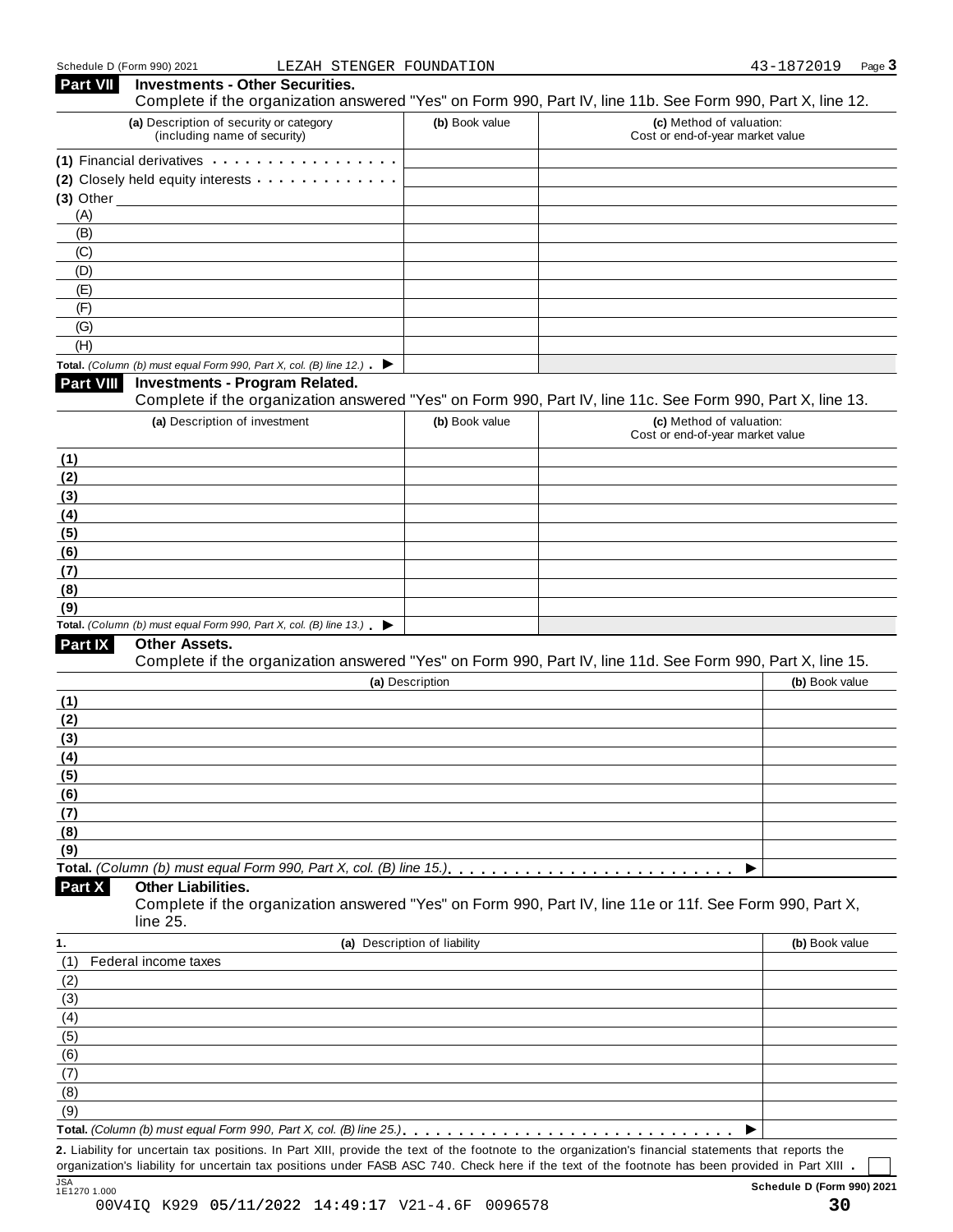|              | Schedule D (Form 990) 2021<br>LEZAH STENGER FOUNDATION                                                                                                                                                             |                 | 43-1872019 | Page 4 |
|--------------|--------------------------------------------------------------------------------------------------------------------------------------------------------------------------------------------------------------------|-----------------|------------|--------|
| Part XI      | Reconciliation of Revenue per Audited Financial Statements With Revenue per Return.                                                                                                                                |                 |            |        |
|              | Complete if the organization answered "Yes" on Form 990, Part IV, line 12a.                                                                                                                                        |                 |            |        |
| 1            | Total revenue, gains, and other support per audited financial statements                                                                                                                                           | $\overline{1}$  |            |        |
| $\mathbf{2}$ | Amounts included on line 1 but not on Form 990, Part VIII, line 12:                                                                                                                                                |                 |            |        |
| a            | 2a                                                                                                                                                                                                                 |                 |            |        |
| b            | 2 <sub>b</sub>                                                                                                                                                                                                     |                 |            |        |
| c            | 2c                                                                                                                                                                                                                 |                 |            |        |
| d            |                                                                                                                                                                                                                    |                 |            |        |
| е            |                                                                                                                                                                                                                    | <b>2e</b>       |            |        |
| 3            |                                                                                                                                                                                                                    | 3               |            |        |
| 4            | Amounts included on Form 990, Part VIII, line 12, but not on line 1:                                                                                                                                               |                 |            |        |
| a            | 4a<br>Investment expenses not included on Form 990, Part VIII, line 7b                                                                                                                                             |                 |            |        |
| b            | 4 <sub>b</sub>                                                                                                                                                                                                     |                 |            |        |
|              |                                                                                                                                                                                                                    | 4с              |            |        |
| 5.           | Total revenue. Add lines 3 and 4c. (This must equal Form 990, Part I, line 12.)                                                                                                                                    |                 |            |        |
| Part XII     | Reconciliation of Expenses per Audited Financial Statements With Expenses per Return.                                                                                                                              |                 |            |        |
|              | Complete if the organization answered "Yes" on Form 990, Part IV, line 12a.                                                                                                                                        |                 |            |        |
| 1            |                                                                                                                                                                                                                    | $\overline{1}$  |            |        |
| $\mathbf{2}$ | Amounts included on line 1 but not on Form 990, Part IX, line 25:                                                                                                                                                  |                 |            |        |
| a            | 2a<br>Donated services and use of facilities<br>expansion of the services and use of facilities<br>Services<br>1990<br>1991<br>1991<br>1991<br>1991<br>1991<br>1991<br>1991<br>1991<br>1991<br>1991<br>1991<br>199 |                 |            |        |
| b            | 2 <sub>b</sub>                                                                                                                                                                                                     |                 |            |        |
| c            | 2c                                                                                                                                                                                                                 |                 |            |        |
| d            |                                                                                                                                                                                                                    |                 |            |        |
| е            |                                                                                                                                                                                                                    | <b>2e</b>       |            |        |
| 3            |                                                                                                                                                                                                                    | 3               |            |        |
| 4            | Amounts included on Form 990, Part IX, line 25, but not on line 1:                                                                                                                                                 |                 |            |        |
| a            | Investment expenses not included on Form 990, Part VIII, line 7b 4a                                                                                                                                                |                 |            |        |
| b            |                                                                                                                                                                                                                    |                 |            |        |
|              |                                                                                                                                                                                                                    | 4c              |            |        |
| 5            | Total expenses. Add lines 3 and 4c. (This must equal Form 990, Part I, line 18.)                                                                                                                                   | $5\overline{5}$ |            |        |
|              | Part XIII Supplemental Information.                                                                                                                                                                                |                 |            |        |

Provide the descriptions required for Part II, lines 3, 5, and 9; Part III, lines 1a and 4; Part IV, lines 1b and 2b; Part V, line 4; Part X, line 2; Part XI, lines 2d and 4b; and Part XII, lines 2d and 4b. Also complete this part to provide any additional information.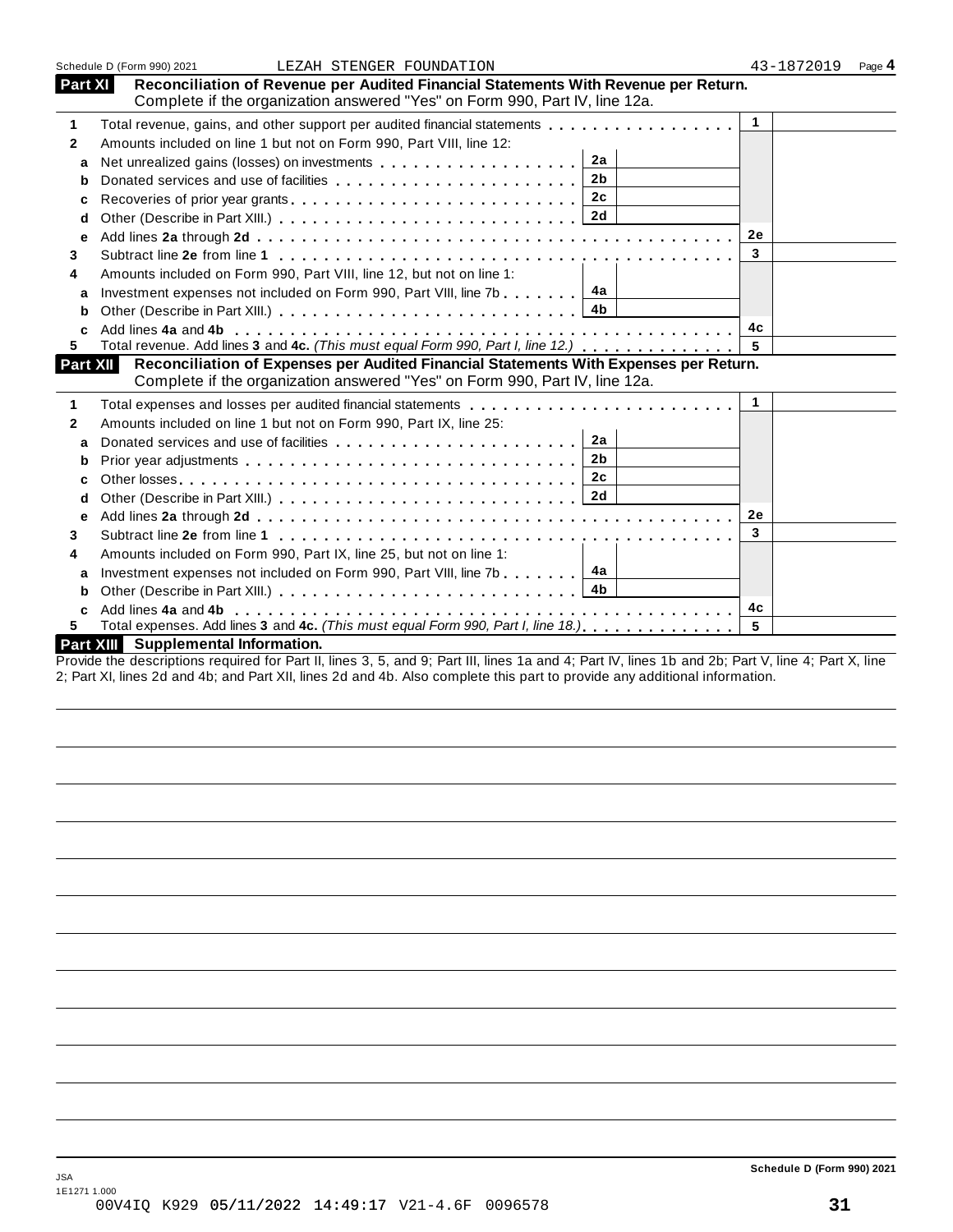| <b>SCHEDULE I</b><br>(Form 990)                                                                                                                                                                                                                                                      |                                                                                  | OMB No. 1545-0047<br>2021          |                                                       |                                       |                                                             |                                          |                                            |
|--------------------------------------------------------------------------------------------------------------------------------------------------------------------------------------------------------------------------------------------------------------------------------------|----------------------------------------------------------------------------------|------------------------------------|-------------------------------------------------------|---------------------------------------|-------------------------------------------------------------|------------------------------------------|--------------------------------------------|
|                                                                                                                                                                                                                                                                                      | Complete if the organization answered "Yes" on Form 990, Part IV, line 21 or 22. |                                    |                                                       |                                       |                                                             |                                          |                                            |
| Department of the Treasury                                                                                                                                                                                                                                                           |                                                                                  |                                    | Attach to Form 990.                                   |                                       |                                                             |                                          | <b>Open to Public</b><br><b>Inspection</b> |
| <b>Internal Revenue Service</b>                                                                                                                                                                                                                                                      |                                                                                  |                                    | Go to www.irs.gov/Form990 for the latest information. |                                       |                                                             |                                          |                                            |
| Name of the organization                                                                                                                                                                                                                                                             |                                                                                  |                                    |                                                       |                                       |                                                             | <b>Employer identification number</b>    |                                            |
| LEZAH STENGER FOUNDATION<br><b>General Information on Grants and Assistance</b>                                                                                                                                                                                                      |                                                                                  |                                    |                                                       |                                       |                                                             | 43-1872019                               |                                            |
| Part I                                                                                                                                                                                                                                                                               |                                                                                  |                                    |                                                       |                                       |                                                             |                                          |                                            |
| Does the organization maintain records to substantiate the amount of the grants or assistance, the grantees' eligibility for the grants or assistance, and<br>1.                                                                                                                     |                                                                                  |                                    |                                                       |                                       |                                                             |                                          | $X$ Yes<br><b>No</b>                       |
| Describe in Part IV the organization's procedures for monitoring the use of grant funds in the United States.                                                                                                                                                                        |                                                                                  |                                    |                                                       |                                       |                                                             |                                          |                                            |
| Grants and Other Assistance to Domestic Organizations and Domestic Governments. Complete if the organization answered "Yes" on Form 990,<br>Part II<br>Part IV, line 21, for any recipient that received more than \$5,000. Part II can be duplicated if additional space is needed. |                                                                                  |                                    |                                                       |                                       |                                                             |                                          |                                            |
| 1 (a) Name and address of organization<br>or government                                                                                                                                                                                                                              | $(b)$ EIN                                                                        | (c) IRC section<br>(if applicable) | (d) Amount of cash<br>grant                           | (e) Amount of non-<br>cash assistance | (f) Method of valuation<br>(book, FMV, appraisal,<br>other) | (g) Description of<br>noncash assistance | (h) Purpose of grant<br>or assistance      |
| (1) COMMUNITY FOUNDATION OF THE OZARKS                                                                                                                                                                                                                                               |                                                                                  |                                    |                                                       |                                       |                                                             |                                          |                                            |
| 425 E TRAFFICWAY SPRINGFIELD, MO 65806                                                                                                                                                                                                                                               | 23-7290968                                                                       | 501(C) (3)                         | 33,200.                                               |                                       |                                                             |                                          | GENERAL SUPPORT                            |
| (2)                                                                                                                                                                                                                                                                                  |                                                                                  |                                    |                                                       |                                       |                                                             |                                          |                                            |
|                                                                                                                                                                                                                                                                                      |                                                                                  |                                    |                                                       |                                       |                                                             |                                          |                                            |
| (3)                                                                                                                                                                                                                                                                                  |                                                                                  |                                    |                                                       |                                       |                                                             |                                          |                                            |
| (4)                                                                                                                                                                                                                                                                                  |                                                                                  |                                    |                                                       |                                       |                                                             |                                          |                                            |
| (5)                                                                                                                                                                                                                                                                                  |                                                                                  |                                    |                                                       |                                       |                                                             |                                          |                                            |
| (6)                                                                                                                                                                                                                                                                                  |                                                                                  |                                    |                                                       |                                       |                                                             |                                          |                                            |
| (7)                                                                                                                                                                                                                                                                                  |                                                                                  |                                    |                                                       |                                       |                                                             |                                          |                                            |
| (8)                                                                                                                                                                                                                                                                                  |                                                                                  |                                    |                                                       |                                       |                                                             |                                          |                                            |
| (9)                                                                                                                                                                                                                                                                                  |                                                                                  |                                    |                                                       |                                       |                                                             |                                          |                                            |
| (10)                                                                                                                                                                                                                                                                                 |                                                                                  |                                    |                                                       |                                       |                                                             |                                          |                                            |
| (11)                                                                                                                                                                                                                                                                                 |                                                                                  |                                    |                                                       |                                       |                                                             |                                          |                                            |
| (12)                                                                                                                                                                                                                                                                                 |                                                                                  |                                    |                                                       |                                       |                                                             |                                          |                                            |
| $\mathbf{2}$                                                                                                                                                                                                                                                                         |                                                                                  |                                    |                                                       |                                       |                                                             |                                          |                                            |

**For Paperwork Reduction Act Notice, see the Instructions for Form 990. Schedule I (Form 990) 2021**

Schedule I (Form 990) 2021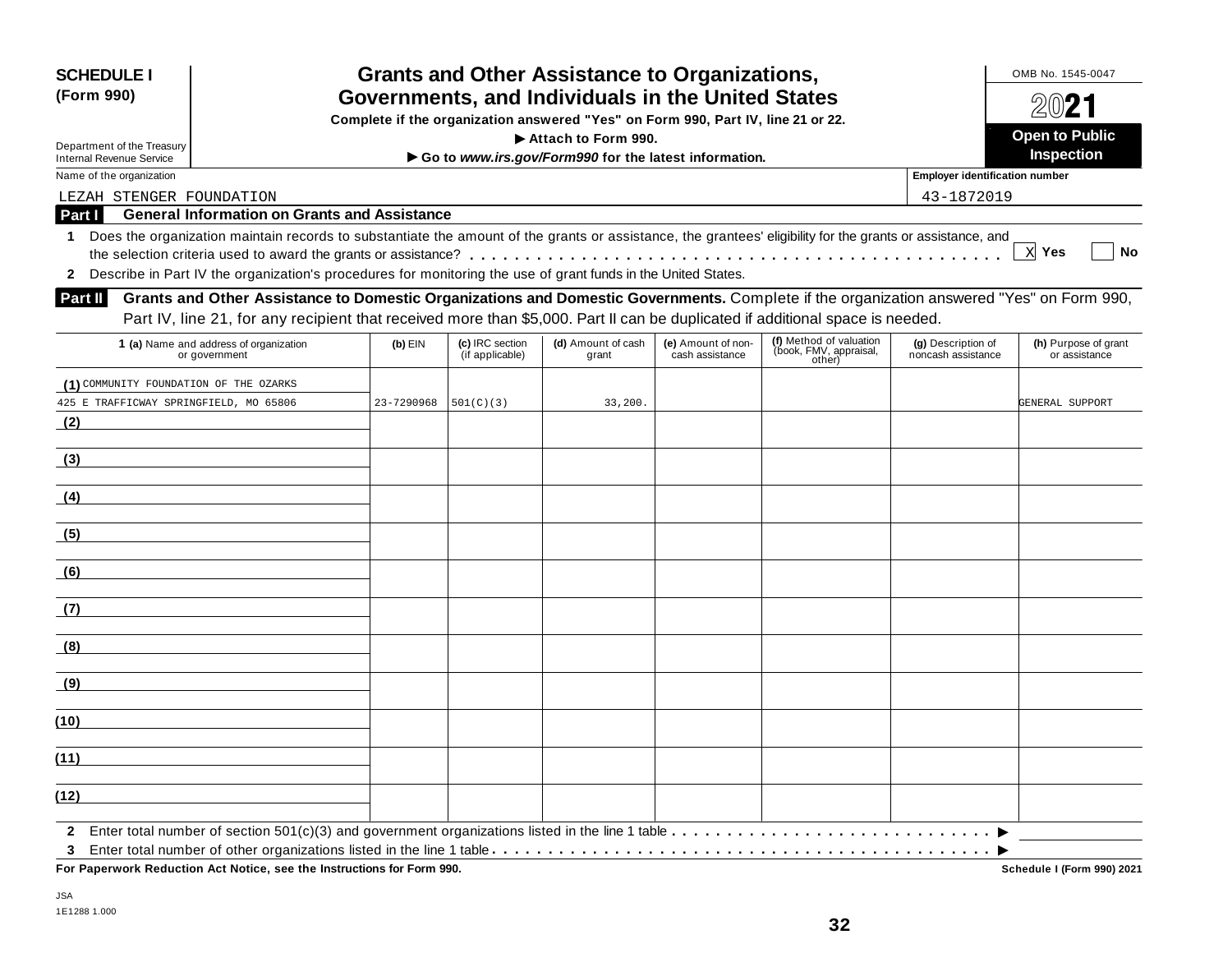#### Schedule I (Form 990) (2021) Page **2** LEZAH STENGER FOUNDATION 43-1872019

### **Part III** Grants and Other Assistance to Domestic Individuals. Complete if the organization answered "Yes" on Form 990, Part IV, line 22.<br>Part III can be duplicated if additional space is needed.

| (a) Type of grant or assistance                                                                                                                                | (b) Number of<br>recipients | (c) Amount of<br>cash grant | (d) Amount of<br>non-cash assistance | (e) Method of valuation (book,<br>FMV, appraisal, other) | (f) Description of non-cash assistance |
|----------------------------------------------------------------------------------------------------------------------------------------------------------------|-----------------------------|-----------------------------|--------------------------------------|----------------------------------------------------------|----------------------------------------|
|                                                                                                                                                                |                             |                             |                                      |                                                          |                                        |
|                                                                                                                                                                |                             |                             |                                      |                                                          |                                        |
|                                                                                                                                                                |                             |                             |                                      |                                                          |                                        |
|                                                                                                                                                                |                             |                             |                                      |                                                          |                                        |
| 5                                                                                                                                                              |                             |                             |                                      |                                                          |                                        |
| 6                                                                                                                                                              |                             |                             |                                      |                                                          |                                        |
|                                                                                                                                                                |                             |                             |                                      |                                                          |                                        |
| Supplemental Information. Provide the information required in Part I, line 2, Part III, column (b); and any other additional<br><b>Part IV</b><br>information. |                             |                             |                                      |                                                          |                                        |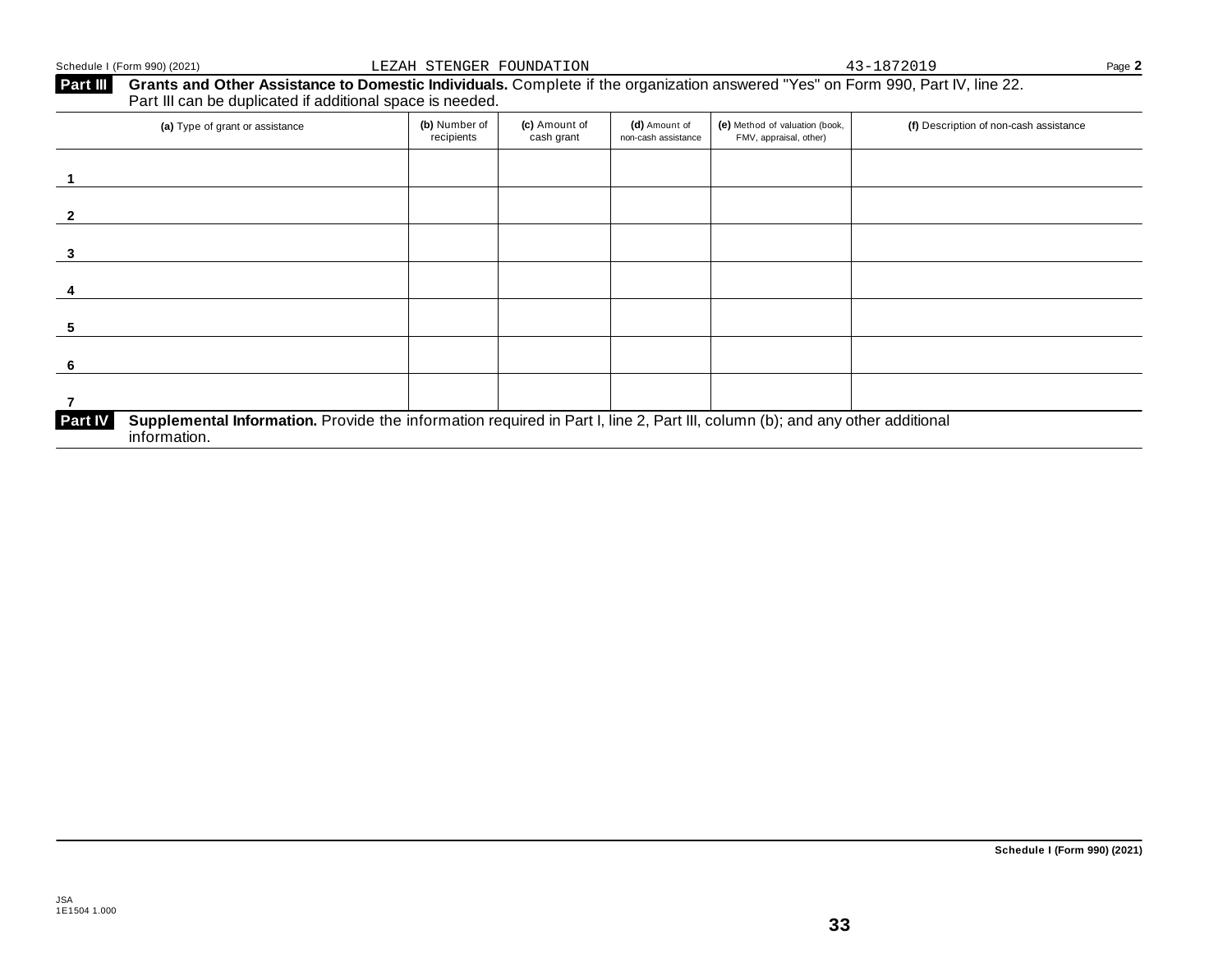|              | <b>SCHEDULE J</b>                                      | <b>Compensation Information</b>                                                                                                                                                                                                         | OMB No. 1545-0047                          |     |    |
|--------------|--------------------------------------------------------|-----------------------------------------------------------------------------------------------------------------------------------------------------------------------------------------------------------------------------------------|--------------------------------------------|-----|----|
| (Form 990)   |                                                        | For certain Officers, Directors, Trustees, Key Employees, and Highest                                                                                                                                                                   | 2021                                       |     |    |
|              |                                                        | <b>Compensated Employees</b><br>Complete if the organization answered "Yes" on Form 990, Part IV, line 23.                                                                                                                              |                                            |     |    |
|              | Department of the Treasury<br>Internal Revenue Service | Attach to Form 990.<br>Go to www.irs.gov/Form990 for instructions and the latest information.                                                                                                                                           | <b>Open to Public</b><br><b>Inspection</b> |     |    |
|              | Name of the organization                               | <b>Employer identification number</b>                                                                                                                                                                                                   |                                            |     |    |
|              |                                                        | 43-1872019<br>LEZAH STENGER FOUNDATION                                                                                                                                                                                                  |                                            |     |    |
| Part I       |                                                        | <b>Questions Regarding Compensation</b>                                                                                                                                                                                                 |                                            |     |    |
|              |                                                        |                                                                                                                                                                                                                                         |                                            | Yes | No |
|              |                                                        | 1a Check the appropriate box(es) if the organization provided any of the following to or for a person listed on Form<br>990, Part VII, Section A, line 1a. Complete Part III to provide any relevant information regarding these items. |                                            |     |    |
|              |                                                        | First-class or charter travel<br>Housing allowance or residence for personal use                                                                                                                                                        |                                            |     |    |
|              |                                                        | Payments for business use of personal residence<br>Travel for companions                                                                                                                                                                |                                            |     |    |
|              |                                                        | Health or social club dues or initiation fees<br>Tax indemnification and gross-up payments                                                                                                                                              |                                            |     |    |
|              |                                                        | Discretionary spending account<br>Personal services (such as maid, chauffeur, chef)                                                                                                                                                     |                                            |     |    |
|              |                                                        | If any of the boxes on line 1a are checked, did the organization follow a written policy regarding payment                                                                                                                              |                                            |     |    |
| b            |                                                        | or reimbursement or provision of all of the expenses described above? If "No," complete Part III to                                                                                                                                     |                                            |     |    |
|              |                                                        |                                                                                                                                                                                                                                         | 1b                                         |     |    |
| $\mathbf{2}$ |                                                        | Did the organization require substantiation prior to reimbursing or allowing expenses incurred by all                                                                                                                                   |                                            |     |    |
|              |                                                        | directors, trustees, and officers, including the CEO/Executive Director, regarding the items checked on line                                                                                                                            |                                            |     |    |
|              |                                                        |                                                                                                                                                                                                                                         | $\mathbf{2}$                               |     |    |
| 3            |                                                        | Indicate which, if any, of the following the organization used to establish the compensation of the<br>organization's CEO/Executive Director. Check all that apply. Do not check any boxes for methods used by a                        |                                            |     |    |
|              |                                                        | related organization to establish compensation of the CEO/Executive Director, but explain in Part III.                                                                                                                                  |                                            |     |    |
|              |                                                        | Compensation committee<br>Written employment contract                                                                                                                                                                                   |                                            |     |    |
|              |                                                        | Independent compensation consultant<br>Compensation survey or study                                                                                                                                                                     |                                            |     |    |
|              |                                                        | Form 990 of other organizations<br>Approval by the board or compensation committee                                                                                                                                                      |                                            |     |    |
| 4            |                                                        | During the year, did any person listed on Form 990, Part VII, Section A, line 1a, with respect to the filing<br>organization or a related organization:                                                                                 |                                            |     |    |
| a            |                                                        |                                                                                                                                                                                                                                         | 4a                                         |     | X  |
| b            |                                                        | Participate in or receive payment from a supplemental nonqualified retirement plan?                                                                                                                                                     | 4b                                         |     | X  |
| c            |                                                        | Participate in or receive payment from an equity-based compensation arrangement?                                                                                                                                                        | 4c                                         |     | X  |
|              |                                                        | If "Yes" to any of lines 4a-c, list the persons and provide the applicable amounts for each item in Part III.                                                                                                                           |                                            |     |    |
|              |                                                        | Only section $501(c)(3)$ , $501(c)(4)$ , and $501(c)(29)$ organizations must complete lines 5-9.                                                                                                                                        |                                            |     |    |
| 5            |                                                        | For persons listed on Form 990, Part VII, Section A, line 1a, did the organization pay or accrue any                                                                                                                                    |                                            |     |    |
|              |                                                        | compensation contingent on the revenues of:                                                                                                                                                                                             |                                            |     |    |
| a            |                                                        |                                                                                                                                                                                                                                         | 5a                                         |     | X  |
| b            |                                                        |                                                                                                                                                                                                                                         | 5b                                         |     | X  |
| 6            |                                                        | If "Yes" on line 5a or 5b, describe in Part III.<br>For persons listed on Form 990, Part VII, Section A, line 1a, did the organization pay or accrue any                                                                                |                                            |     |    |
|              |                                                        | compensation contingent on the net earnings of:                                                                                                                                                                                         |                                            |     |    |
| a            |                                                        |                                                                                                                                                                                                                                         | 6a                                         |     | X  |
| b            |                                                        |                                                                                                                                                                                                                                         | 6b                                         |     | X  |
|              |                                                        | If "Yes" on line 6a or 6b, describe in Part III.                                                                                                                                                                                        |                                            |     |    |
| 7            |                                                        | For persons listed on Form 990, Part VII, Section A, line 1a, did the organization provide any nonfixed                                                                                                                                 |                                            |     |    |
|              |                                                        | payments not described on lines 5 and 6? If "Yes," describe in Part III.                                                                                                                                                                | $\overline{7}$                             |     | X  |
| 8            |                                                        | Were any amounts reported on Form 990, Part VII, paid or accrued pursuant to a contract that was subject                                                                                                                                |                                            |     |    |
|              |                                                        | to the initial contract exception described in Regulations section 53.4958-4(a)(3)? If "Yes," describe                                                                                                                                  |                                            |     |    |
|              |                                                        |                                                                                                                                                                                                                                         | 8                                          |     | X  |
| 9            |                                                        | If "Yes" on line 8, did the organization also follow the rebuttable presumption procedure described in                                                                                                                                  |                                            |     |    |
|              |                                                        |                                                                                                                                                                                                                                         | 9                                          |     |    |

**For Paperwork Reduction Act Notice, see the Instructions for Form 990. Schedule J (Form 990) 2021**

JSA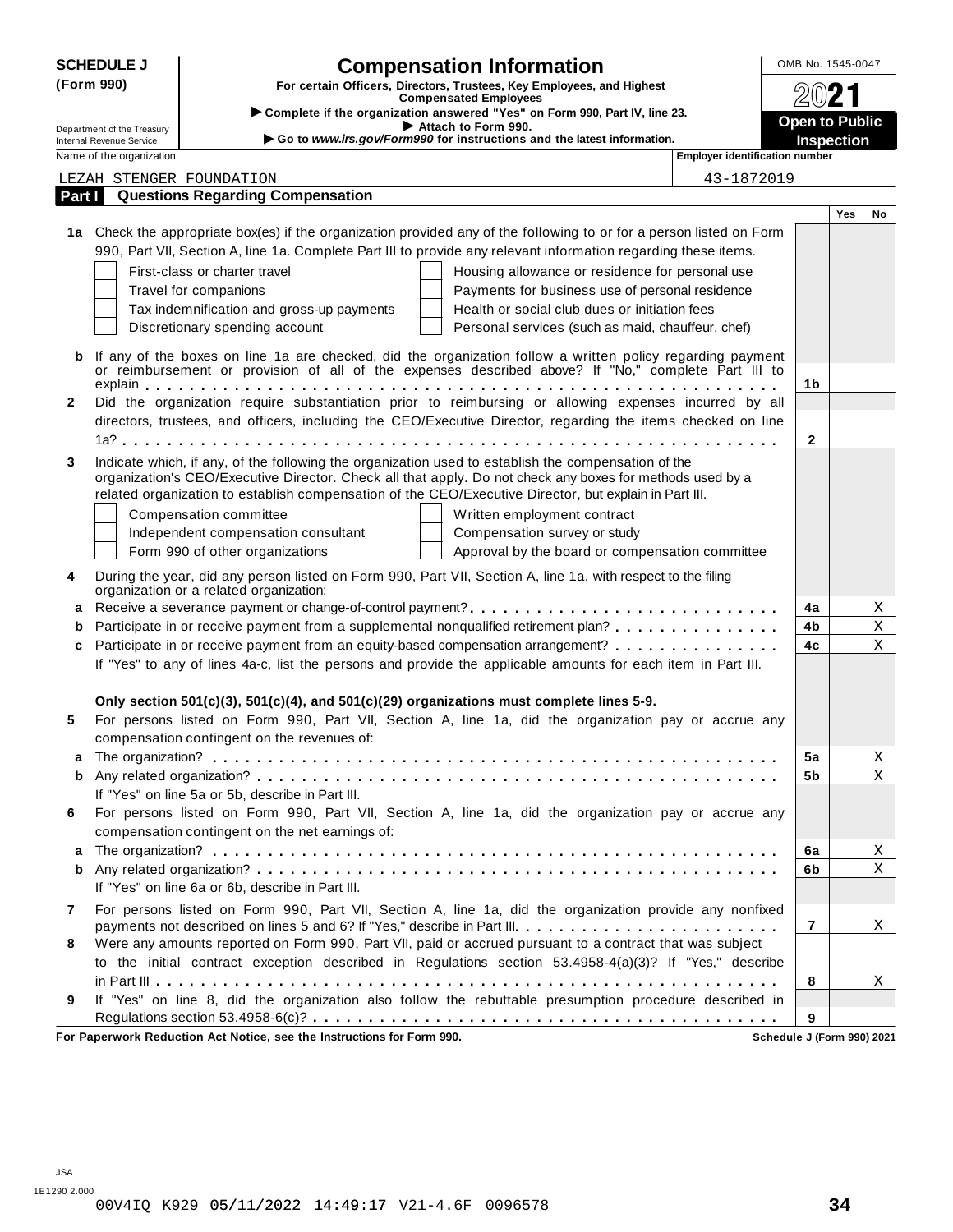|                | Schedule J (Form 990) 2021 | FOUNDATION<br>TENGER <sup>-</sup><br>⊐EZAH -                                                                      | $\sim$ | $P$ age. |
|----------------|----------------------------|-------------------------------------------------------------------------------------------------------------------|--------|----------|
| <b>Part II</b> | Officers.<br>Directors.    | . Trustees, Kev Emplovees, and Highest Compensated Emplovees. Use duplicate copies if additional space is needed. |        |          |

For each individual whose compensation must be reported on Schedule J, report compensation from the organization on row (i) and from related organizations, described in the instructions, on row (ii). Do not list any individuals that aren't listed on Form 990, Part VII.

Note: The sum of columns (B)(i)-(iii) for each listed individual must equal the total amount of Form 990, Part VII, Section A, line 1a, applicable column (D) and (E) amounts for that individual.

|                    |                              | (B) Breakdown of W-2 and/or 1099-MISC and/or 1099-NEC compensation |                                        |                                           | (C) Retirement and             | (D) Nontaxable | (E) Total of columns | (F) Compensation                                           |
|--------------------|------------------------------|--------------------------------------------------------------------|----------------------------------------|-------------------------------------------|--------------------------------|----------------|----------------------|------------------------------------------------------------|
| (A) Name and Title |                              | (i) Base<br>compensation                                           | (ii) Bonus & incentive<br>compensation | (iii) Other<br>reportable<br>compensation | other deferred<br>compensation | benefits       | $(B)(i)-(D)$         | in column (B) reported<br>as deferred on prior<br>Form 990 |
| BRIAN FOGLE        | (i)                          | <b>NONE</b>                                                        | <b>NONE</b>                            | <b>NONE</b>                               | <b>NONE</b>                    | <b>NONE</b>    | NONE                 | $\rm{NONE}$                                                |
| 1 DIRECTOR         | (i)                          | 207,230.                                                           | NONE                                   | <b>NONE</b>                               | 9,331                          | 22,121         | 238,682.             | $\rm{NONE}$                                                |
|                    | (i)                          |                                                                    |                                        |                                           |                                |                |                      |                                                            |
| $\overline{2}$     | (ii)                         |                                                                    |                                        |                                           |                                |                |                      |                                                            |
|                    | (i)                          |                                                                    |                                        |                                           |                                |                |                      |                                                            |
| $\mathbf{3}$       | (ii)                         |                                                                    |                                        |                                           |                                |                |                      |                                                            |
|                    | (i)                          |                                                                    |                                        |                                           |                                |                |                      |                                                            |
| 4                  | (ii)                         |                                                                    |                                        |                                           |                                |                |                      |                                                            |
|                    | (i)                          |                                                                    |                                        |                                           |                                |                |                      |                                                            |
| 5                  | (ii)                         |                                                                    |                                        |                                           |                                |                |                      |                                                            |
|                    | $\qquad \qquad \textbf{(i)}$ |                                                                    |                                        |                                           |                                |                |                      |                                                            |
| 6                  | (ii)                         |                                                                    |                                        |                                           |                                |                |                      |                                                            |
|                    | $\qquad \qquad \textbf{(i)}$ |                                                                    |                                        |                                           |                                |                |                      |                                                            |
| $\overline{7}$     | (ii)                         |                                                                    |                                        |                                           |                                |                |                      |                                                            |
|                    | (i)                          |                                                                    |                                        |                                           |                                |                |                      |                                                            |
| 8                  | (ii)                         |                                                                    |                                        |                                           |                                |                |                      |                                                            |
|                    | (i)                          |                                                                    |                                        |                                           |                                |                |                      |                                                            |
| 9                  | (ii)                         |                                                                    |                                        |                                           |                                |                |                      |                                                            |
|                    | (i)                          |                                                                    |                                        |                                           |                                |                |                      |                                                            |
| 10                 | (ii)                         |                                                                    |                                        |                                           |                                |                |                      |                                                            |
|                    | (i)                          |                                                                    |                                        |                                           |                                |                |                      |                                                            |
| $11$               | (ii)                         |                                                                    |                                        |                                           |                                |                |                      |                                                            |
|                    | $\qquad \qquad \textbf{(i)}$ |                                                                    |                                        |                                           |                                |                |                      |                                                            |
| $12$               | (ii)                         |                                                                    |                                        |                                           |                                |                |                      |                                                            |
|                    | (i)                          |                                                                    |                                        |                                           |                                |                |                      |                                                            |
| 13                 | (ii)                         |                                                                    |                                        |                                           |                                |                |                      |                                                            |
|                    | (i)                          |                                                                    |                                        |                                           |                                |                |                      |                                                            |
| $14$               | (ii)                         |                                                                    |                                        |                                           |                                |                |                      |                                                            |
|                    | (i)                          |                                                                    |                                        |                                           |                                |                |                      |                                                            |
| 15                 | (ii)                         |                                                                    |                                        |                                           |                                |                |                      |                                                            |
|                    | (i)                          |                                                                    |                                        |                                           |                                |                |                      |                                                            |
| 16                 | (ii)                         |                                                                    |                                        |                                           |                                |                |                      |                                                            |

**Schedule J (Form 990) 2021**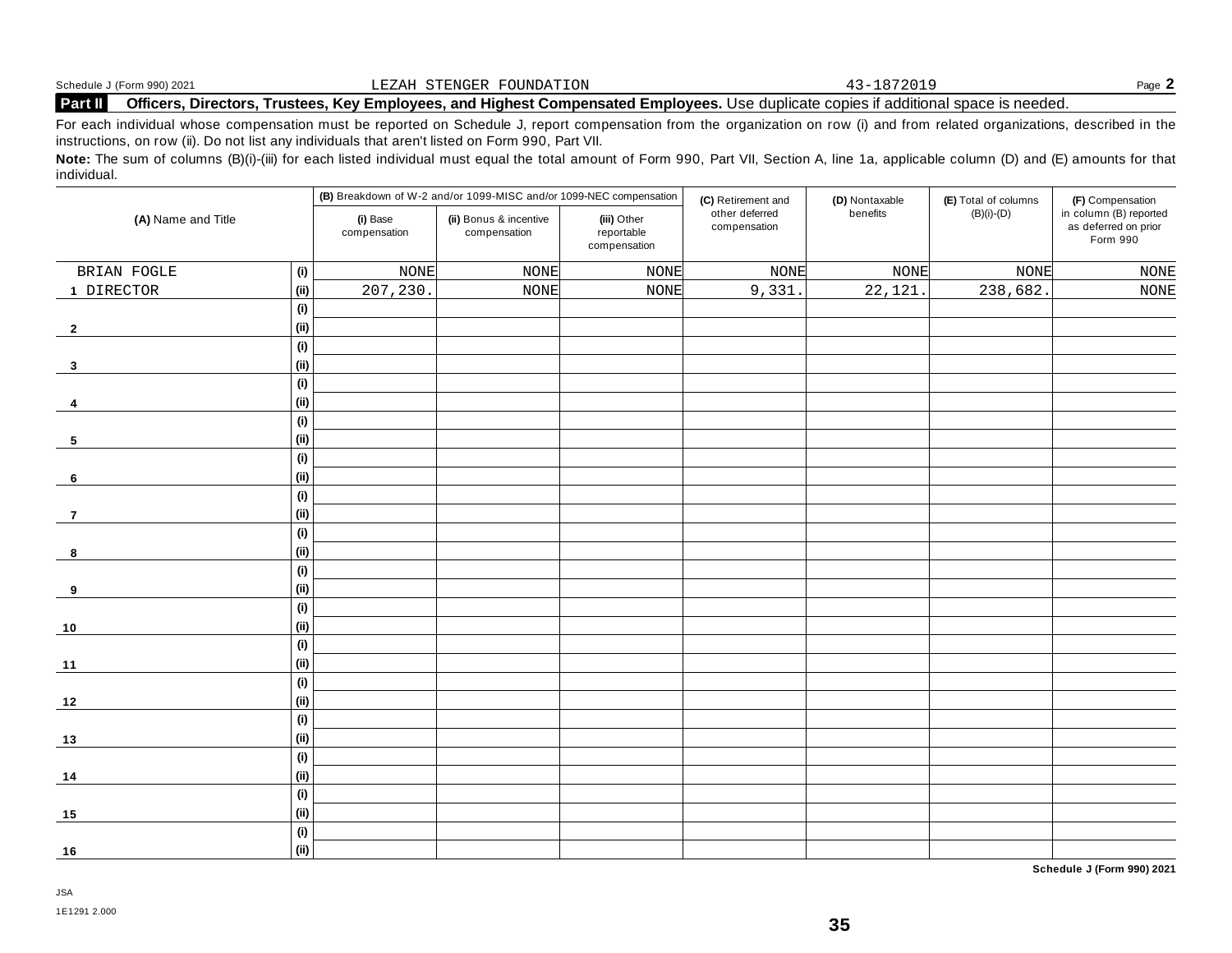### **SCHEDULE O** Supplemental Information to Form 990 or 990-EZ DMB No. 1545-0047

**(Form 990 or 990-EZ) Complete to provide information for responses to specific questions on** plete to provide information for responses to specific questions on  $\bigotimes_{\mathbb{Z}}\mathbb{Q}$  21 I **Attach to Form <sup>990</sup> or 990-EZ. Open to Public** Department of the Treasury <br>Depen to Public<br>Name of the organization<br>Name of the organization<br>Name of the organization<br>Name of the organization



Department of the Treasury<br>Internal Revenue Service

LEZAH STENGER FOUNDATION 43-1872019

#### **FORM 990, PART I, LINE 1**

ORGANIZATION'S MISSION:

THE CORPORATION IS ORGANIZED SOLELY TO SERVE AS A SUPPORTING ORGANIZATION UNDER CODE SEC. 509(A)(3) TO THE COMMUNITY FOUNDATION OF THE OZARKS, A NOT-FOR-PROFIT COMMUNITY TRUST. THROUGH SUPPORT OF THE COMMUNITY FOUNDATION OF THE OZARKS, THIS CORPORATION SEEKS TO PROMOTE EDUCATION, AMATEUR ATHLETICS, AND VARIOUS OTHER CHARITABLE CAUSES DESIGNED TO MEET THE NEEDS OF THE COMMUNITY.

#### **FORM 990, PART VI, SECTION A, LINE 2**

OFFICER, DIRECTOR, TRUSTEE, OR KEY EMPLOYEE RELATIONSHIPS:

LEZAH STENGER AND STEPHANIE STENGER, BOTH OFFICERS OF THE ORGANIZATION,

HAVE A FAMILY RELATIONSHIP.

#### **FORM 990, PART VI, SECTION A, LINES 6 & 7A**

MEMBERS OF THE BOARD:

THE COMMUNITY FOUNDATION OF THE OZARKS, THE SUPPORTED ORGANIZATION,

APPROVES A MAJORITY (THREE OUT OF FIVE) OF THE BOARD MEMBERS.

#### **FORM 990, PART VI, SECTION A, LINE 8B**

COMMITTEES:

THERE ARE NO COMMITTEES WITH THE AUTHORITY TO ACT ON BEHALF OF THE

GOVERNING BODY.

#### **FORM 990, PART VI, SECTION B, LINE 11B**

REVIEW OF FORM 990:

THE FORM 990 IS PREPARED BY AN INDEPENDENT ACCOUNTING FIRM BASED ON THE

FINANCIAL STATEMENTS AND INFORMATION PROVIDED BY THE ACCOUNTING

DEPARTMENT OF THE ORGANIZATION. THE RETURN IS REVIEWED BY THE PRESIDENT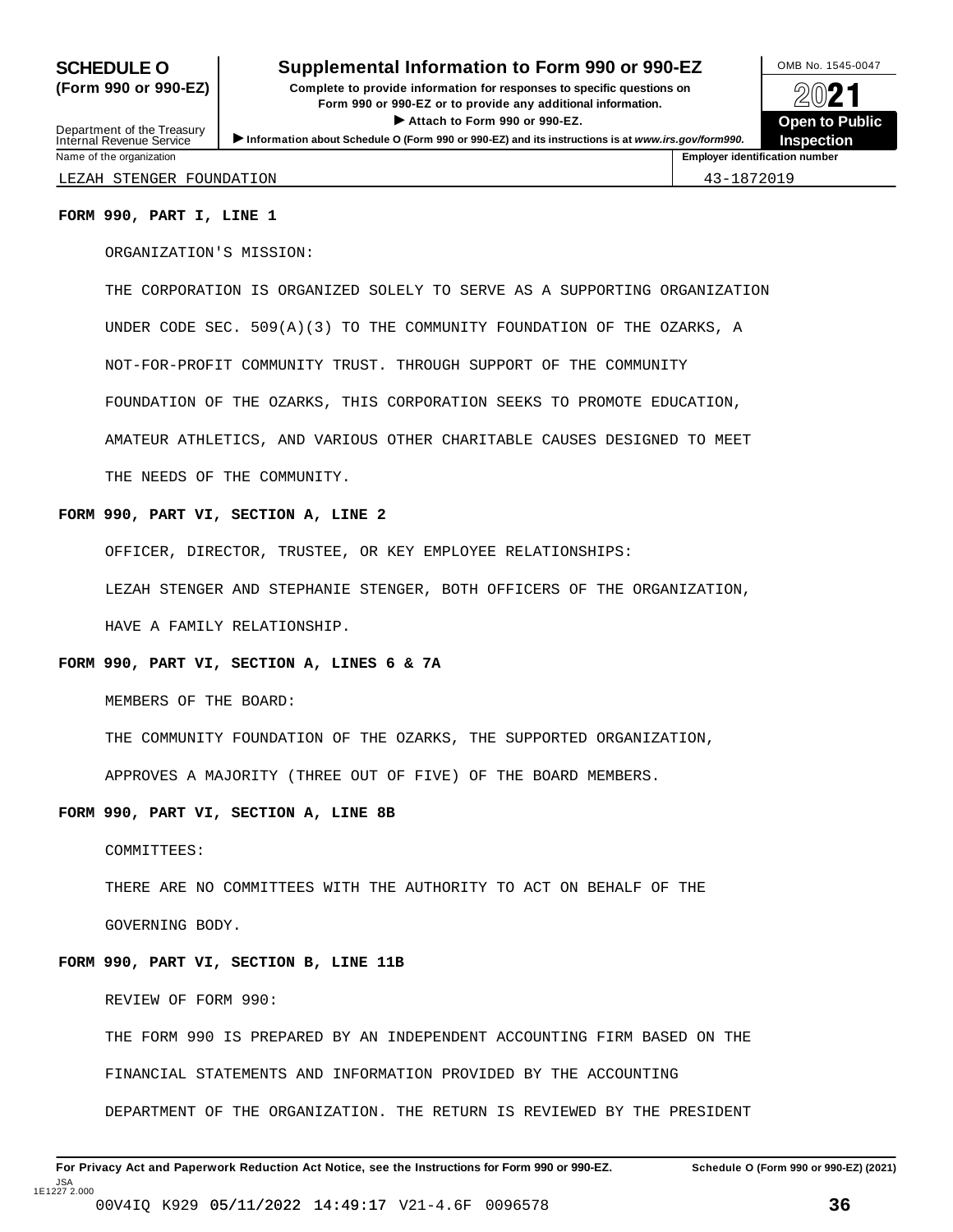### Department of the Treasury<br>Internal Revenue Service Information about Schedule O (Form 990 or 990-EZ) and its instructions is at www.irs.gov/form990.<br>Name of the organization<br>Name of the organization number

## **SCHEDULE O Supplemental Information to Form 990 or 990-EZ** OMB No. 1545-0047<br> **Complete to provide information for responses to specific questions on <br>
<b>OMD** 1

**(Form 990 or 990-EZ) Complete to provide information for responses to specific questions on** Plete to provide information for responses to specific questions on<br>
Form 990 or 990-EZ or to provide any additional information.<br>
▶ Attach to Form 990 or 990-EZ.<br>
Open to Public  $\blacktriangleright$  Attach to Form 990 or 990-EZ.

**Inspection**

OR TREASURER AND, PRIOR TO FILING, A COPY IS FURNISHED TO ALL BOARD

MEMBERS.

#### **FORM 990, PART, VI, SECTION C, LINE 19**

DOCUMENT DISCLOSURE:

THE ORGANIZATION'S GOVERNING DOCUMENTS AND FINANCIAL STATEMENTS ARE

AVAILABLE TO BE VIEWED UPON REQUEST.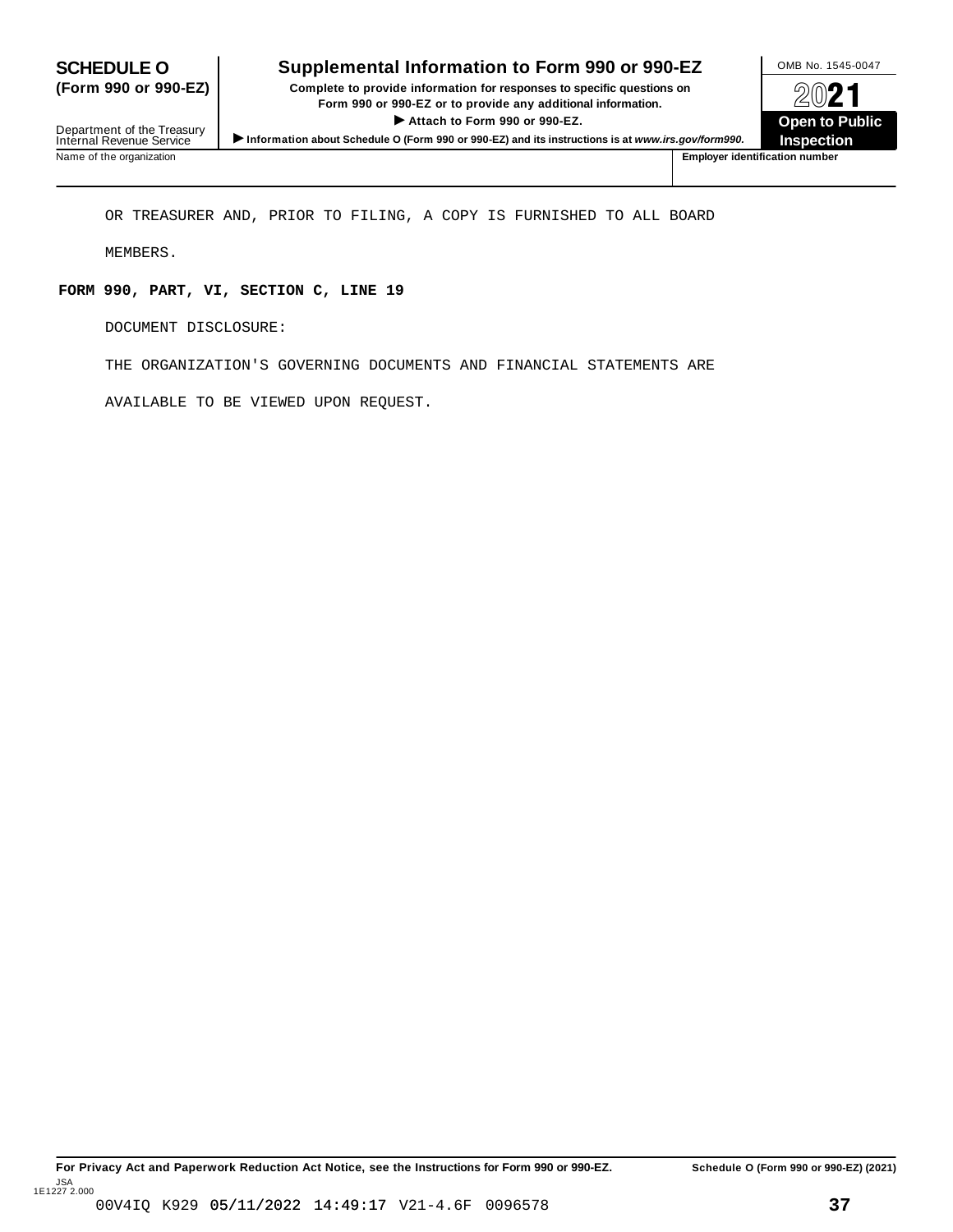### OMB No. 1545-0047 **SCHEDULE R (Form 990) Related Organizations and Unrelated Partnerships**

 $\triangleright$  Complete if the organization answered "Yes" on Form 990, Part IV, line 33, 34, 35b, 36, or 37.  $\angle$  **COLP**  $\angle$  **Public Form 990. COLP <b>Dependent in the state of the state of the state of the state of the state of the state of the state of the state of the state of the state of the state of the state of the s** 

Department of the Treasury<br>
Internal Revenue Service<br>
Name of the organization<br>
Name of the organization<br>
Name of the organization<br> **Name of the organization** 

Department of the Treasury<br>Internal Revenue Service

LEZAH STENGER FOUNDATION 43-1872019

#### **Part I Identification of Disregarded Entities.** Complete if the organization answered "Yes" on Form 990, Part IV, line 33.

| (a)<br>Name, address, and EIN (if applicable) of disregarded entity | (b)<br>Primary activity | (c)<br>Legal domicile (state<br>or foreign country) | (d)<br>Total income | (e)<br>End-of-year assets | (f)<br>Direct controlling<br>entity |
|---------------------------------------------------------------------|-------------------------|-----------------------------------------------------|---------------------|---------------------------|-------------------------------------|
| (1)                                                                 |                         |                                                     |                     |                           |                                     |
| (2)                                                                 |                         |                                                     |                     |                           |                                     |
| (3)                                                                 |                         |                                                     |                     |                           |                                     |
| (4)                                                                 |                         |                                                     |                     |                           |                                     |
| (5)                                                                 |                         |                                                     |                     |                           |                                     |
| (6)                                                                 |                         |                                                     |                     |                           |                                     |

#### **Identification of Related Tax-Exempt Organizations.** Complete if the organization answered "Yes" on Form 990, Part IV, line 34, because it had **Part II** dentification of Related Tax-Exempt organizations. Complete if one or more related tax-exempt organizations during the tax year.

| (a)<br>Name, address, and EIN of related organization | (b)<br>Primary activity | (c)<br>Legal domicile (state<br>or foreign country) | (d)<br>Exempt Code section | (e)<br>Public charity status<br>(if section $501(c)(3)$ ) | (f)<br>Direct controlling<br>entity | <b>(g)</b><br>Section 512(b)(13)<br>controlled<br>entity? |    |
|-------------------------------------------------------|-------------------------|-----------------------------------------------------|----------------------------|-----------------------------------------------------------|-------------------------------------|-----------------------------------------------------------|----|
|                                                       |                         |                                                     |                            |                                                           |                                     | Yes                                                       | No |
| (1) COMMUNITY FOUNDATION OF THE OZARKS<br>23-7290968  |                         |                                                     |                            |                                                           |                                     |                                                           |    |
| 425 E TRAFFICWAY ST<br>SPRINGFIELD, MO 65806          | CHAR SUPPORT            | MO                                                  | 501(C)(3)                  |                                                           | N/A                                 |                                                           | X  |
| (2)                                                   |                         |                                                     |                            |                                                           |                                     |                                                           |    |
|                                                       |                         |                                                     |                            |                                                           |                                     |                                                           |    |
| (3)                                                   |                         |                                                     |                            |                                                           |                                     |                                                           |    |
|                                                       |                         |                                                     |                            |                                                           |                                     |                                                           |    |
| (4)                                                   |                         |                                                     |                            |                                                           |                                     |                                                           |    |
|                                                       |                         |                                                     |                            |                                                           |                                     |                                                           |    |
| (5)                                                   |                         |                                                     |                            |                                                           |                                     |                                                           |    |
|                                                       |                         |                                                     |                            |                                                           |                                     |                                                           |    |
| (6)                                                   |                         |                                                     |                            |                                                           |                                     |                                                           |    |
|                                                       |                         |                                                     |                            |                                                           |                                     |                                                           |    |
| (7)                                                   |                         |                                                     |                            |                                                           |                                     |                                                           |    |
|                                                       |                         |                                                     |                            |                                                           |                                     |                                                           |    |

**For Paperwork Reduction Act Notice, see the Instructions for Form 990. Schedule R (Form 990) 2021**

**Inspection**

JSA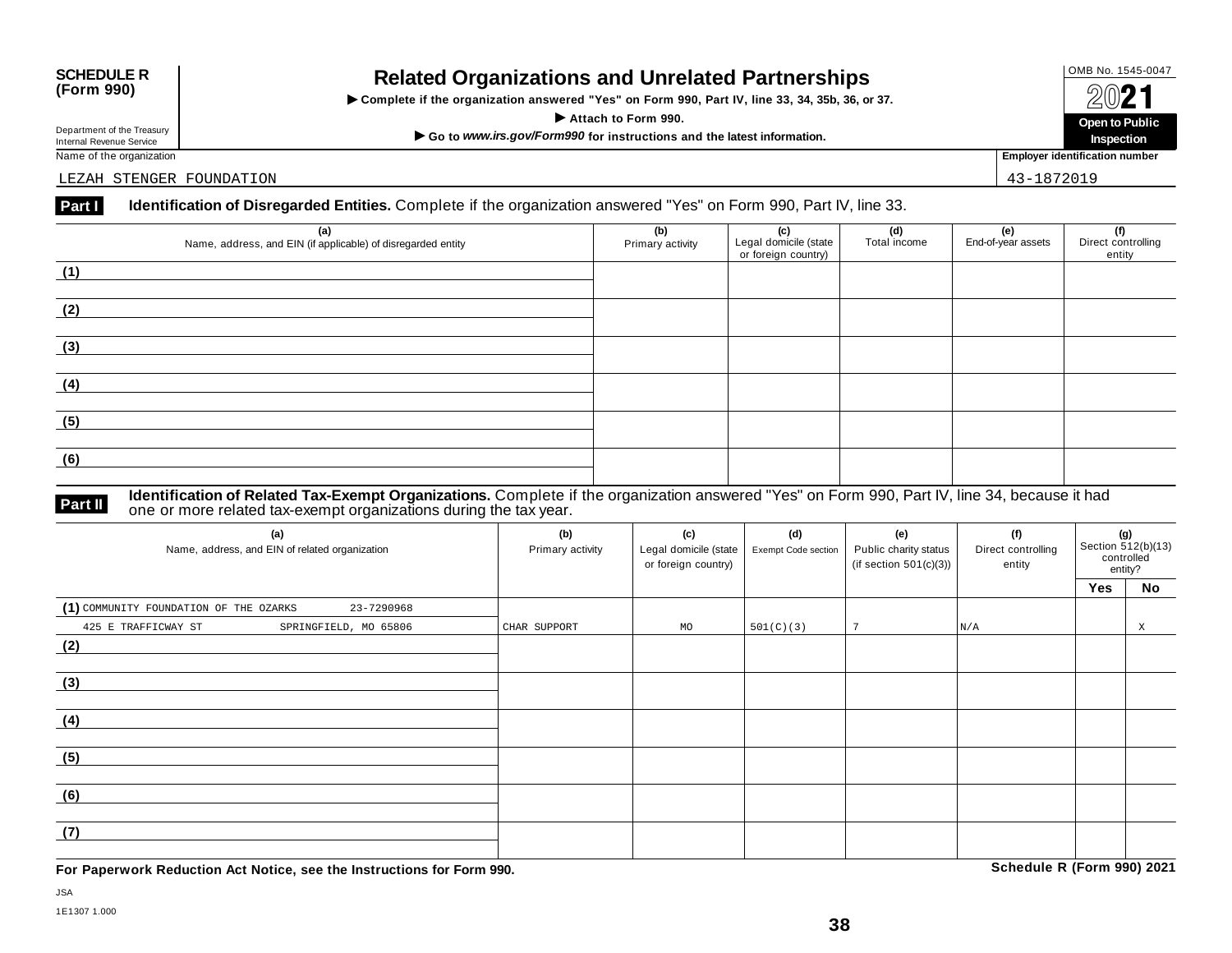Schedule R (Form 990) 2021 **Page 2 Page 2 Page 2** 

| <b>Part III</b> | Identification of Related Organizations Taxable as a Partnership. Complete if the organization answered "Yes" on Form 990, Part IV, line 34, |  |
|-----------------|----------------------------------------------------------------------------------------------------------------------------------------------|--|
|                 | because it had one or more related organizations treated as a partnership during the tax year.                                               |  |

| because it had one or more related eigenizations ireated as a partirership danny the tax year. |                         |                                                              |                                     |                                                                                                           |                                 |                                        |                                         |                                                                           |                                           |                                |
|------------------------------------------------------------------------------------------------|-------------------------|--------------------------------------------------------------|-------------------------------------|-----------------------------------------------------------------------------------------------------------|---------------------------------|----------------------------------------|-----------------------------------------|---------------------------------------------------------------------------|-------------------------------------------|--------------------------------|
| (a)<br>Name, address, and EIN of<br>related organization                                       | (b)<br>Primary activity | (c)<br>Legal<br>domicile<br>(state or<br>foreign<br>country) | (d)<br>Direct controlling<br>entity | (e)<br>Predominant<br>income (related,<br>unrelated,<br>excluded from<br>tax under<br>sections 512 - 514) | (f)<br>Share of total<br>income | (g)<br>Share of end-of-<br>year assets | (h)<br>Disproportionate<br>allocations? | (i)<br>Code V - UBI<br>amount in box 20<br>of Schedule K-1<br>(Form 1065) | (j)<br>General or<br>managing<br>partner? | (k)<br>Percentage<br>ownership |
|                                                                                                |                         |                                                              |                                     |                                                                                                           |                                 |                                        | Yes No                                  |                                                                           | $Yes $ No                                 |                                |
| (1)                                                                                            |                         |                                                              |                                     |                                                                                                           |                                 |                                        |                                         |                                                                           |                                           |                                |
| (2)                                                                                            |                         |                                                              |                                     |                                                                                                           |                                 |                                        |                                         |                                                                           |                                           |                                |
| (3)                                                                                            |                         |                                                              |                                     |                                                                                                           |                                 |                                        |                                         |                                                                           |                                           |                                |
| (4)                                                                                            |                         |                                                              |                                     |                                                                                                           |                                 |                                        |                                         |                                                                           |                                           |                                |
| (5)                                                                                            |                         |                                                              |                                     |                                                                                                           |                                 |                                        |                                         |                                                                           |                                           |                                |
| (6)                                                                                            |                         |                                                              |                                     |                                                                                                           |                                 |                                        |                                         |                                                                           |                                           |                                |
| (7)                                                                                            |                         |                                                              |                                     |                                                                                                           |                                 |                                        |                                         |                                                                           |                                           |                                |

## **Part IV** Identification of Related Organizations Taxable as a Corporation or Trust. Complete if the organization answered "Yes" on Form 990, Part IV,<br>line 34, because it had one or more related organizations treated as a

| (a)<br>Name, address, and EIN of related organization | (b)<br>Primary activity | (c)<br>Legal domicile<br>(state or foreign<br>country) | (d)<br>Direct controlling<br>entity | (e)<br>Type of entity<br>(C corp, S corp, or trust) | (f)<br>Share of total<br>income | $\begin{array}{ c c c }\n\hline\n\text{(g)} & \text{(h)} & \text{(i)} \\ \text{Share of} & \text{Percentage} & \text{Section} \\ \text{end-of-year assets} & \text{ ownership} & \text{function} \\ \hline\n\begin{array}{ c c c }\n\hline\n\text{(h)} & \text{(i)} \\ \text{function} & \text{function} \\ \hline\n\text{(i)} & \text{entropy} \\ \hline\n\end{array}\n\end{array}$ |        |
|-------------------------------------------------------|-------------------------|--------------------------------------------------------|-------------------------------------|-----------------------------------------------------|---------------------------------|--------------------------------------------------------------------------------------------------------------------------------------------------------------------------------------------------------------------------------------------------------------------------------------------------------------------------------------------------------------------------------------|--------|
| (1)                                                   |                         |                                                        |                                     |                                                     |                                 |                                                                                                                                                                                                                                                                                                                                                                                      | Yes No |
| (2)                                                   |                         |                                                        |                                     |                                                     |                                 |                                                                                                                                                                                                                                                                                                                                                                                      |        |
| (3)                                                   |                         |                                                        |                                     |                                                     |                                 |                                                                                                                                                                                                                                                                                                                                                                                      |        |
| (4)                                                   |                         |                                                        |                                     |                                                     |                                 |                                                                                                                                                                                                                                                                                                                                                                                      |        |
| (5)                                                   |                         |                                                        |                                     |                                                     |                                 |                                                                                                                                                                                                                                                                                                                                                                                      |        |
| (6)                                                   |                         |                                                        |                                     |                                                     |                                 |                                                                                                                                                                                                                                                                                                                                                                                      |        |
| (7)                                                   |                         |                                                        |                                     |                                                     |                                 |                                                                                                                                                                                                                                                                                                                                                                                      |        |

**Schedule R (Form 990) 2021**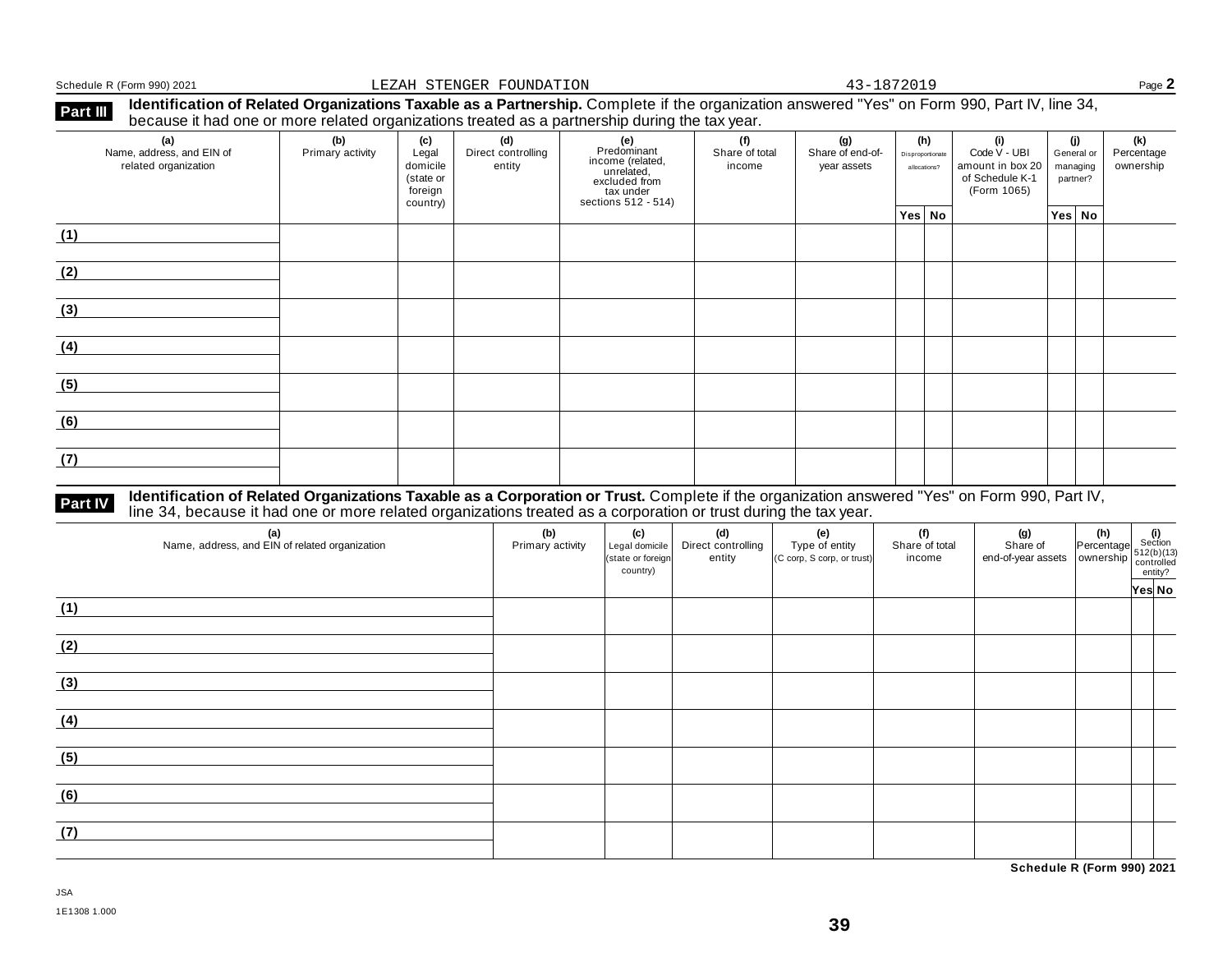### **Part V** Transactions With Related Organizations. Complete if the organization answered "Yes" on Form 990, Part IV, line 34, 35b, or 36.

|              | Note: Complete line 1 if any entity is listed in Parts II, III, or IV of this schedule.                                                                                      |                | Yes No       |                            |  |  |  |  |  |  |  |
|--------------|------------------------------------------------------------------------------------------------------------------------------------------------------------------------------|----------------|--------------|----------------------------|--|--|--|--|--|--|--|
|              | During the tax year, did the organization engage in any of the following transactions with one or more related organizations listed in Parts II-IV?                          |                |              |                            |  |  |  |  |  |  |  |
|              |                                                                                                                                                                              | 1a             |              | $\mathbf X$                |  |  |  |  |  |  |  |
| b            |                                                                                                                                                                              | 1 <sub>b</sub> | $\,$ X       |                            |  |  |  |  |  |  |  |
| c            |                                                                                                                                                                              | 1c             | $\mathbf{X}$ |                            |  |  |  |  |  |  |  |
|              |                                                                                                                                                                              | 1 <sub>d</sub> |              | X                          |  |  |  |  |  |  |  |
|              |                                                                                                                                                                              | 1e             |              | $\mathbf X$                |  |  |  |  |  |  |  |
|              |                                                                                                                                                                              |                |              |                            |  |  |  |  |  |  |  |
| $\mathbf{f}$ |                                                                                                                                                                              | 1f             |              | X                          |  |  |  |  |  |  |  |
| q            |                                                                                                                                                                              | 1 <sub>g</sub> |              | $\mathbf X$                |  |  |  |  |  |  |  |
| h            |                                                                                                                                                                              | 1 <sub>h</sub> |              | $\mathbf X$<br>$\mathbf X$ |  |  |  |  |  |  |  |
| 11           |                                                                                                                                                                              |                |              |                            |  |  |  |  |  |  |  |
|              |                                                                                                                                                                              | 1j             |              | Χ                          |  |  |  |  |  |  |  |
|              |                                                                                                                                                                              |                |              |                            |  |  |  |  |  |  |  |
|              |                                                                                                                                                                              | 1 k            |              | Χ                          |  |  |  |  |  |  |  |
|              |                                                                                                                                                                              | 11             |              | $\mathbf X$                |  |  |  |  |  |  |  |
|              |                                                                                                                                                                              | 1 <sub>m</sub> |              | X                          |  |  |  |  |  |  |  |
| n.           |                                                                                                                                                                              | 1n             |              | $\mathbf X$                |  |  |  |  |  |  |  |
|              |                                                                                                                                                                              | 1o             |              | $\mathbf X$                |  |  |  |  |  |  |  |
|              |                                                                                                                                                                              |                |              |                            |  |  |  |  |  |  |  |
| p            |                                                                                                                                                                              | 1p             |              | Χ                          |  |  |  |  |  |  |  |
| a            |                                                                                                                                                                              | 1q             |              | X                          |  |  |  |  |  |  |  |
|              |                                                                                                                                                                              |                |              |                            |  |  |  |  |  |  |  |
| r.           |                                                                                                                                                                              | <u>1r</u>      |              | X                          |  |  |  |  |  |  |  |
|              |                                                                                                                                                                              | 1s             |              | $\mathbf X$                |  |  |  |  |  |  |  |
| $\mathbf{2}$ | If the answer to any of the above is "Yes," see the instructions for information on who must complete this line, including covered relationships and transaction thresholds. |                |              |                            |  |  |  |  |  |  |  |
|              | (b)<br>(a)<br>(c)<br>Name of related organization<br>Method of determining<br>Transaction<br>Amount involved                                                                 | (d)            |              |                            |  |  |  |  |  |  |  |
|              | amount involved<br>$type(a-s)$                                                                                                                                               |                |              |                            |  |  |  |  |  |  |  |
|              |                                                                                                                                                                              |                |              |                            |  |  |  |  |  |  |  |
|              |                                                                                                                                                                              |                |              |                            |  |  |  |  |  |  |  |
| (1)          |                                                                                                                                                                              |                |              |                            |  |  |  |  |  |  |  |
|              |                                                                                                                                                                              |                |              |                            |  |  |  |  |  |  |  |
| (2)          |                                                                                                                                                                              |                |              |                            |  |  |  |  |  |  |  |
|              |                                                                                                                                                                              |                |              |                            |  |  |  |  |  |  |  |
| (3)          |                                                                                                                                                                              |                |              |                            |  |  |  |  |  |  |  |
|              |                                                                                                                                                                              |                |              |                            |  |  |  |  |  |  |  |
| (4)          |                                                                                                                                                                              |                |              |                            |  |  |  |  |  |  |  |
|              |                                                                                                                                                                              |                |              |                            |  |  |  |  |  |  |  |
| (5)          |                                                                                                                                                                              |                |              |                            |  |  |  |  |  |  |  |
|              |                                                                                                                                                                              |                |              |                            |  |  |  |  |  |  |  |
| (6)          |                                                                                                                                                                              |                |              |                            |  |  |  |  |  |  |  |
| <b>JSA</b>   | Schedule R (Form 990) 2021                                                                                                                                                   |                |              |                            |  |  |  |  |  |  |  |